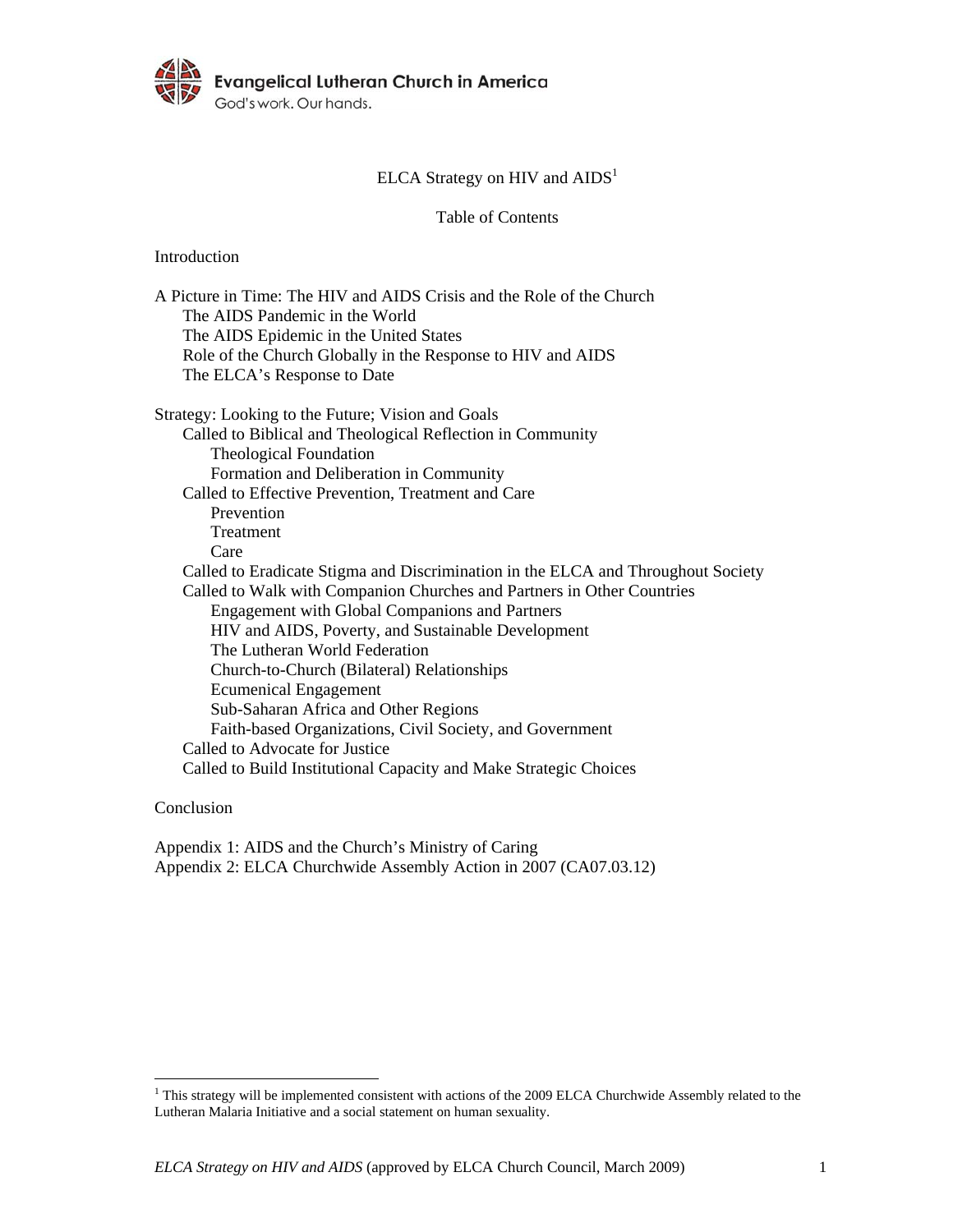

#### **Introduction**

From the time when the syndrome we now call Human Immunodeficiency Virus (HIV) was identified just over a quarter century ago, the global community has moved through various stages of awareness and response to the unfolding Acquired Immunodeficiency Syndrome (AIDS) crisis. AIDS was initially deemed a death sentence. It is now understood to be both preventable and a serious but largely manageable chronic illness.

Tremendous advances have been made medically and socially over the past twenty-five years in the response to AIDS. However, serious challenges remain in the effort to prevent its further spread and ensure that all in need of life-saving treatment receive it. AIDS has become the most devastating health pandemic in world history. Currently in the United States, more than 1.2 million people are estimated to be living with HIV or AIDS.<sup>2</sup> Globally more than two million people, most of whom reside in sub-Saharan Africa, die each year despite the advent of life-saving treatment. According to the United Nations' latest AIDS report, "in high-prevalence settings, HIV deepens household poverty, slows economic growth, and undermines vital sectors on which economic development depends. In rural areas with high HIV prevalence, the pandemic degrades agricultural sectors and exacerbates food insecurity."<sup>3</sup> In January 2000 the United Nations Security Council held a meeting on AIDS, the first time that the Council has discussed a health issue as a threat to international peace and security.

# **A Picture in Time: The HIV and AIDS Crisis and the Role of the Church**

# **The AIDS Pandemic in the World**

Globally, the AIDS pandemic is a human crisis of unprecedented scope. As stated by the United Nations Development Programme (UNDP), HIV has caused the "single greatest reversal in human development" in modern times.<sup>4</sup> Each day, more than 6,800 people became HIV-positive and more than  $5,700$  people die from AIDS.<sup>5</sup> In countries hardest hit by HIV, life expectancy has declined by 20 years, poverty has deepened, and economic growth has been reversed.<sup>6</sup>

Consider the following statistics:

- 33.2 million people are living with HIV and AIDS worldwide.
- 2.1 million people died from AIDS in 2007. 72 percent of these AIDS-related deaths occurred in sub-Saharan Africa, where AIDS is the leading cause of death.
- 2.7 million people became HIV-positive in 2007.

<sup>&</sup>lt;sup>2</sup> "The HIV and AIDS Epidemic in the United States," Kaiser Family Foundation, (*www.kff.org/hivaids/upload/3029-*08.pdf).

<sup>&</sup>lt;sup>3</sup> "2008 Report on the Global AIDS Epidemic," Joint United Nations Programme on HIV/AIDS (UNAIDS), 2008, p. 14 (*www.unaids.org/en/KnowledgeCentre/HIVData/GlobalReport/2008/2008\_Global\_report.asp*). 4

 $4$  "Human Development Report 2005," United Nations Development Programme, p. 3 (*http://hdr.undp.org/en/reports/global/hdr2005/*). 5

<sup>&</sup>lt;sup>5</sup> "AIDS epidemic update: December 2007," Joint United Nations Programme on HIV/AIDS (UNAIDS), 2007, p. 4 (*www.unaids.org/en/KnowledgeCentre/HIVData/EpiUpdate/EpiUpdArchive/2007/default.asp*). 6

 $6$  "2008 Report on the Global AIDS Epidemic," op. cit., Chapter 1, p. 13.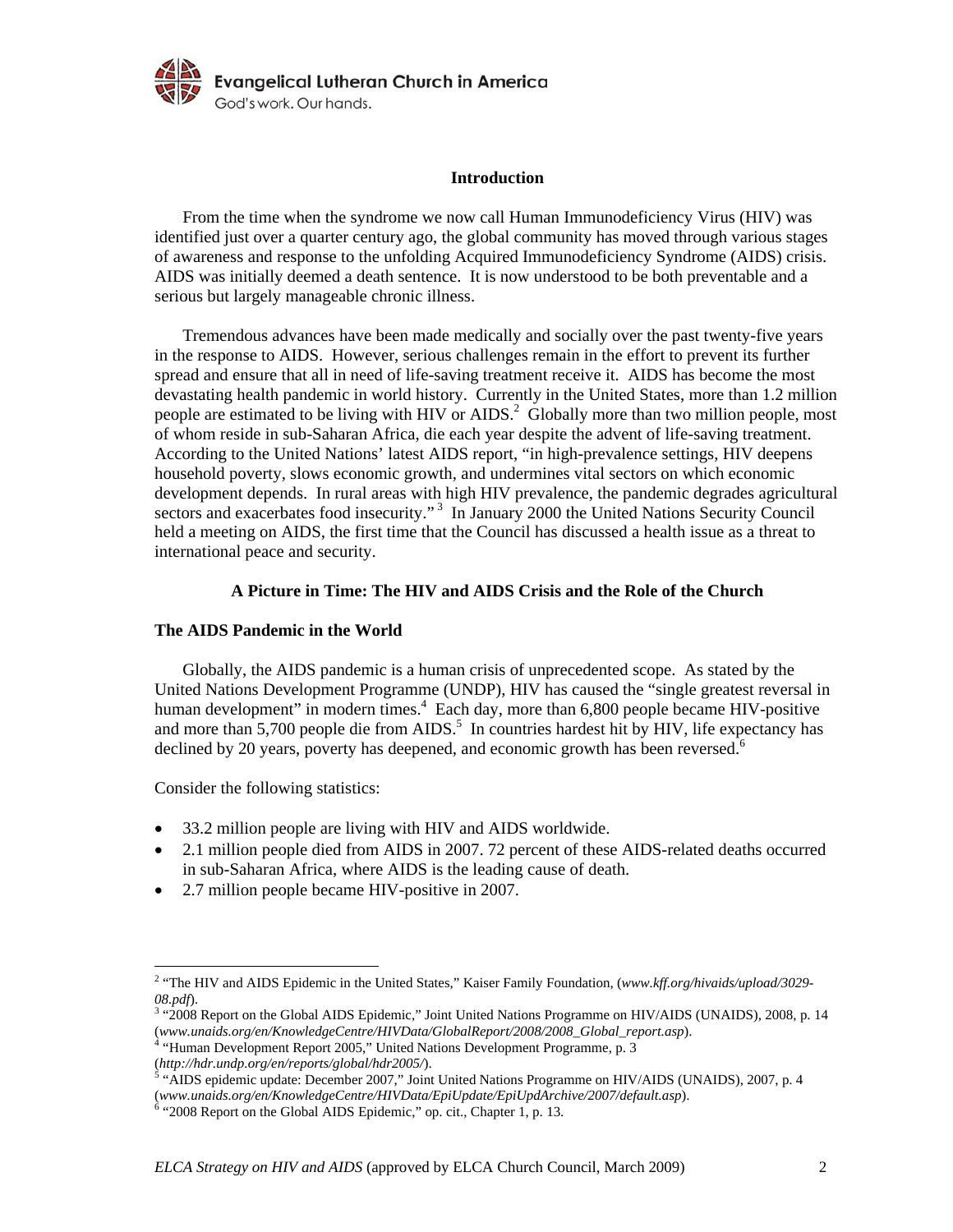

• 12 million children under the age of 18 in sub-Saharan Africa have lost one or both parents to AIDS.<sup>7</sup>

In response to an increasingly destabilizing AIDS pandemic throughout the world, the international community pledged its resources and action through a number of commitments early in the twenty-first century. In 2000, the 189 member states of the United Nations signed the Millennium Declaration, which led to the development of the Millennium Development Goals<sup>8</sup> (MDGs), eight time-bound targets focused on critical areas of human development, including HIV and AIDS, with the overarching goal of reducing by half the number of people living on less than a dollar a day by 2015. The HIV-specific goal, MDG 6, seeks to halt and reverse the spread of AIDS by 2015.

The critical relationship between progress in addressing HIV and success in reducing poverty is increasingly documented and proven. The most effective progress in addressing HIV and AIDS is achieved when progress in all areas of development—including primary education, gender empowerment, and agriculture development—is achieved, and development is aided when progress is made in halting the spread of HIV and AIDS.<sup>9</sup>

In 2001, the 189 member states of the United Nations agreed to the Declaration of Commitment at the United Nations General Assembly session on HIV and AIDS. The Declaration described AIDS as one of the greatest development crises in human history and set time-bound targets, including the goal of universal access<sup>10</sup> to prevention, treatment, and care by 2010, in order to ensure real progress toward ending the HIV pandemic. In 2006, at the five-year implementation review, UN member states reaffirmed their commitment to the Declaration of Commitment and the goal of universal access.<sup>11</sup>

These international commitments to action have resulted in unprecedented multilateral and bilateral actions taken by governments, in partnership with the private sector, civil society, and the faith community, to combat HIV and AIDS. In early 2008, 147 United Nations member states reported their progress on indicators related to the Declaration of Commitment with more detail and reported success than ever before. A six-fold increase for HIV programs in low-to-middle income countries from 2001 to 2007 has resulted in fewer AIDS deaths and fewer new individuals diagnosed with HIV in some countries.<sup>12</sup> The annual number of AIDS deaths has declined over the past two years—from 2.2 million in 2005 to two million in 2007—thanks in large part to the advent of life-saving medicine, even in the most resource-poor settings. And, the global HIV prevalence the percentage of individuals diagnosed with HIV—has stabilized, thanks to a number of factors including radical changes in sexual behavior in some of the hardest hit countries such as Rwanda, Kenya, and Uganda.<sup>13</sup>

<sup>&</sup>lt;sup>7</sup> "2008 Report on the Global AIDS Epidemic," op.cit., Executive Summary, p. 20.<br><sup>8</sup> "What are the Millennium Davelopment Gools (MDGe)?" (www.eles org/one/md/

<sup>&</sup>lt;sup>8</sup> "What are the Millennium Development Goals (MDGs)?" (*www.elca.org/one/mdg*).<br><sup>9</sup> "2008 Report on the Global AIDS Epidemic," op.cit., Executive Summary, pp. 22-23.

 $^{10}$  For more information on the concept of Universal Access, see "Background Paper on The Concept of Universal Access," by Dr Michel Thieren, WHO, Geneva, October 2005, accessed via

*www.who.int/hiv/topics/universalaccess/en/index.html*. 11 "2008 Report on the Global AIDS Epidemic," op.cit., p. 13.

<sup>&</sup>lt;sup>12</sup> Ibid., Executive Summary, pp. 3-5.

<sup>13</sup> Ibid., p.15.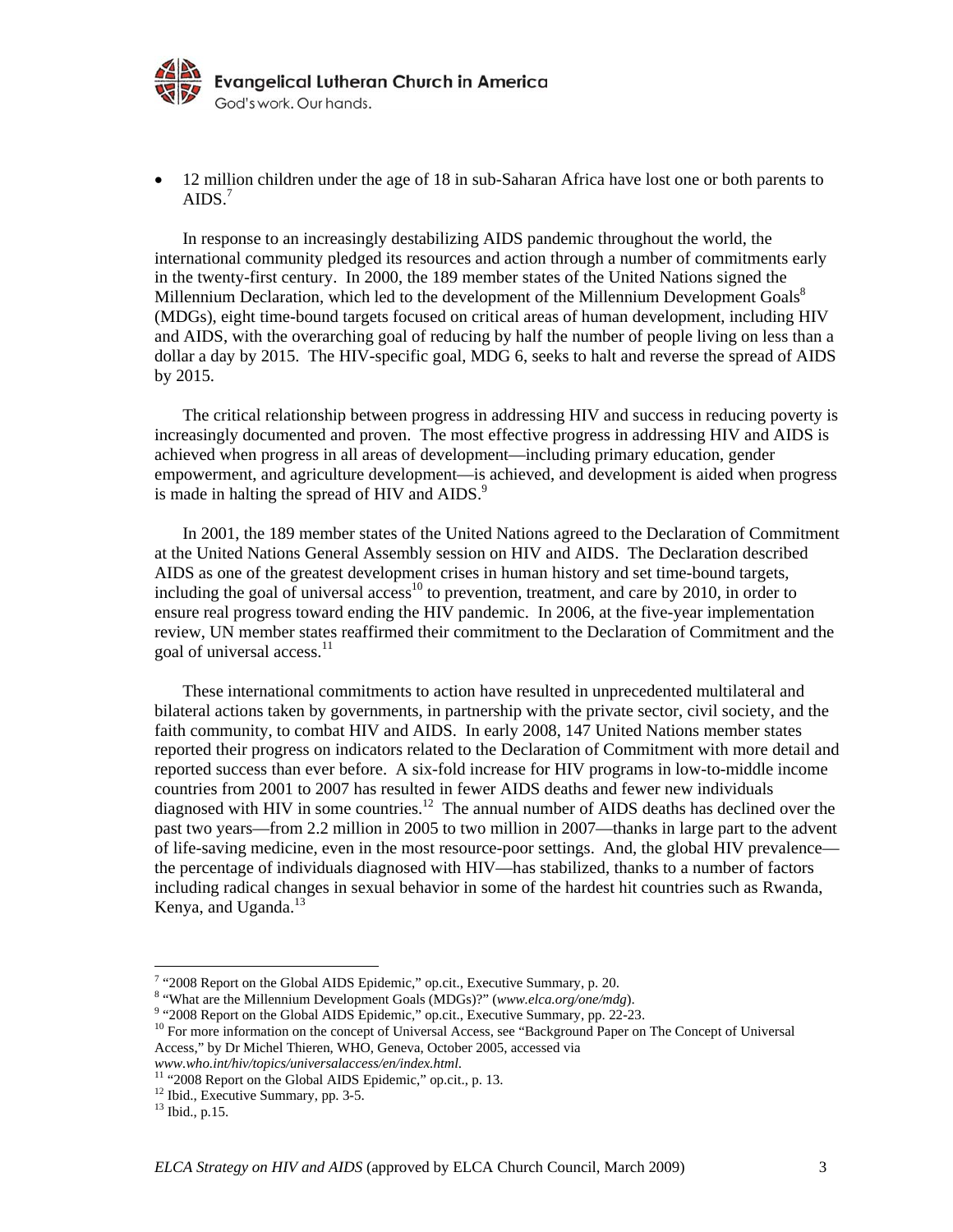

The two primary mechanisms that have facilitated tremendous progress in the response to AIDS globally include the U.S. government's bilateral President's Emergency Plan for AIDS Relief (PEPFAR) and the United Nation's multilateral Global Fund to Fight AIDS, Tuberculosis, and Malaria (Global Fund).

PEPFAR was proposed by then President George W. Bush in 2003 as a five-year \$15 billion commitment to respond to HIV and AIDS in the most heavily affected countries. From 2003–2008 PEPFAR saved more than 2.1 million lives, provided care for more than 10.1 million people living with or affected by HIV and AIDS, including 4 million orphans and vulnerable children, and provided counseling and testing for more than 57 million. The U.S. Congress and President Bush reauthorized PEPFAR in 2008, establishing a funding level of more than triple the original commitment, \$48 billion over the next five years. This spectacular level of commitment, if fully funded through the annual appropriations process, is expected to help provide life-saving treatment for nearly four million people with AIDS, prevent 12 million new people from becoming HIVpositive, and provide care for 12 million people, including five million orphans by 2013.

The Global Fund to Fight AIDS, Tuberculosis (TB), and Malaria was established in 2001 by then United Nations Secretary General Kofi Annan. The concept of the Global Fund emerged in response to the growing devastation that AIDS, TB, and malaria were having on those most in need throughout the world. The Fund is designed to distribute multilateral donor money where it is needed most and can be utilized most effectively through country-driven decision making processes. As of 2008, the Global Fund allocated \$11.3 billion in 136 countries.

According to global health experts, however, despite the tremendous progress made in the response to AIDS, the future of the pandemic remains uncertain. Advances in HIV prevention, treatment, and care services are mixed and uneven globally, and often are hampered by lack of political will and resources.<sup>14</sup>

The Joint United Nations Programme on HIV/AIDS (UNAIDS) describes two broad patterns in the global AIDS pandemic: "generalized epidemics sustained in the general populations of many sub-Saharan African countries, especially in the southern part of the continent; and epidemics in the rest of the world that are primarily concentrated among populations most at risk, such as men who have sex with men, injecting drug users, sex workers, and their sexual partners."<sup>15</sup>

Sub-Saharan Africa—in particular southern Africa—continues to be at the epicenter of the pandemic.16 AIDS continues to be the single largest cause of mortality in sub-Saharan Africa. Out of every four AIDS deaths last year, three occurred in Africa. Two-thirds of all adults living with HIV and nearly 90 percent of children living with HIV reside in the region. Six out of every ten

<sup>&</sup>lt;sup>14</sup> Ibid., Executive Summary, p. 23.

<sup>15</sup> Ibid., p. 10.

<sup>&</sup>lt;sup>16</sup> In epidemiology, an epidemic is a disease that appears as new cases in a given human population (e.g., everyone in a given geographic area; a university, or similar population unit; or everyone of a certain age or sex, such as the children or women of a region) during a given period, at a rate that greatly exceeds what is 'expected' based on recent experience. Defining an epidemic is subjective, depending in part on what is 'expected'. An epidemic may be restricted to one locale (an outbreak), more general (an epidemic) or global (a pandemic). Common diseases that occur at a constant but relatively high rate in the population are said to be 'endemic'. Widely-known examples of epidemics include the plague of mediaeval Europe known as the Black Death, the Influenza Pandemic of 1918-1919, and the current HIV epidemic which is increasingly described as pandemic. UN AIDS Terminology Guide

<sup>(</sup>*http://data.unaids.org/pub/Manual/2008/20080226\_unaids\_terminology\_guide\_en.pdf*).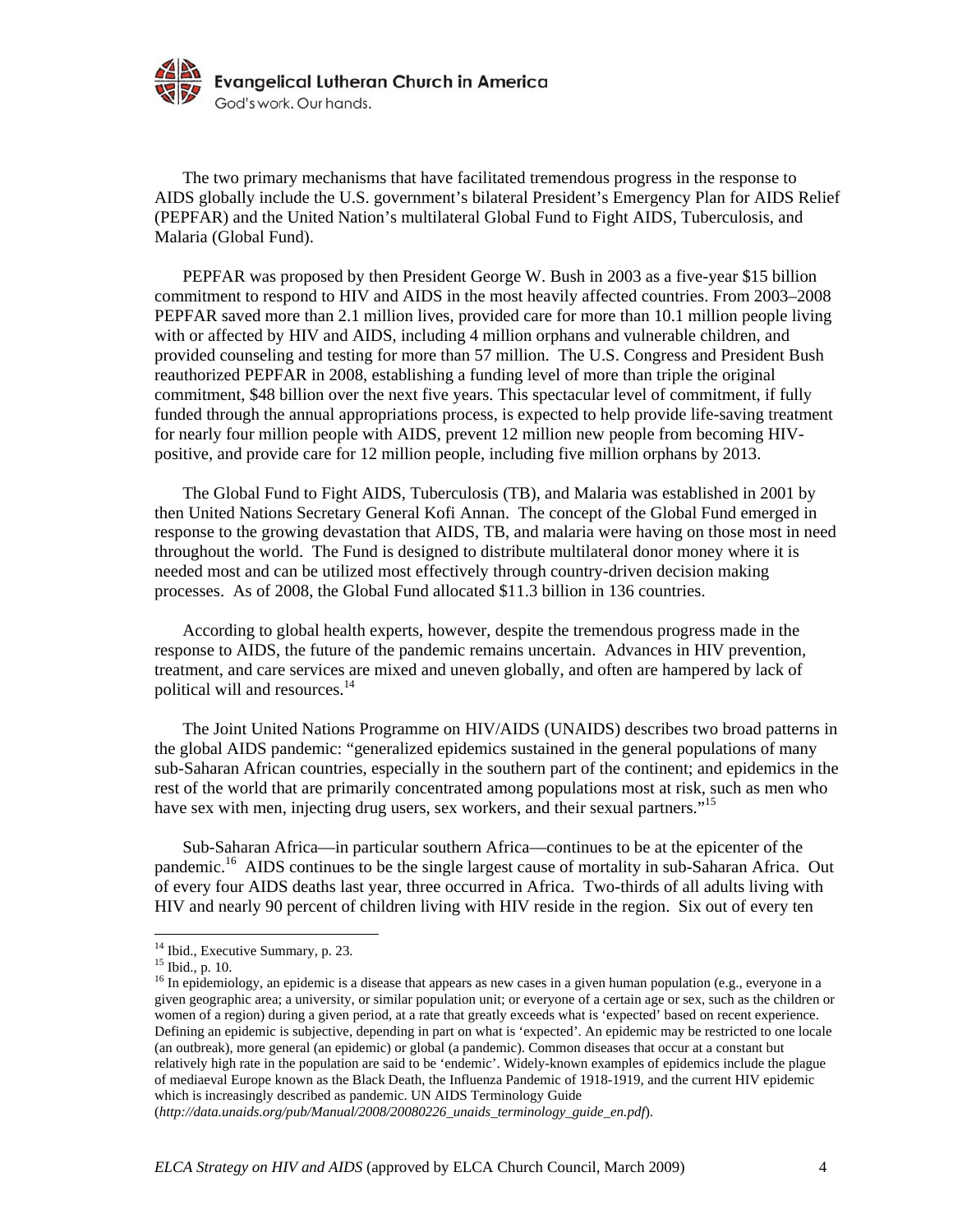

adults living with HIV in sub-Saharan Africa are women—two to three times the proportion in other regions. Nearly 12 million children in the region under 18 have been orphaned by AIDS.<sup>17</sup>

Especially in Africa, but also in other regions, there is a link between HIV and AIDS and poverty. Many of those living with HIV and AIDS reside in very poor communities, often in rural areas, which lack access to adequate nutrition, education, and health care. Those in resource-poor settings who have attained access to life-saving anti-retroviral drugs<sup>18</sup> (ARVs) require adequate nutrition to ensure the full efficacy of the medication. Without strong health-care systems, HIVrelated incidence of death is intensified by other preventable and treatable "diseases of poverty," including the most severely opportunistic infections<sup>19</sup> of malaria and tuberculosis.

As is the case in Africa, Eastern Europe, South Asia, and Southeast Asia have experienced declines in new infections, while the number of individuals who have become HIV-positive has increased in East Asia and Oceania. In other parts of the world, the number of individuals who became HIV-positive was estimated in 2007 to have remained stable.<sup>20</sup>

However, regional or continental aggregates can mask country or sub-regional trends. For example, in Asia, Cambodia, and Thailand, HIV prevalences have declined, while those of Indonesia and Viet Nam have increased in recent years. Within sub-Saharan Africa, HIV prevalence varies from less than two percent in the Sahel to above fifteen percent in most of southern Africa.

The complexity of the global AIDS pandemic is increased exponentially by the complexity of cultural, economic, religious, political, and social factors that vary from area to area. A strategy to engage in HIV and AIDS response globally will need to be cognizant of and responsive to these complex realities.

The role of gender inequality in the spread of HIV cannot be overstated. The face of global AIDS is becoming younger, poorer, and more female, reflecting changing social, cultural, and economic factors that put women and girls directly at risk.<sup>21</sup> Violence against women is a significant human rights violation and public health problem in every country in the world, with abused women facing a higher risk of contracting HIV. Partnership with men in halting genderbased violence and rape is key to reducing the spread of HIV. Widely accepted concepts of masculinity such as bravery, independence, and sexual activity can result in men's inability to see themselves as caring, non-violent, and responsible partners. $^{22}$ 

The link between conflict and the spread of HIV and AIDS is well established. Patterns of global conflict have changed, particularly in Africa. Conflicts now often are civil wars that last longer and put civilians at greater risk. The collapse of security in conflict leads to conditions that

<sup>&</sup>lt;sup>17</sup> "2008 Report on the Global AIDS Epidemic," op.cit. p. 13.<br><sup>18</sup> Medications for the treatment of infection by retrovirsues, primarily HIV.<br><sup>19</sup> People with advanced HIV infection are vulnerable to other infections and infections' because they take advantage of the opportunity offered by a weakened immune system.

<sup>(</sup>www.avert.org/aidscare.htm).<br><sup>20</sup> "2008 Report on the Global AIDS Epidemic," op.cit., Chapter 2.<br><sup>21</sup> Examples include child marriage, trafficking and sexual exploitation, gender-based violence, female genital mutilation, transactional sex, intergenerational sex, widow inheritance, lack of property rights, polygamy and sexual violence as a tactic of war.

<sup>&</sup>lt;sup>22</sup> "The State of World Population 2005," United Nations Population Fund, p. 58.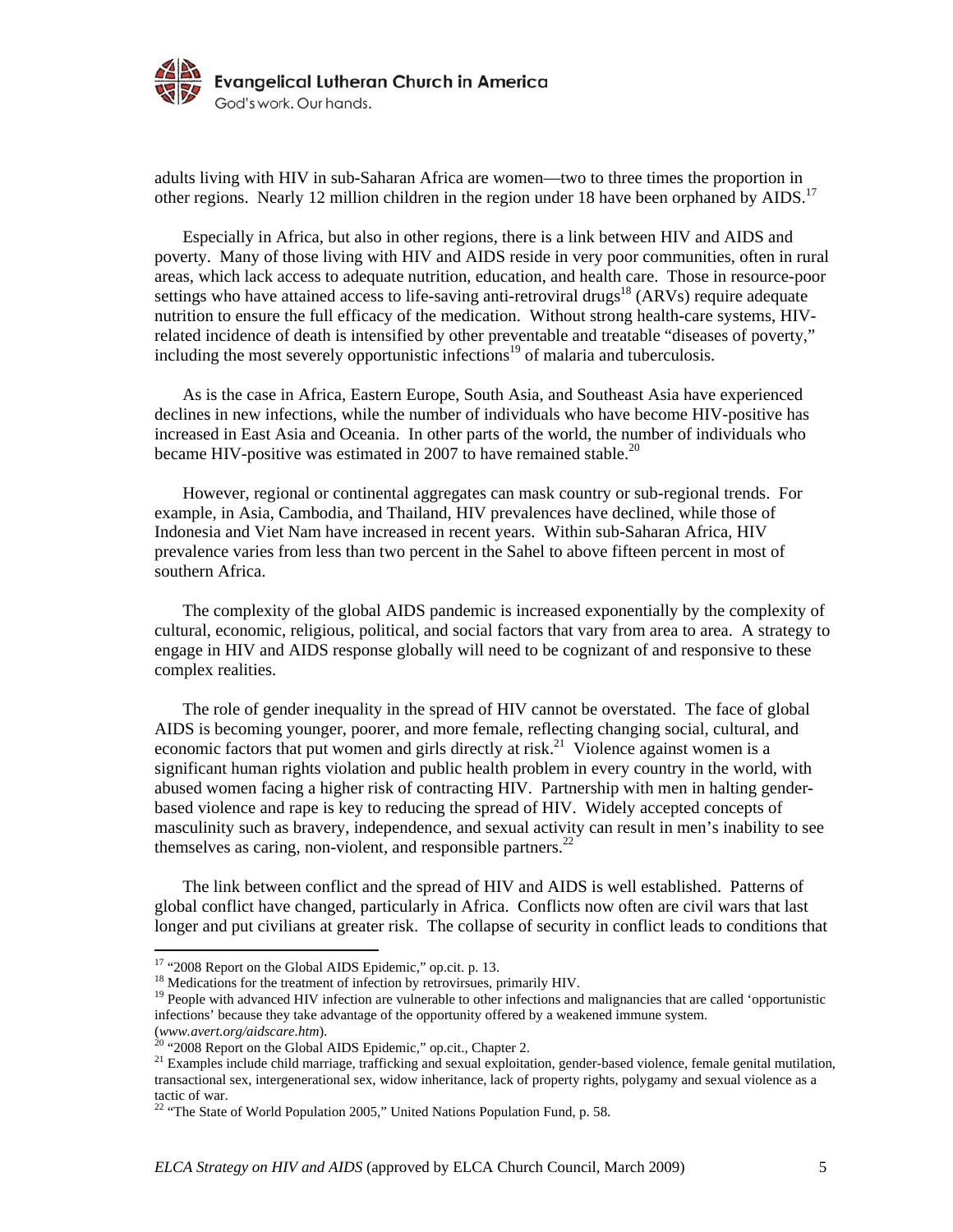

contribute to the spread of HIV and AIDS, including economic insecurity, displacement, and gender-based violence. Women and children are at special risk when they are forced to flee their homes.<sup>23</sup> Displacement leads to economic insecurity and increases instances where women must rely on transactional sex for their survival. War tactics that put women at risk have risen in recent years, including abduction, systematic rape, torture, and mutilation. In addition, military and militia populations tend to have greater instances of sexually transmitted diseases, including HIV, which can spark an epidemic.<sup>24</sup>

#### **The AIDS Epidemic in the United States**

Since HIV and AIDS were first recognized in the United States in  $1981<sup>25</sup>$  AIDS has claimed over 550,000 lives. While ARVs allow many individuals carrying HIV to live healthy, productive lives, serious challenges remain in addressing the AIDS crisis in the United States. The number of individuals newly diagnosed with HIV annually—56,300—has remained constant since the late 1990s.26 As a result, the total number of individuals living with HIV and AIDS continues to increase; currently, about 1.2 million people are living with HIV or AIDS in the U.S.<sup>27</sup> It is estimated that nearly one-quarter of those living with HIV or AIDS are not aware of their status, putting themselves and others at greater risk. $^{28}$ 

When first recognized in the early 1980s, HIV and AIDS most heavily affected gay men<sup>29</sup> and was deemed a "gay men's disease." However, this epidemic now affects individuals of every age, race, gender, sexual orientation, and geographic region of the United States. But its burden has not been borne equally. The ever-increasing number of individuals living with HIV has been concentrated among African Americans, Latinos, men who have sex with men, and other key populations. Men who have sex with men accounted for 53 percent of new individuals diagnosed with HIV in  $2006$ <sup>30</sup> while African Americans and Latinos accounted for 63 percent of those newly diagnosed with HIV in 2006. According to the Centers for Disease Control and Prevention, "the rate of new HIV infections among Hispanics in 2006 was three times the rate among whites (29.3 versus 11.5 per 100,000)."<sup>31</sup> Latinos represented 15.3 percent of the population in the U.S. and its territories, but constituted 22 percent of the HIV and AIDS cases diagnosed in 2006.<sup>32</sup>

The African American community has startlingly high levels of individuals living with HIV. In 2006, 45 percent of individuals newly diagnosed with HIV were from the African American

 $^{23}$  An estimated 80 percent of the world's 35 million refugees and internally displaced persons are women and children.<br><sup>24</sup> Data from Rwanda and Democratic Republic of Congo (DRC) have shown that both during and after spread of HIV increases. In Rwanda an estimated 500,000 women were raped during the genocide and 67 percent infected with HIV, and in the DRC prevalence went from 5 to 20 percent in five years . "The State of World Population 2005," op.cit. pp. 65-67 (www.unfpa.org/swp/2005/english/ch1/index.htm).

<sup>&</sup>lt;sup>25</sup> "Basic Information," Centers for Disease Control and Prevention, (www.cdc.gov/hiv/topics/basic/index.htm).<br><sup>26</sup> "Estimates of New HIV Infections in the United States," Centers for Disease Control and Prevention,

<sup>(</sup>*www.cdc.gov/hiv/topics/surveillance/resources/factsheets/incidence.htm*). 27 "The HIV and AIDS Epidemic in the United States," op. cit.

<sup>28 &</sup>quot;Basic Information," op. cit.

<sup>&</sup>lt;sup>29</sup> "Current Trends Update on Acquired Immune Deficiency Syndrome (AIDS)–United States, Morbidity and Mortality Weekly Report," Centers for Disease Control and Prevention, September 24, 1982

<sup>(</sup>*www.cdc.gov/mmwr/preview/mmwrhtml/00001163.htm*). 30 "Estimates of New HIV Infections in the United States," op.cit.

 $^{\rm 31}$  Ibid.

<sup>&</sup>lt;sup>32</sup> "The Crisis of HIV/AIDS Among Latinos/Hispanics in United States, Puerto Rico and U.S. Virgin Islands," Latino Commission on AIDS, p. 1 (*http://latinoaids.org/mediaadvisory/AIDSreport07.30.08.pdf*).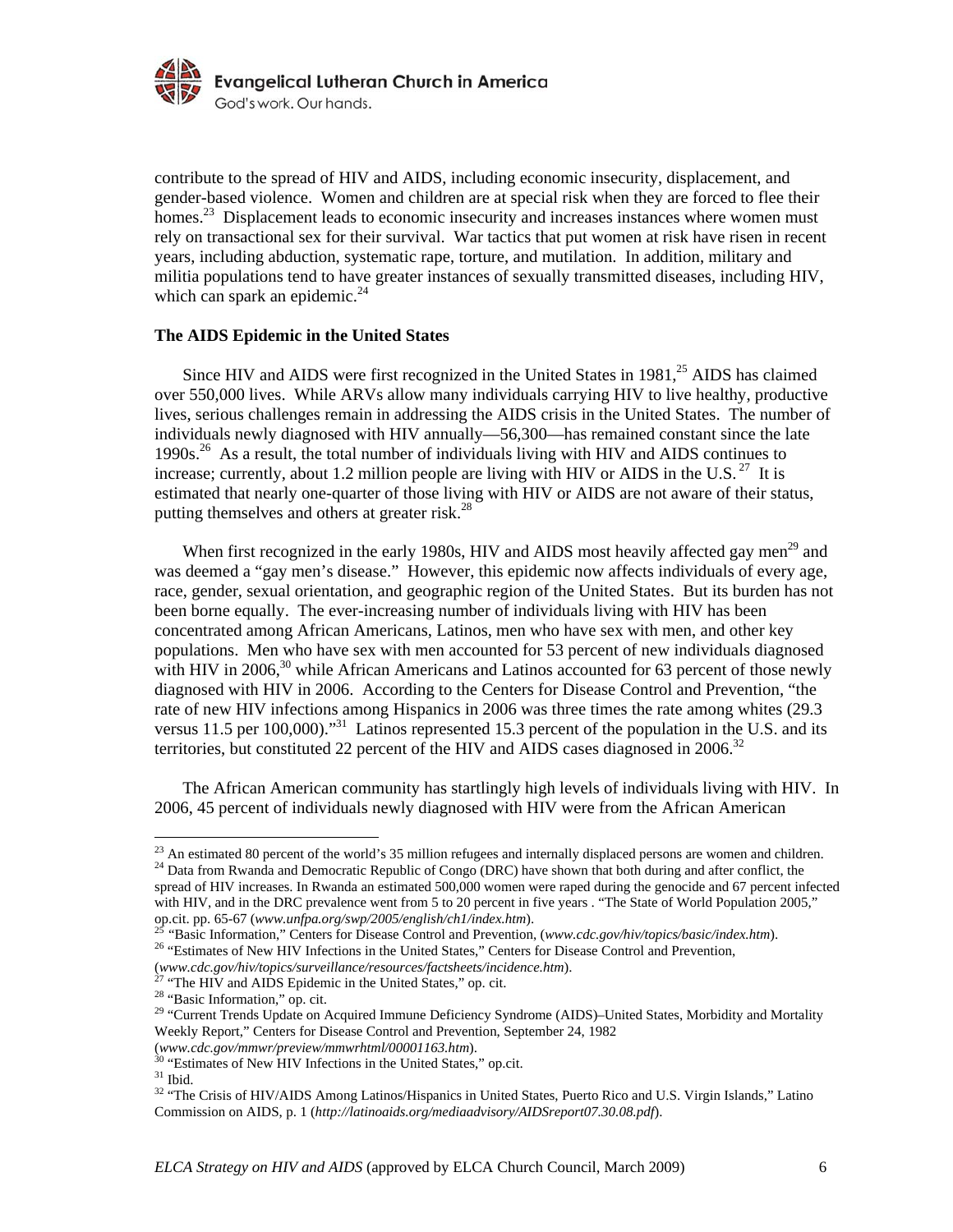

community, even though this community represents only 12 percent of the population.<sup>33</sup> The rate of individuals newly diagnosed with HIV among African Americans was seven times higher than that of white Americans (83.7 versus 11.5 individuals newly diagnosed with HIV per 100,000).<sup>34</sup> Black women comprise 66 percent of new AIDS cases among women and Black teens ages 13–19 accounted for 69 percent of AIDS cases among teens.<sup>35</sup>

The epidemic in the African American community in the United States closely resembles the generalized epidemic in sub-Saharan Africa. Generalized epidemics occur when "adult HIV prevalence exceeds one percent and when one or more populations have HIV infection levels of five percent or greater. Generalized epidemics are typified by substantial heterosexual transmission and significant numbers of HIV-infected children."<sup>36</sup> Overall, HIV prevalence for African Americans is greater than two percent.<sup>37</sup> Furthermore, the Black AIDS Institute highlights several areas that are of predominantly African American population where the percentage of the population living with HIV or AIDS is at or above five percent. They note that "in Washington, D.C., where more than 80 percent of HIV cases are among Blacks, estimated HIV prevalence in the city is five percent—a rate that approaches the levels of infection documented in Uganda (5.4 percent)."<sup>38</sup> In that city, "heterosexual contact is now the leading transmission mode for new HIV diagnoses."<sup>39</sup> In another example, "in Detroit, reported HIV prevalence is five percent or greater in nine zip codes."40 In fact, the total "number of Black Americans living with HIV is greater than the HIV population of seven of the 15 PEPFAR focus countries."<sup>41</sup>

Several other populations also have been disproportionately affected by this epidemic. Certain rural areas and populations, in particular rural areas in the South and rural African Americans, have been particularly affected. In 2006, 67 percent of all AIDS cases were reported in the South, $42$ while African Americans represent about 50 percent of all rural AIDS cases.<sup>43</sup> Rural areas have lagged behind urban areas in "HIV prevention and intervention programs"<sup>44</sup> as a result of geographic isolation and the stigmatization of HIV and higher risk groups.45

The proportion of individuals living with HIV or AIDS among the incarcerated population is much higher than the proportion among the general population. The Centers for Disease Control and Prevention reports that "in each year from 1999 to 2006, the prevalence of confirmed AIDS among the prison population was between 2.7 and 4.8 times higher than in the general U.S.

<sup>&</sup>lt;sup>33</sup> "Estimates of New HIV Infections in the United States," op. cit.

 $^{\rm 34}$  Ibid.

<sup>&</sup>lt;sup>35 "Black Americans and HIV/AIDS," Kaiser Family Foundation (*www.kff.org/hivaids/upload/6089\_05.pdf*)<sup>36</sup> "Left Behind! Black America: A Neglected Priority in the Global AIDS Epidemic," p. 25</sup>

<sup>(</sup>*www.blackaids.org/image\_uploads/article\_575/08\_left\_behind.pdf*). 37 Ibid.

<sup>38</sup> Ibid., p. 23.

<sup>39</sup> Ibid., p. 26.

<sup>40</sup> Ibid., p. 23.

<sup>41</sup> Ibid., p. 21.

<sup>&</sup>lt;sup>42</sup> "Cases of HIV Infection and AIDS in Urban and Rural Areas of the United States," 2006

<sup>(</sup>*www.cdc.gov/hiv/topics/surveillance/resources/reports/2008supp\_vol13no2/commentary.htm*).<br><sup>43</sup> "Reported AIDS Cases among Adults and Adolescents by Race/Ethnicity and Population of Area of Residence 2006—<br>50 States and D

<sup>&</sup>lt;sup>44</sup> "What are rural HIV prevention needs?" (*www.caps.ucsf.edu/pubs/FS/revrural.php*). <sup>45</sup> Ibid.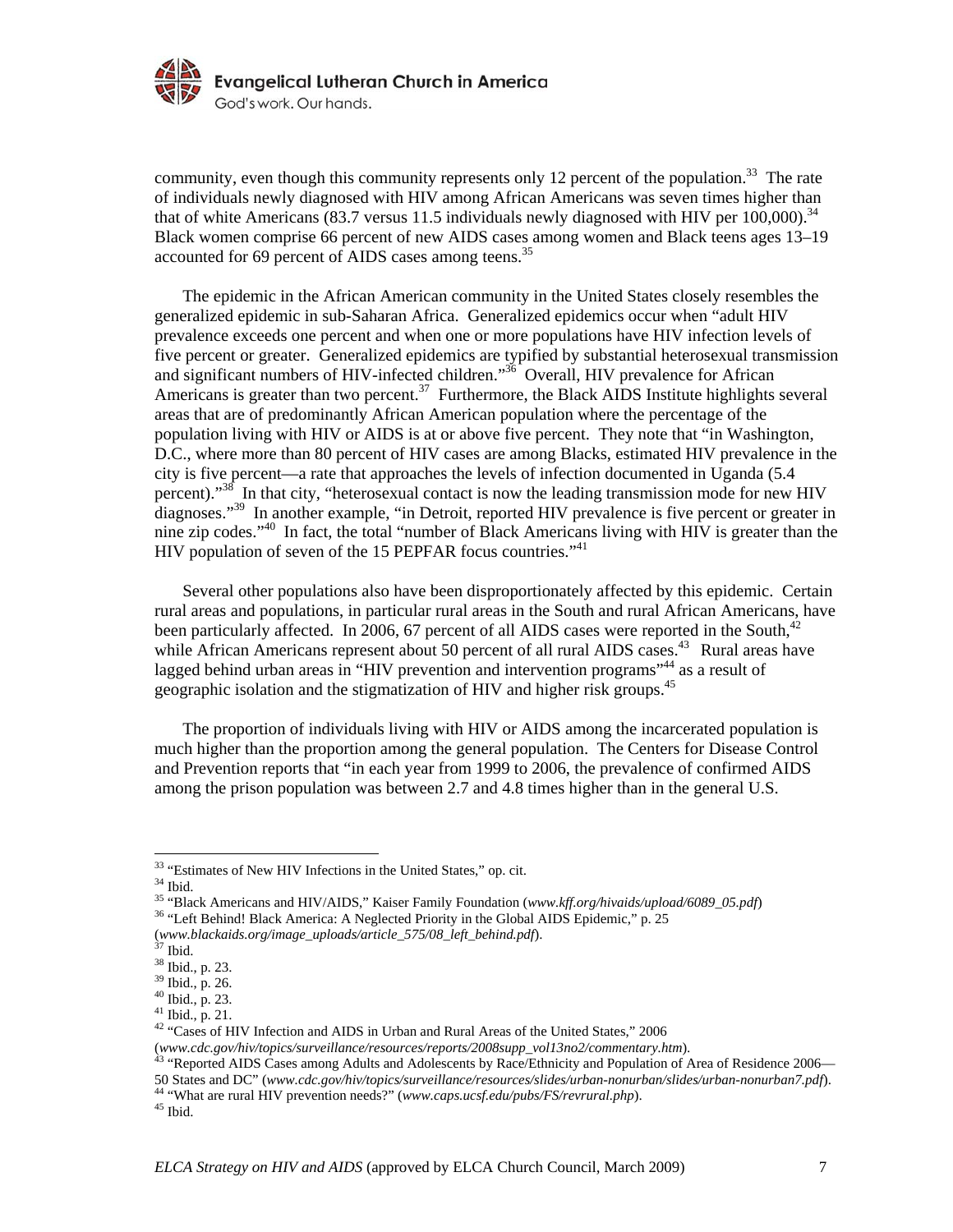

population."46 In addition, overrepresentation of people from communities of color among the incarcerated, in particular from the African American community, $47$  is an important factor in the disproportionate number of individuals living with HIV or AIDS in those communities.<sup>48</sup>

A connection exists between poverty and HIV. Women in economically vulnerable situations are more likely to engage in higher risk sexual behaviors to feed themselves and their loved ones, which increases their risk of contracting HIV.<sup>49</sup> A link has been found between homelessness and higher risk sexual behavior. The National AIDS Housing Coalition reports that "the conditions of homelessness and extreme poverty—the inability to maintain intimate relationships, pressures of daily survival needs, and substance use as a response to stress and/or mental health problems leave homeless and unstably housed persons extremely vulnerable to HIV infection."<sup>50</sup> Persons who are homeless or unstably housed have "rates of HIV infection...three to sixteen times higher... [than] similar persons who are stably housed."<sup>51</sup>

Poverty also hinders the ability of individuals living with HIV to flourish. Many individuals living with HIV are unable to work and earn an income—one study found that up to 45 percent of individuals living with HIV are unemployed.<sup>52</sup> Several studies have found that "access to and utilization of health care services are not equal among all HIV-infected individuals. In particular…racial/ ethnic minorities, substance users, the unstably housed, and the mentally ill have poor access to and utilization of health care services."<sup>53</sup> In fact, in 2005 it was estimated that the "death rate among homeless HIV-positive persons is five times the rate of death among housed persons with HIV/AIDS."<sup>54</sup>

 The federal government, churches, non-profit agencies, and other members of civil society have responded to the domestic aspect of this crisis. The largest funder of this response has been the federal government. Between 2001 and 2006, the U.S. government spent \$74 billion on HIV and AIDS treatment and care in the U.S. and more than \$15 billion on research to develop new methods of prevention and treatment.<sup>55</sup>

<sup>&</sup>lt;sup>46</sup> "HIV Testing Implementation Guidance for Correctional Settings," January 2009

<sup>(</sup>www.cdc.gov/hiv/topics/testing/resources/guidelines/correctional-settings/index.htm).<br><sup>47</sup> 35.4 percent of inmates in the custody of State or Federal prisons or in local jails were black. Ibid., p. 7.<br><sup>48</sup> "Social context Schoenbach. The Journal of Infectious Diseases. Vol 191 (2005):S115-22 (www.ncbi.nlm.nih.gov/pubmed/15627221).<br><sup>49</sup> "The Hardness of Risk: Poverty, Women and New Targets for HIV/AIDS Prevention," R Rosenberg, R Malow.

*Psychology and AIDS*. Vol. 34 (2006):3-12 (*www.apa.org/pi/aids/psych\_aids\_exchange\_spring\_06.pdf*). 50 "HIV/AIDS Housing Breaking the Link Between Homelessness and HIV," The National AIDS Housing Coalition

<sup>(</sup>*www.nationalaidshousing.org/PDF/breakinglink.pdf*). 51 Ibid.

<sup>52 &</sup>quot;Predictors of Employment of Men With HIV/AIDS: A Longitudinal Study," Judith Rabkin, Martin McElhiney, Stephen J. Ferrando, Wilfred Van Gorp, Shu Hsing Lin. *Psychosomatic Medicine* Vol 66 (2004):72-78 (*www.psychosomaticmedicine.org/cgi/content/abstract/66/1/72*). **53 "**Utilization of Health Care Services in Hard-to-Reach Marginalized HIV-Infected Individuals," Chinazo O.

Cunningham, Nancy L. Sohler, Mitchell D. Wong, Michael Relf, William E. Cunningham, Mari-Lynn Drainoni, Judith Bradford, Moses B. Pounds, Howard D. Cabral. *AIDS Patient Care and STDs.* Vol. 21:3 (2007):177-186 (*www.liebertonline.com/doi/abs/10.1089/apc.2006.103*). 54 The E-Newsletter of the National AIDS Housing Coalition, Winter, 2005

<sup>(</sup>*www.nationalaidshousing.org/winter2005newsletter.htm*). 55 "Continuing the Fight Against HIV/AIDS in America," White House Fact Sheet 2006 (*www.america.gov/st/washfileenglish/2006/February/20060202122158cmretrop0.7736933.html*).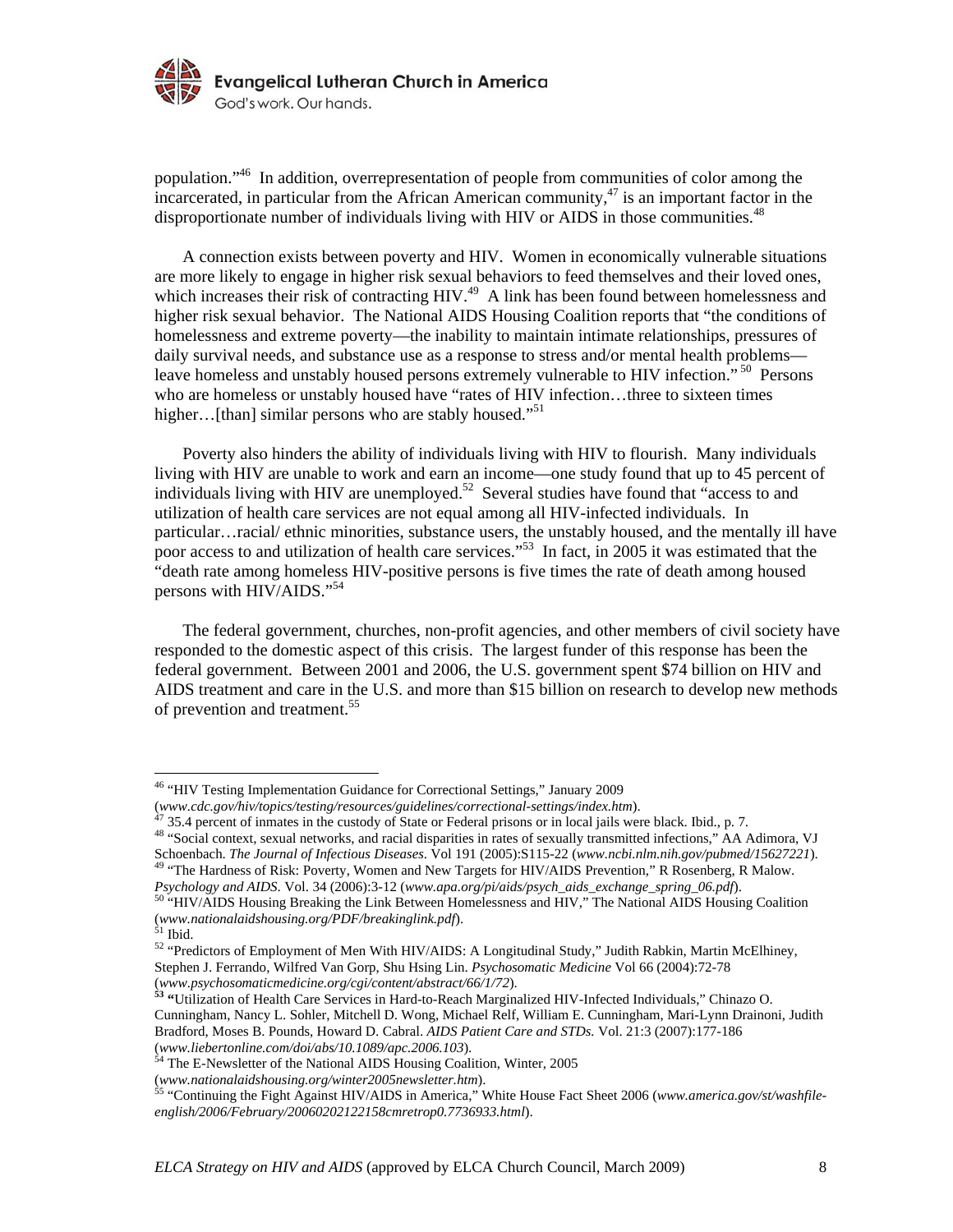

However, even in the midst of this funding, only 45 percent of the approximately 1.2 million people living with HIV or AIDS in the United States receive care for their disease.<sup>56</sup> Hence, additional funds are required so that all individuals have access to adequate, life-saving care. Inadequate funds, however, are only a part of the problem. About half of these individuals not receiving care do not know they are HIV-positive. Many individuals living with HIV or AIDS or at higher risk of becoming HIV-positive avoid testing due to fear of rejection, stigma, or death. To improve upon this situation and to reduce the spread of HIV, non-stigmatizing education about this disease and effective prevention efforts must be developed and put to use. In particular, in the African American and Latino communities, all levels of government, churches, and all segments of civil society must support actions that address both individual behavior and the structural factors that leave individuals in these populations more vulnerable to HIV. These issues are expanded upon in the sections below.

#### **Role of the Church Globally in the Response to HIV and AIDS**

Over the past twenty-five years the faith community's response to HIV and AIDS has been marked by both failure and success, and important lessons have been learned that can and should shape this church's future response.

During the early stages of the pandemic many churches and people of faith, both in the U.S. and around the world, responded to the AIDS crisis with denial and inaction, often based on simplistic judgments. For too long the church contributed—whether passively or actively—to the spread of HIV and the discrimination of those living with HIV. AIDS was viewed as a disease of "others" who were afflicted because of their "sinful" sexual activity. A medical diagnosis was compounded by a "moral diagnosis" that intensified stigma and discrimination against those affected by and living with HIV.

In some instances, churches around the world failed to act or contributed to the stigmatization of people living with HIV and AIDS. However, at other times over the past quarter century, they also have responded faithfully in the midst of the AIDS crisis. Through renewed engagement with the vulnerable and excluded and ever-deepening biblical and theological reflection, the church globally has learned to recognize the face of Christ in the "other." This recognition eclipses fearfilled or facile judgments and has allowed churches to understand and proclaim more clearly the Good News of God's love for all. It also has allowed churches to recognize and affirm the dignity, gifts, and capacities of people living with and affected by HIV and AIDS.

Today, throughout the world, there are churches that are partnering with governments, the private sector, and civil society to break the silence and stigma related to AIDS and provide prevention, treatment, and care services to those most severely affected by the pandemic. They are utilizing their unique assets—from pastoral ministry to health and education systems to the power of their grassroots advocacy efforts—to model inclusion, reconciliation, and restoration of community. In the midst of the suffering caused by HIV and AIDS, churches seek to deepen their commitments to be inclusive communities of hope, seeking justice in the world.

<sup>&</sup>lt;sup>56</sup> "The HIV/AIDS Epidemic in the United States," March 2008, Kaiser Family Foundation (*www.kff.org/hivaids/upload/3029-08.pdf*).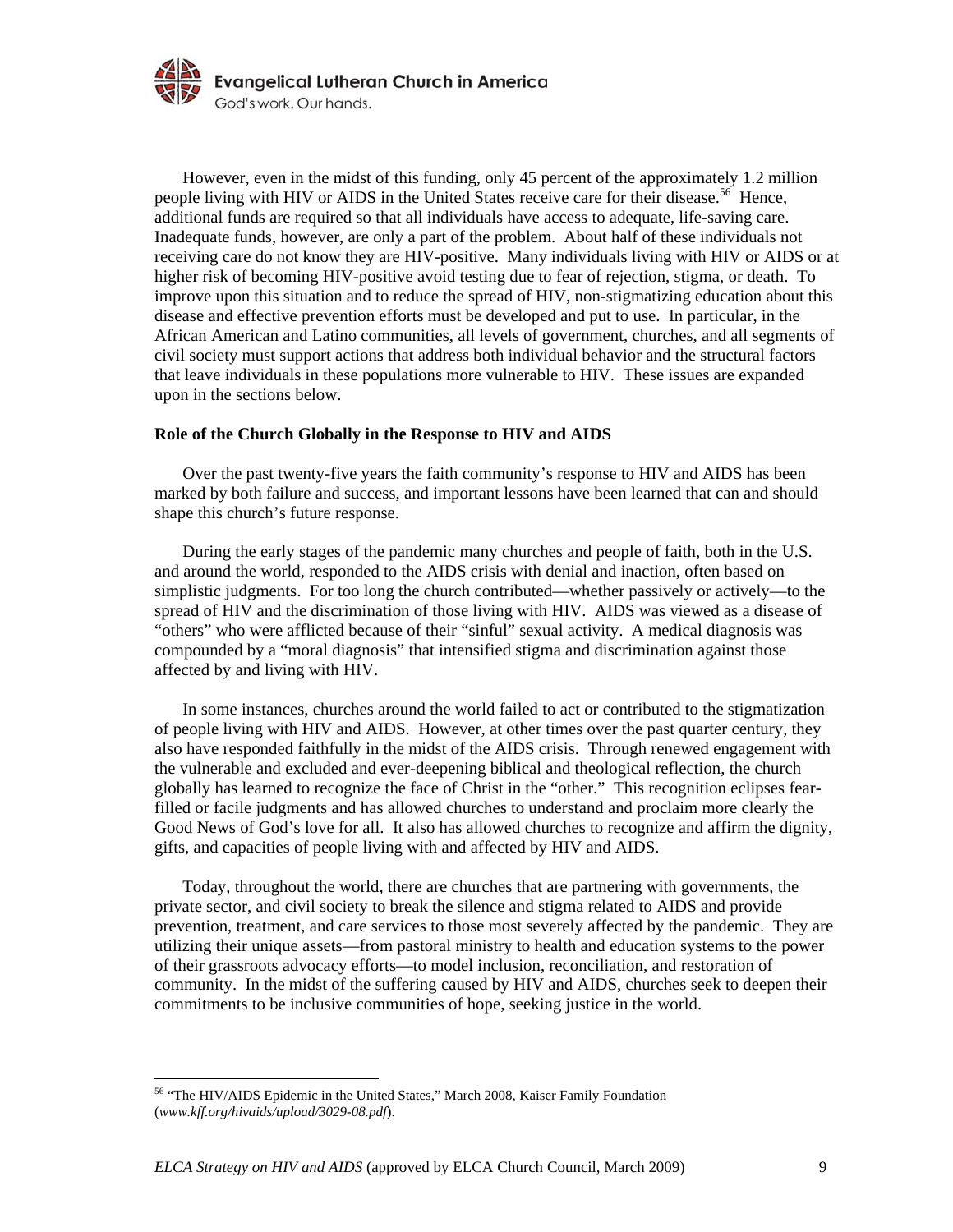

#### **The ELCA's Response to Date**

Since the discovery of HIV and AIDS in the United States in 1981, the effectiveness of the ELCA's domestic and global response has been mixed. The ELCA has missed opportunities to utilize the capacity of all of its expressions<sup>57</sup> because it lacks a strategic vision and plan for engagement. It does not yet have in place a churchwide AIDS plan, as The Lutheran World Federation—a Communion of Churches (LWF) has encouraged all its member churches to do. Yet, when the ELCA has engaged strategically in responding to the challenges of the pandemic, especially in partnership with Lutherans in developing countries,<sup>58</sup> tremendous success has been achieved.

Within the ELCA, diverse understandings about human sexuality, different approaches to biblical interpretation, and discrimination against the lesbian, gay, bisexual, and transgender (LGBT) community impeded the development of a comprehensive HIV and AIDS strategy. Shortly after the formation of the ELCA, the Church Council affirmed a message on HIV and AIDS entitled "AIDS and the Church's Ministry of Caring."<sup>59</sup> The central point of the one-page message was to communicate that "the Church Council of the Evangelical Lutheran Church in America recognizes with gratitude the service of those who care for people with AIDS and their loved ones. It urges church members to support this ministry and to serve those who are suffering with respect and compassion."<sup>60</sup> While this message may have been viewed as cutting edge during that time, the present day reality of HIV and AIDS clearly reveals the shortcomings of a message focused solely on care.

Some ELCA social ministry organizations (SMOs), including hospitals, have responded to the needs of people living with HIV and AIDS. ELCA seminaries and universities have likewise addressed HIV and AIDS within the context of their educational ministries. This church has been blessed by faithful lay members and rostered leaders who have engaged with individuals affected by HIV and AIDS, made their congregations places of welcome and advocacy, and worked both through their congregations and in tandem with SMOs and other nonprofit organizations to respond to those in need due to this pandemic.

The Lutheran AIDS Network (LANET), established in 1995 as a joint network of The Lutheran Church--Missouri Synod (LCMS) and the ELCA, seeks to ensure that the issues and concerns of people living with and affected by HIV and AIDS remains before the church. LANET is comprised of individuals and organizations sharing a passion for responding to HIV and AIDS. This organization has extensive experience with the epidemic, both within the church and in institutions in the wider society. Members include, among others, individuals living with HIV and individuals affected by HIV through loss or care-giving. While LANET represents an important effort to

 $57$  The three primary expressions of the ELCA are congregations, synods and the churchwide organization.

<sup>&</sup>lt;sup>58</sup> The United Nations Statistics Division says "The designations 'developed' and 'developing' are intended for statistical convenience and do not necessarily express a judgment about the stage reached by a particular country or area in the development process." (*http://unstats.un.org/unsd/methods/m49/m49.htm*) Some prefer the use of the term "Global North" to describe the most industrially developed (wealthier) nations but also to include those portions of less industrialized countries that are economically wealthier. Conversely, the often-used "Global South" refers to the less industrialized countries generally as well as those portions of the more industrialized countries which are less economically developed.

<sup>59 &</sup>quot;AIDS and the Church's Ministry of Caring," affirmed by the ELCA Church Council on November 13, 1988. (*www.elca.org/What-We-Believe/Social-Issues/Messages/Aids.aspx*). See Appendix 1. **<sup>60</sup>** Ibid.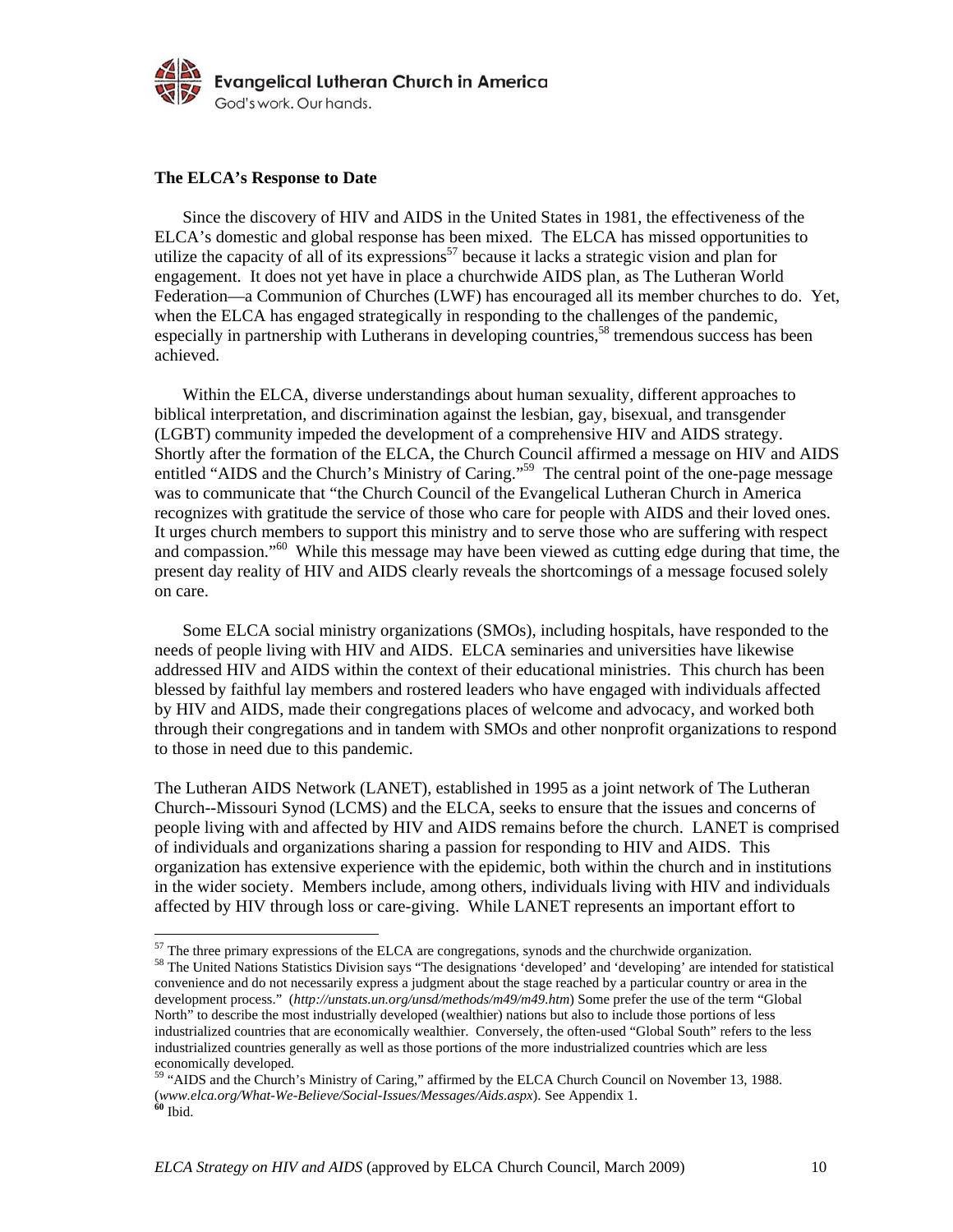

encourage Lutherans in the United States to acknowledge the reality of AIDS domestically and take action, the organization over time has had few resources, which has limited its capacity and effectiveness.

In 1990s, the ELCA established an inter-unit task force to focus on the domestic and international reality of HIV and AIDS. This task force included staff from a number of areas within the church, including Church in Society, Global Mission, and Women of the ELCA. This task force collaborated in promoting the yearly commemoration of World AIDS Day, establishing a clearinghouse and speakers' bureau, and developing a Web presence. Since the task force's creation, ELCA World Hunger domestic grants have funded work that directly and indirectly serves economically impoverished individuals living with and affected by HIV and AIDS. Since 2003, ELCA staff in Washington, D.C., have prioritized advocacy on U.S. programs responding to the international AIDS crisis, and some state public policy offices have addressed state policy relating to HIV and AIDS.

Globally, the ELCA has a long history of ministry with companion churches and communitybased partners in other countries, as well as international ecumenical and interfaith partners. Since the ELCA's formation, it has been engaged deeply with them in ministries to and with individuals living with or affected by HIV and AIDS, reflecting the priorities that companion churches and community-based partners have identified. In recent years, the ELCA, like The Lutheran World Federation of which it is a member, has intensified efforts to build a more strategic HIV and AIDS response within and among the Lutheran churches that are part of the communion.

While the ELCA works with companion churches in all regions as they respond to the HIV and AIDS crisis, a primary focus of the ELCA's engagement has been Africa. More than a decade ago, companion churches in Africa called upon the ELCA to recognize the tragic scope of the HIV and AIDS crisis they were experiencing in their daily life and "walk the second mile" with them in seeking justice for and serving those affected by this disease in their communities.

 A partial result was that, in 2001, the ELCA affirmed "Stand With Africa: A Campaign of Hope.<sup>"61</sup> In 2004, the ELCA made this campaign an ongoing emphasis within the ELCA World Hunger Appeal in order to build awareness, focus advocacy, and marshal the financial resources to better assist companion churches and agencies engaged in HIV and AIDS ministries in Africa. This special emphasis has complemented ongoing ELCA engagement with companions in other regions through grants, placement of ELCA mission personnel, consultancy, and other means.

 Because of companion synod relationships throughout Africa, knowledge among ELCA members—both of the impact of HIV and AIDS on the ministries of companion churches and of the possibilities for effective common action—has grown over the last decade.

 The ELCA's response also has had a community-based focus through the work of Lutheran World Relief, a ministry of the ELCA and The Lutheran Church--Missouri Synod.<sup>62</sup> The ELCA also has engaged ecumenically, in partnership with other churches in the United States through Church World Service,<sup>63</sup> and globally, through membership in the World Council of Churches, as

<sup>&</sup>lt;sup>61</sup> Stand With Africa seeks to assist communities and churches in Africa in their work to overcome HIV and AIDS, banish hunger, and build peace (www.elca.org/hunger/swa).<br>
<sup>62</sup> See more about Lutheran World Relief's health work at: www.lwr.org/ourwork/development/index.asp#health<br>
<sup>63</sup> Learn about Church World Service's work at: www.churchw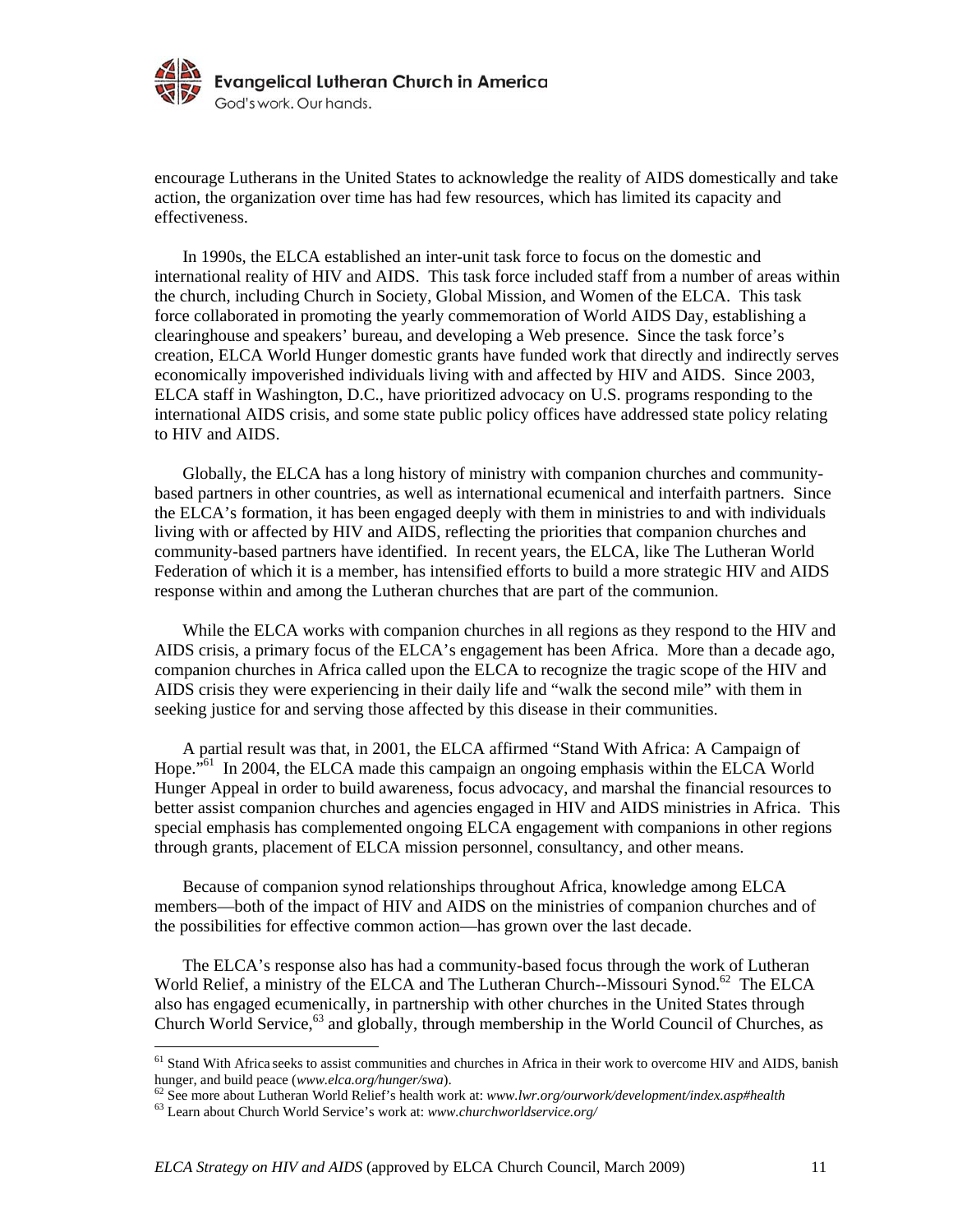

well as through such initiatives as the Ecumenical Advocacy Alliance.<sup>64</sup> More recently, Presiding Bishop Mark S. Hanson and ELCA churchwide staff have participated in the two most recent International AIDS Conferences (Toronto 2006, Mexico City 2008).

<sup>64</sup> Learn about the Ecumenical Advocacy Alliance's HIV and AIDS Campaign at: *www.e-alliance.ch/en/s/hiv-and-aids/*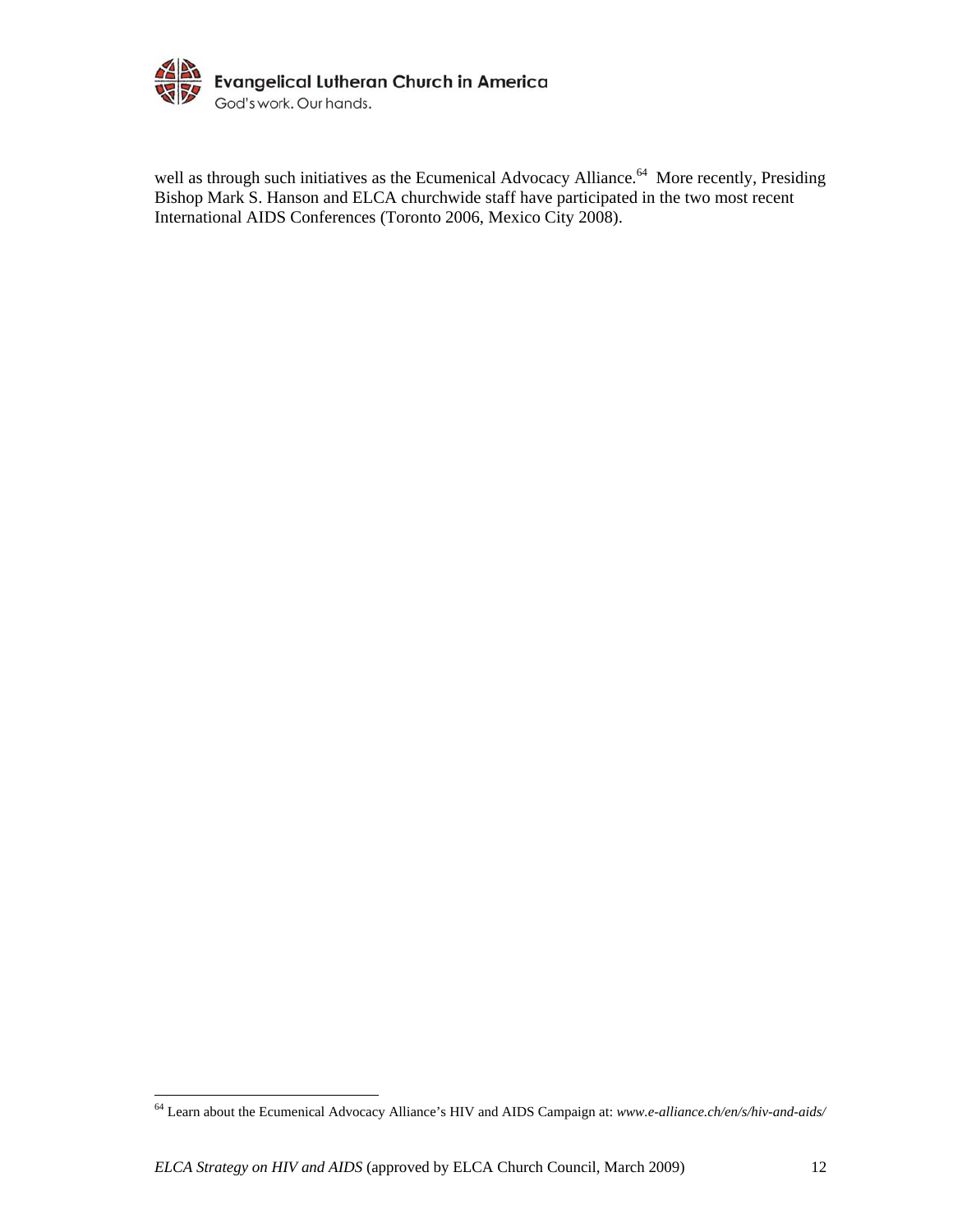

### **Strategy: Looking to the Future; Vision and Goals**

The ELCA believes a world is possible where new cases of HIV are prevented and all individuals with HIV or AIDS are able to live with dignity. The realization of this vision will require long-term, focused, and intentional engagement by churches, other faith groups, nongovernmental organizations, civil society organizations and institutions, governments, international organizations, the private sector, and individuals of good will. With over 4.7 million members and more than 10,400 congregations in the United States, in addition to relationships with 68.3 million Lutherans worldwide, the ELCA has the potential to contribute in ways proportionate to its wealth, size, and assets, to the following goals of the wider human community:

- To halt the spread of HIV through effective prevention, treatment, and care.
- To eliminate the stigma and discrimination experienced by those who are HIV-positive.
- To reduce the conditions of poverty and marginalization that contribute to the spread of HIV.

The ELCA Churchwide Assembly in 2007 recognized the need to develop a churchwide HIV and AIDS strategy<sup>65</sup> that would shape this church's contribution to the wider global community's struggle against HIV and AIDS. It acknowledged that the ELCA's response to AIDS, like that of the global church, continues to be characterized by sin and grace, exclusion and welcome, pride and humility, and indifference and engagement at home and with global companions. The assembly also acknowledged that this church has much to learn from those living with HIV and AIDS, from companion churches that are at the epicenter of the global pandemic, and from others in the wider society who are responding to the HIV and AIDS crisis. The assembly acted in confidence that, by God's grace, the ELCA will respond yet more faithfully and effectively to the HIV and AIDS pandemic in the coming decades.

 In the strategy that follows, the Evangelical Lutheran Church in America affirms the claim made by The Lutheran World Federation<sup>66</sup> and the World Council of Churches—one of the most important lessons the church has learned during the past twenty-five years: the body of Christ has AIDS. The ELCA acknowledges that it is a church that is HIV-positive: both because members of this church have HIV and because the ELCA understands itself as living in the world and responding to its critical issues, this church as a body is HIV-positive.

 A church that knows itself to be HIV-positive does not self-righteously turn in on itself; rather it turns outward with empathy and compassion toward the wider human community that is also HIV-positive. A church that knows itself to be HIV-positive is not passive; rather seeks to act faithfully and boldly in a world where HIV and AIDS is a massive global health and development challenge. A church that knows itself to be HIV-positive does not stigmatize individuals who are HIV-positive; rather it articulates a hope-filled vision that rejoices in God's radical embrace of all who are HIV-positive. Through this strategy, the ELCA invites and encourages all its members, expressions, and related organizations to choose to act in ways that will add value to and build synergy within the global HIV and AIDS response.

 The strategy that follows is organized in six sections, which identify key areas for strategic response by a church that is HIV-positive and thus, in the midst of the HIV and AIDS crisis, is:

<sup>&</sup>lt;sup>65</sup> See Assembly Action CA07.03.12 (Appendix 2).

<sup>66</sup> The ELCA is a member church of both The Lutheran World Federation and the World Council of Churches.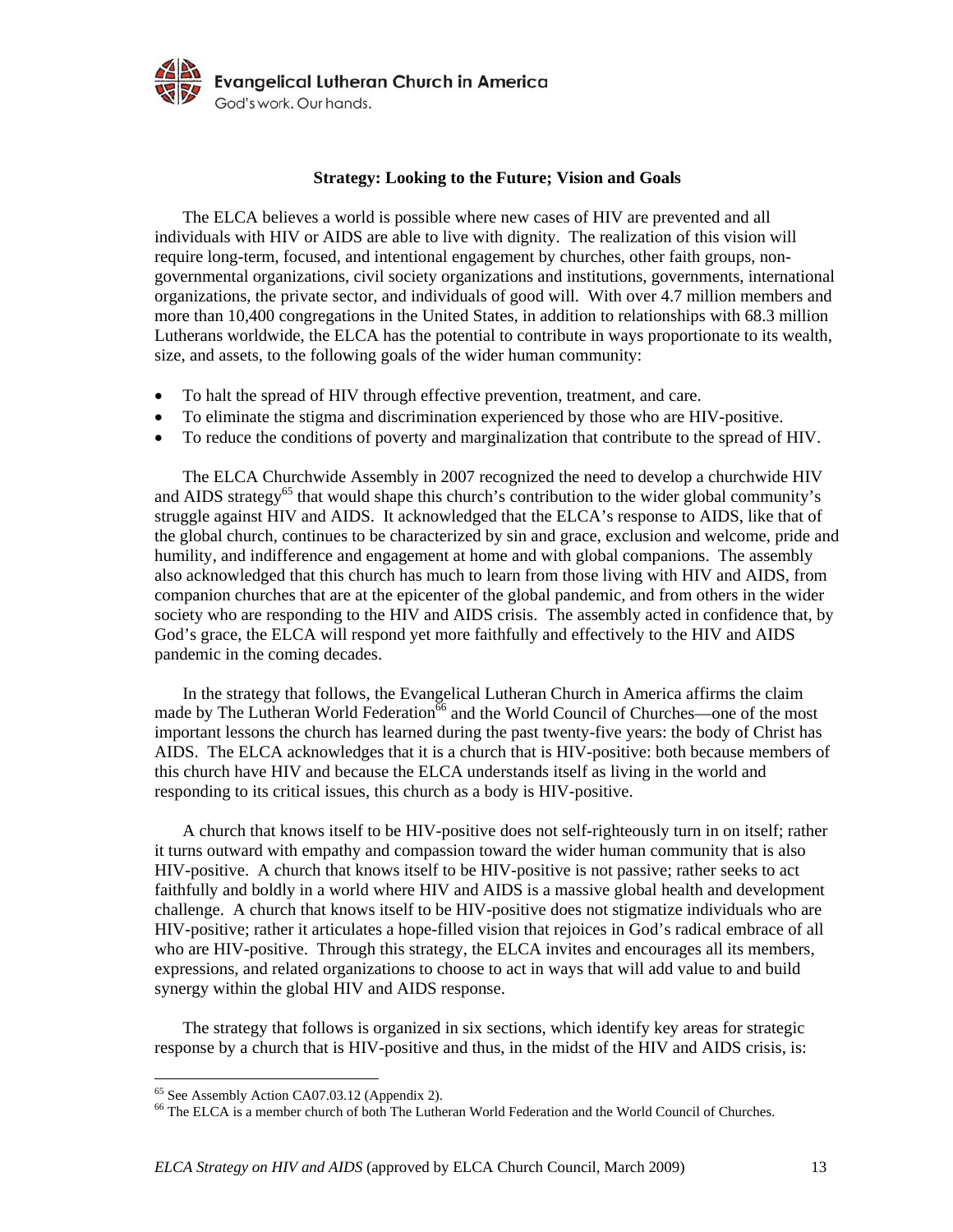

Called to biblical and theological reflection in community Called to effective prevention, treatment, and care Called to eradicate stigma and discrimination Called to walk with companion churches and partners in other countries Called to advocate for justice Called to build institutional capacity and make strategic choices

In each of these six areas, specific goals and actions give expression to the following crosscutting commitments:

- The ELCA will fully live into 1) its identity as a church that is HIV-positive and 2) its calling to become an HIV and AIDS-competent church (see below). This requires all expressions of this church to become engaged and to build their capacity to respond, with a particular emphasis on congregations. In order to accomplish this, the ELCA will implement a comprehensive and sustained HIV and AIDS campaign.<sup>67</sup>
- The ELCA will seek direction, leadership, and involvement from individuals who are HIVpositive for all of its AIDS-related activities.
- The ELCA actively will seek effective partnerships with governments and others in civil society that support the rights of people living with HIV and AIDS and provide appropriate prevention, care, and treatment both in the United States and throughout the world.
- The ELCA will act according to the accompaniment model for mission in all interactions both domestically and globally.<sup>68</sup>
- The ELCA will equip its members to be effective advocates with all expressions of government and international organizations.
- The ELCA will set benchmarks and targets to measure its progress in meeting these goals and fulfilling commitments made in this strategy.

# **Called to Biblical and Theological Reflection in Community**

*Theological Foundation*. The church of Jesus Christ is called, gathered, and sent by the Holy Spirit to proclaim God's reconciling love for all humanity. The baptized followers of the crucified and risen Messiah—children, youth, men, and women—hear, believe, and receive the living Christ in Word and Sacrament. In word and deed they proclaim Jesus as Lord and are agents of God's reconciling love, which restores community both within the church and in the wider society.

 It is God who calls into being the church that is Christ's body in the world. It is Christ, the living Word, whose self-emptying love is the pattern for life in the church. The Lord of the church sets the table and invites all to God's feast of reconciliation with a radical inclusiveness that causes human-built walls of division and exclusion to tumble.<sup>69</sup> The invitation to Christ's table does not come because of human action or status, for "all have sinned and fall short of the glory of God."<sup>70</sup>

 $<sup>67</sup>$  More details will be included when the strategy is implemented. Implementation plans related to HIV and AIDS will</sup> be coordinated with the emerging pan-Lutheran initiative which will also focus on malaria. **<sup>68</sup>** Accompaniment is walking together in solidarity that practices interdependence and mutuality. For more on this

concept see Accompaniment is Relationship (*www.elca.org/accompaniment*). 69 "For he is our peace; in his flesh he has made both groups into one and has broken down the dividing wall, that is, the

hostility between us" (Ephesians 2:14).

<sup>70</sup> Romans 3:23.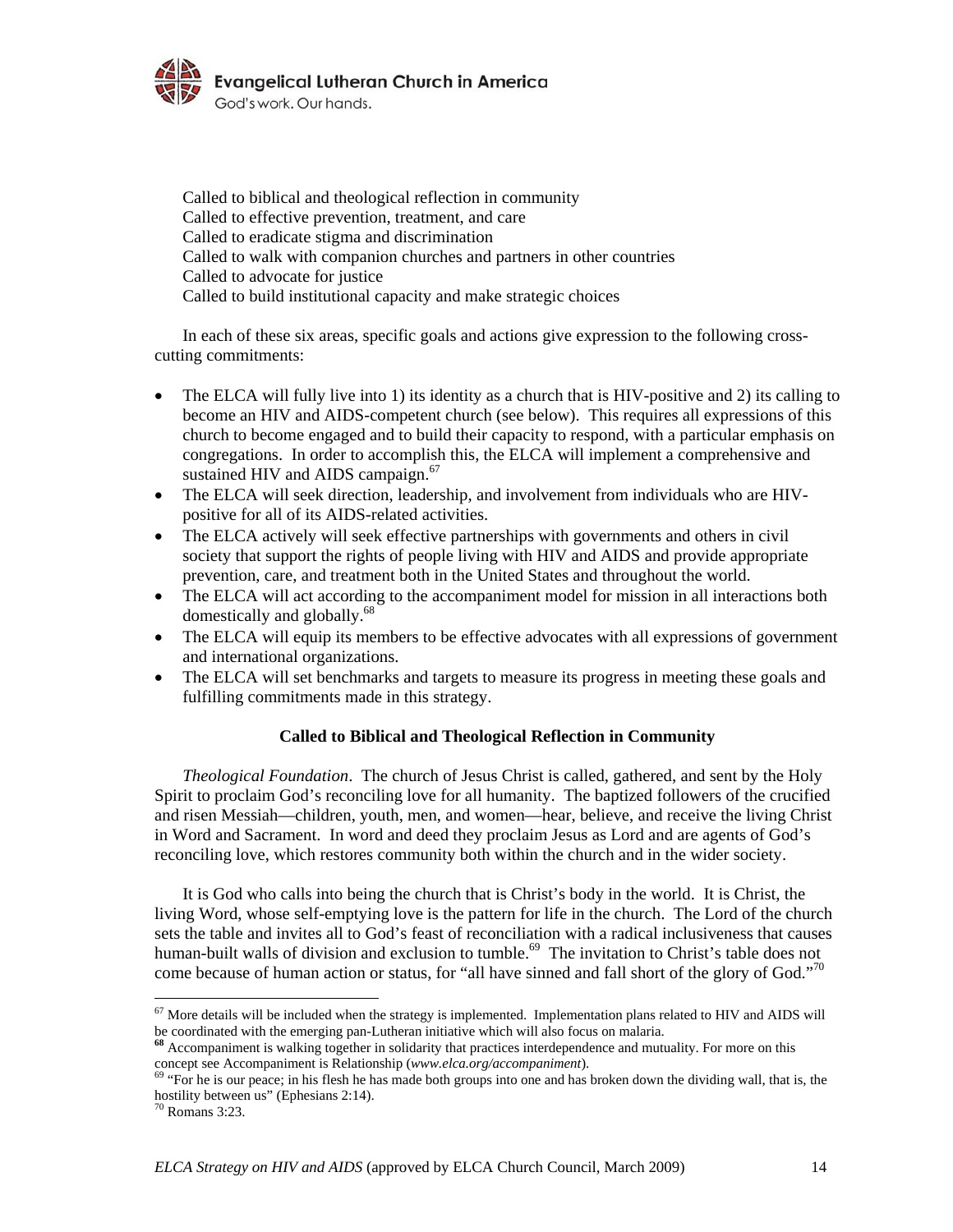

Rather it is by God's grace—and for the sake of God's mission—that the church is called into being and each person is welcomed into the community of believers.

 The wideness—and wildness—of God's grace both amaze believers and challenge the patterns of exclusion and marginalization that are lived out in the wider society. Those who experience God's grace—God's "Yes" in Christ Jesus<sup>71</sup>—know that they are called to say "No" to all forces and attitudes that undermine the dignity of each individual, to the prejudices that stigmatize and exclude, and to all unjust structures in church and society that wound and make it difficult for people to live with the dignity God wills for each person made in God's image.

 However, in the midst of the HIV and AIDS crisis, such unjust patterns of exclusion at times imprint themselves upon the life of the church. All too often, individuals who are HIV-positive receive the cold shoulder rather than the kiss of love<sup>72</sup> from other members of their church, just as they experience stigmatization, exclusion, and marginalization in the wider society. Yet the face of Christ often is revealed in the faces of those who are vulnerable and excluded—Christ, who welcomes and teaches. Thus engagement with those who are marginalized because of HIV status is not an act of charity carried out by those who are not HIV-positive; rather, such engagement expresses the deep mutuality to which the church is called. It is transformative, enabling all in the church to understand more fully the Good News in Christ Jesus. It reminds all believers that the hands of the One who sets the table—the One who invites all into community and into a shared communion—bear themselves the stigmata of vulnerability and exclusion.

"As Christians, when we come to the Eucharist, the meal of forgiveness and unity, let us remember that the Christ who is present there for us, who welcomes us, who forgives us, who gathers us, who sends us to be Christ's body for the life of the world, is the one whose hands bear the stigmata of exclusion and discrimination and vulnerability. It is finally by God's grace and mercy that we are called and free to become Christ to our neighbor."

*ELCA Presiding Bishop Mark S. Hanson, International AIDS Conference, Mexico City, August 1, 2008* 

And such engagement enables all within the church better to hear the call of Christ to discipleship, which embraces the scandal of the cross for the sake of the healing of the world.

*Formation and Deliberation in Community*. The Evangelical Lutheran Church in America is called to discern at the foot of the cross what it means to be a church that is HIV-positive—a community that suffers when one member suffers and that celebrates the joys of each member.<sup>73</sup> By God's grace, this church and its members will experience the deep repentance and conversion of heart that so often results when Christ is recognized in the face of a marginalized or excluded neighbor. When it acknowledges the brokenness of Christ's body and its own vulnerability, this church will open itself to experience God's healing in new ways and will gain renewed strength and freedom to engage the world with vigor.

<u>.</u>

 $71$  2 Corinthians 1:19.

<sup>72 1</sup> Peter 5:14.

<sup>73 1</sup> Corinthians 12:26.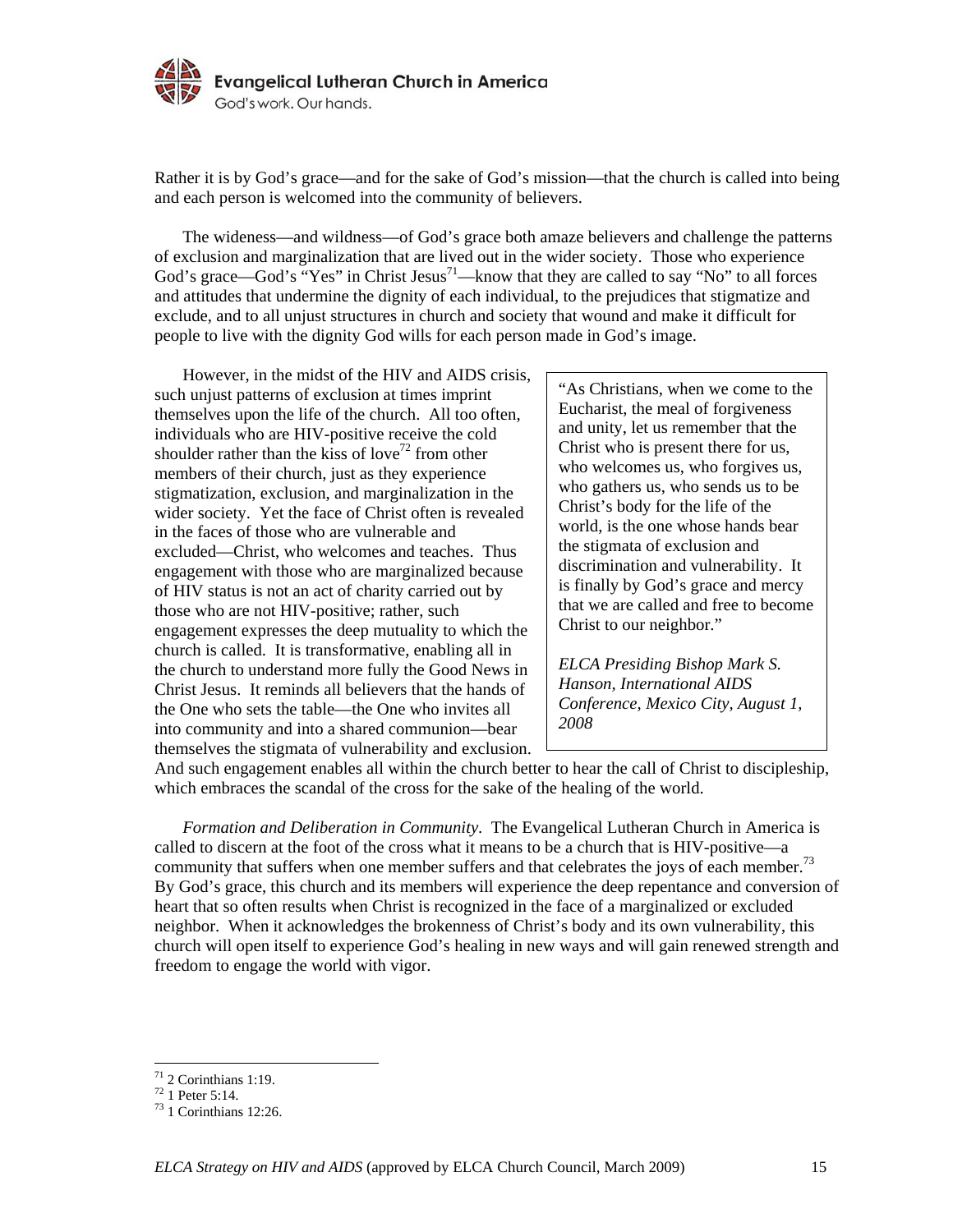

 In the midst of the suffering and injustice related to HIV and AIDS, the task of the ELCA is to become what God calls it to be: an inclusive community of hope that both experiences in its daily life and seeks in the world the reconciliation and restoration of community that God wills.

 The formation of Christian identity among members, congregations, and all parts of the ELCA in the midst of the AIDS crisis involves heart, head, and hands. Such formation will happen through the study of Scripture and deep theological reflection undertaken with people living with HIV and AIDS. It will be undergirded by prayer and energized by worship and participation at Christ's common table. It will be strengthened by intentional and respectful moral deliberation, which will enable members to grow in awareness about HIV and AIDS and strengthen their will to respond in the world.

 This formation process will be intensely personal and intentionally communal. Members will find themselves challenged to change: in their individual attitudes and behavior, in their use of time and their patterns of giving, in their daily life and in their vocations, and in their engagement in the wider society and with global companions. Yet members will experience joy and mutual encouragement when such change is nurtured in community, as ELCA members gather together to examine Scripture and seek to be "of one mind in Christ"<sup>74</sup> in the midst of the AIDS crisis. From that growing oneness of mind surely can spring a myriad of actions, undertaken individually and together, that will create a pattern of love, service, and justice that is as wide as the world and as close to home as a word to a neighbor. God's work will be carried out by our hands<sup>75</sup>—and, by God's grace, the pattern of this church's actions will witness to and be a living expression of God's self-emptying love that brings life, hope, and reconciliation in the world.

### Goal:

The ELCA will seek to discern what it means to be a church that is HIV-positive through biblical study and theological reflection, education about HIV and AIDS, and active and open moral deliberation that will shape common action in communities and in the wider world.

#### Actions:

<u>.</u>

1. Learn from and with its LWF companions:

- a. position its intensified biblical and theological reflection and HIV and AIDS activities within the context of the LWF communion and build upon the foundational biblical and theological reflection that has been done in the LWF and ecumenical arenas;<sup>76</sup>
- b. seek to develop a shared understanding that reflects a common Lutheran identity and a renewed ecclesiology of inclusion.
- 2. Address directly issues relating to HIV and AIDS, including matters relating to gender, race, drug use, sexual orientation, and sexuality as well as matters relating to the economic disparities that contribute to the spread of HIV and AIDS.
- 3. Provide contextually appropriate education and study materials and processes for congregations that will:
	- a. enable ELCA congregations and their members to join members of companion churches in The Lutheran World Federation in intensive study of Scripture in the context of HIV and AIDS;

 $74$  Acts 17:11, Philippians 2:1-11.

<sup>&</sup>lt;sup>75</sup> The ELCA's tagline is "God's work. Our hands."

<sup>76</sup> Including the Ecumenical Advocacy Alliance.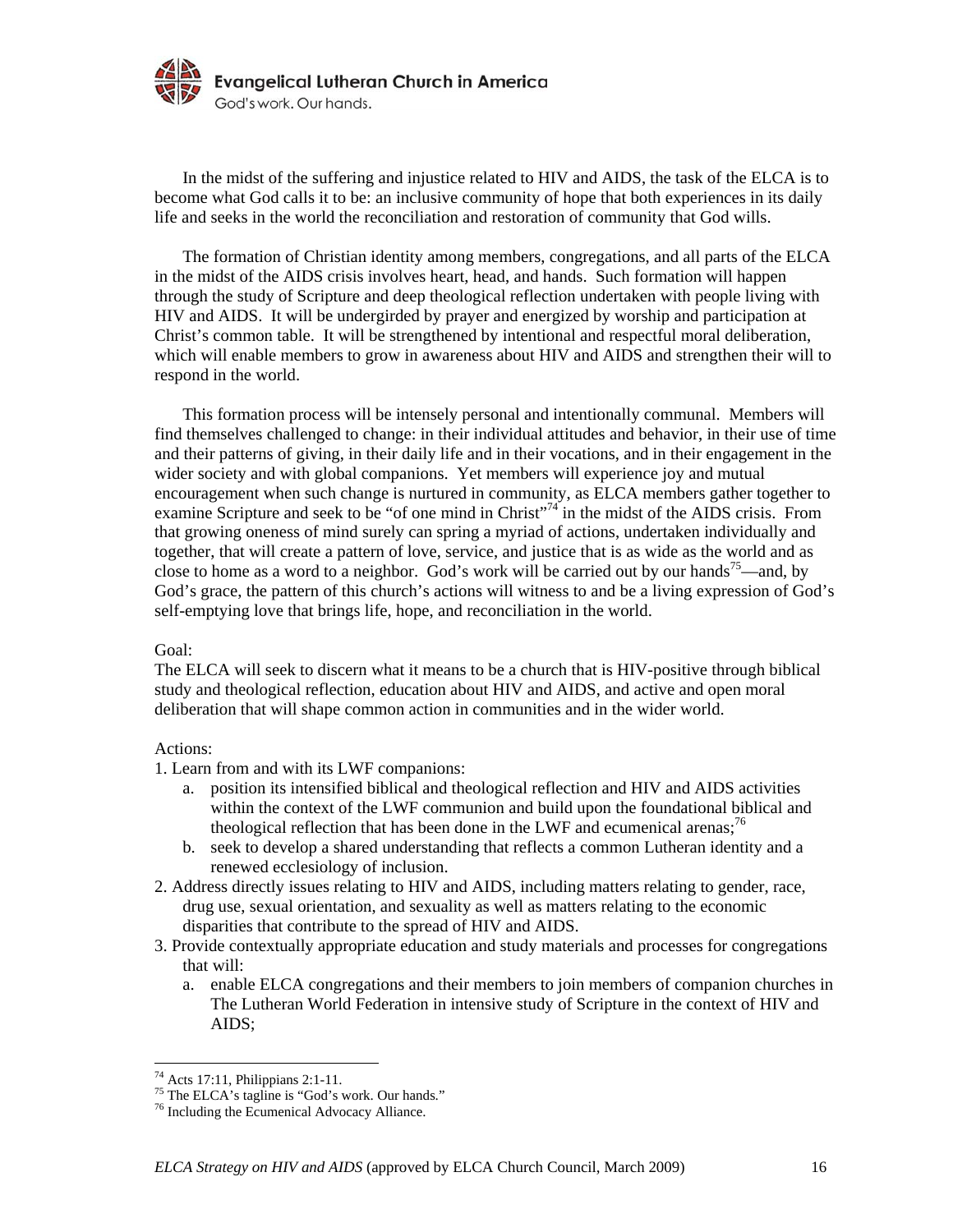

- b. address such foundational questions as: how do we, as Lutherans, read the Bible? What kind of church do we want to be as we address the AIDS crisis in the twenty-first century?
- c. educate members about the HIV epidemic in the United States and throughout the world, help facilitate moral deliberation, and identify service and advocacy opportunities in which individuals and communities can engage;
- d. include devotional, prayer, and worship resources that can assist congregations to participate holistically in the churchwide process of discernment and deliberation;
- e. encourage congregations and their members to be open to deep and fundamental change in their daily life and practice in light of this reflection;
- f. include opportunities for young people to be catalysts and leaders;
- g. promote open discussion of the responsibility of men and boys for their own sexual behavior, for the respect of their partners, and for taking greater roles as care-givers; and
- h. develop and promote resources on topics such as contextual theology that assist in analysis of gender roles and positive masculinity.
- 4. Call upon all seminaries to provide training on HIV and AIDS for ELCA rostered leaders and seminarians, including biblical and theological reflection and training in pastoral care that emphasizes accompaniment of individuals living with HIV and AIDS.

### **Called to Effective Prevention, Treatment, and Care**

#### *Prevention*

1

The HIV pandemic will not be reversed without the implementation of comprehensive, evidence-informed prevention programs tailored both to the general population and marginalized populations at higher risk. In the 2001 United Nations Declaration of Commitment, the international community named HIV prevention as the highest priority in the response to AIDS. Yet, despite the availability of increased financial resources since 2001, an unacceptably high number of individuals globally still lack access to trusted and proven prevention services. Only 50 percent of countries with targets for universal access have targets for critical HIV prevention programs.<sup>77</sup>

The development of new prevention tools, including an HIV vaccine and microbicides,  $^{78}$  would obviously be the most effective tool against the spread of HIV. Unfortunately, none of the major recent vaccine and microbicide trials have yet led to a vaccine, leaving the scientific AIDS community grappling with questions of how much money should be dedicated to ongoing vaccine trials versus investment in practical prevention programs and resources. The ELCA supports ongoing investment and research for AIDS vaccine initiatives, including microbicide development. At the same time, until an AIDS vaccine or other new prevention tools are developed and proven to be effective, the ELCA supports the implementation and enhancement of aggressive prevention efforts that have been proven to be effective.

 The most effective prevention efforts are tailored to the unique needs and culture of local communities and specific demographics, and deal explicitly with issues of sexuality, gender

<sup>&</sup>lt;sup>77</sup> "2008 Report on the Global AIDS Epidemic," op.cit., p. 97.

<sup>&</sup>lt;sup>78</sup> Microbicides are gels, creams and other products that women can apply to the vaginal area before sexual intercourse that reduce the transmission of HIV. See "Microbicides: So, What Are They? And Why Should You Care?" (*www.kff.org/womenshealth/3117-index.cfm*).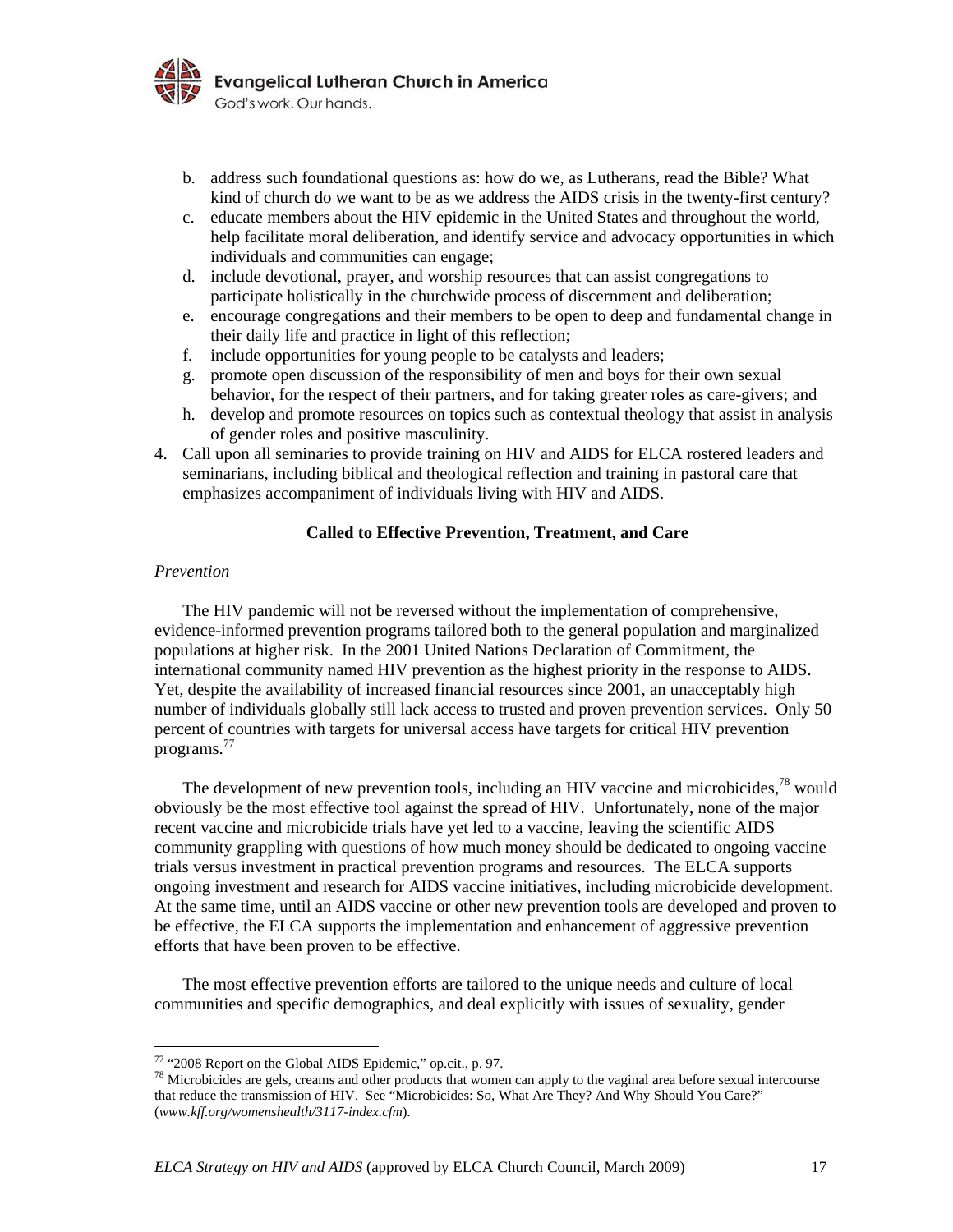

relationships, and substance abuse.<sup>79</sup> Hence, the context determines which prevention strategies will be most effective. Sexual transmission, including both heterosexual and homosexual interactions, is the primary way HIV is spread throughout the world. Globally, the most effective prevention strategies for sexual transmission include emphasis on a number of prevention tools that seek to change the behavior of sexually active individuals in ways that protect them and their partners from HIV. UNAIDS outlines various prevention strategies, including<sup>80</sup>:

- Avoid unsafe sexual and drug-using behavior;
- Promote correct and consistent use of male and female condoms;
- Reduce the number of sexual partners;
- Improve the management of sexually transmitted diseases;
- Broaden access to HIV testing and counseling;
- Increase access to harm-reduction programs for drug users;
- Promote medical male circumcision;
- Ensure effective disease control in health care settings;
- Ensure no mother-to-child transmission.

 Much attention has been given to the "ABC" model of HIV prevention, particularly in certain countries in Africa. In this approach, A stands for "Abstinence," B for "Be faithful to one partner," and C for "correct and consistent use of condoms." However, the limitations of this approach, especially for women, and its narrow focus have been challenged widely. The International

Network of Religious Leaders Living with or Personally Affected by HIV and AIDS (INERELA+), a global organization of religious leaders living with and affected by HIV and AIDS, has advocated a different approach called SAVE which stands for Safer practices, Access to treatment, Voluntary counseling and testing, and Empowerment.

 This church will develop a strategic response, in collaboration with its partners, to address those groups of individuals currently at higher risk of becoming HIV-positive within its wider HIV and AIDS efforts. It does so acknowledging that the designation of "higher risk" groups may change as the epidemic evolves. Therefore, it is important that everyone be tested annually for HIV, even as special attention is focused upon groups that are currently at higher risk. The following groups are not exclusive; some individuals are members of several of the following groups:

"I believe the willingness of the ELCA Conference of Bishops to have HIVtesting available at their spring 2009 meeting demonstrates that a new era of leadership in addressing HIV and AIDS is emerging among Lutheran bishops in the United States. My hope is that our public act as a Conference of Bishops helps to break the stigma and discrimination associated with HIV and AIDS. We want to provide encouragement for the pastors and lay leaders of this church to make universal testing a priority, so that all persons know their status, receive necessary treatment, and take appropriate action to prevent the further spread of HIV."

*Bishop Peter Rogness, ELCA Saint Paul Area Synod* 

 $79$  "2008 Report on the Global AIDS Epidemic," op.cit., p. 100.

<sup>80</sup> Ibid., p. 97.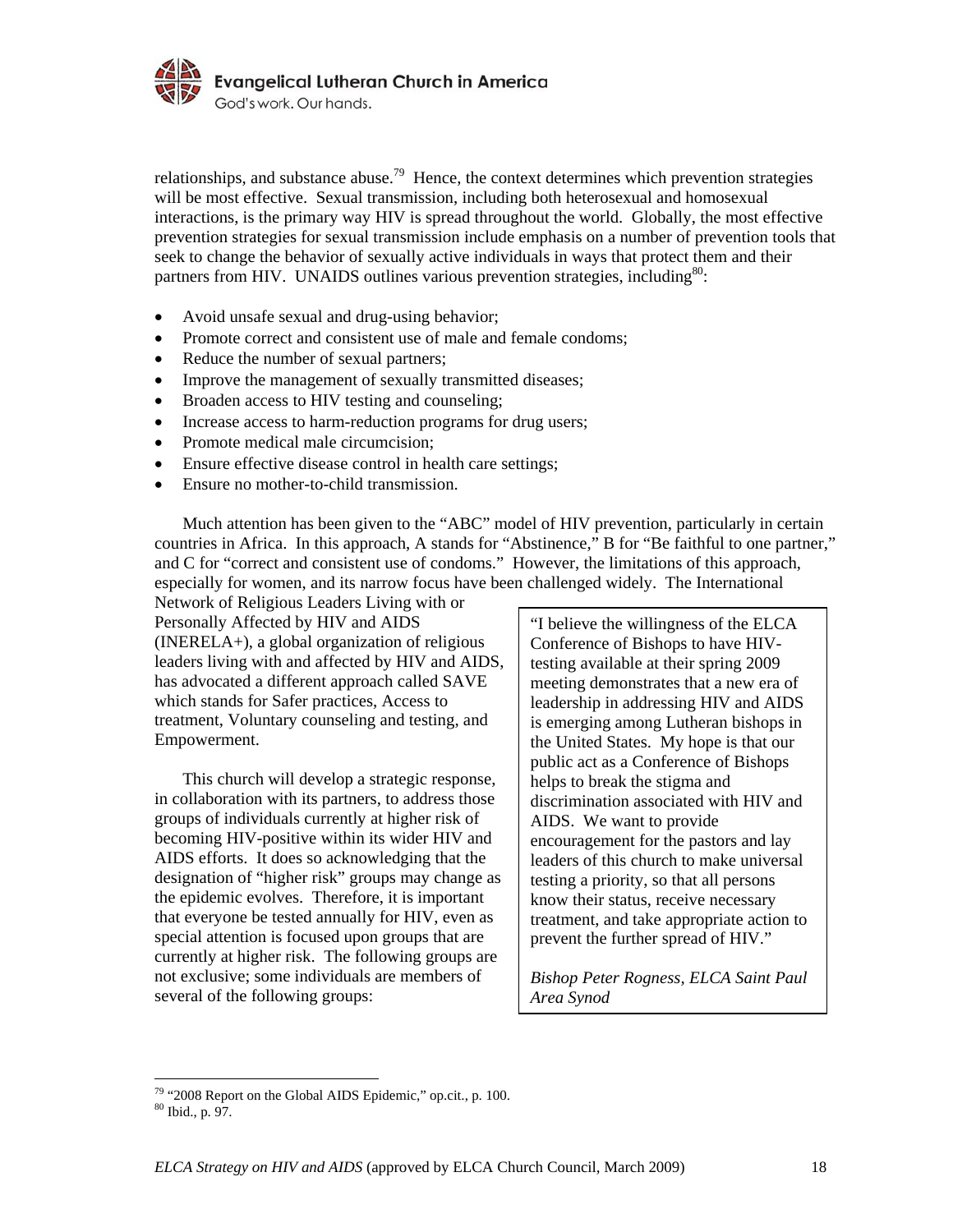

• Young Adults

Globally, young people under age 25 account for half of the world's population. In 2007, 45 percent of new cases of HIV occurred among this age group. The most recent 2006 survey results from 60 countries indicate that only 40 percent of males and 38 percent of females ages  $15-24$  had accurate and comprehensive knowledge about how to avoid HIV transmission.<sup>8</sup> While these percentages represent improvement in comparison to previous years, there clearly is a tremendous amount of education and awareness raising that must occur among young people to halt and reverse the spread of HIV.

In the United States, young people ages 13–29 had more cases of HIV than any other age

group—34 percent. In this country, the Centers for Disease Control and Prevention contends that these "data confirm that HIV is an epidemic primarily of young people and underscores the critical need to reach each new generation of young people with HIV prevention services."<sup>82</sup>

• Girls and Women

Half the people living with HIV are women. Yet in some regions, women who are HIV-positive far outnumber men who are HIVpositive. For example, in sub-Saharan Africa, nearly 60 percent of adults living with AIDS are women. But in the critical 15-24 age group, three quarters of those who are HIV-positive are women. Women are particularly vulnerable when they do not have the correct information about how HIV is transmitted. At the end of 2005, in a worldwide study, only 20 percent of females age 15-24 living in low and middle income countries could correctly identify ways of preventing HIV transmission.83 Gender inequality—played out in educational, legal, social,

The Mashiah Foundation, supported by the ELCA and served by ELCA missionaries Mary Beth and Bayo Oyebade, serves approximately 400 people infected with HIV and AIDS in Jos, Nigeria. Mashiah's clinic, which also receives funding from PEPFAR, provides counseling, testing, medical consultation, and drugs. Its goal is to keep people and families healthy as they live with HIV and AIDS.

 An amazing outgrowth of this outreach is the work of a group of strong, tenacious, and faithful HIV-positive women who call themselves "Women of Hope." In Nigeria, intense stigma and discrimination directed toward women make it very difficult to live with HIV. But Women of Hope have moved beyond silence and beyond merely receiving care. They support each other and they assert boldly that, because they have hope in Jesus Christ, they also have hope that they can make a difference in the fight against HIV and AIDS in Nigeria. They speak out about HIV/AIDS rather than hiding it from the world in hopes of eradicating the stigma that has caused them so much pain. The 15 members of Women of Hope tell others about their personal experiences with HIV and AIDS in the hope of "saving a generation of Nigerians." They describe themselves as ready to speak out anytime, anywhere, and to anyone in the hope of halting HIV and AIDS and making Nigeria a better place for their children. Their theme song is: "we must go with Jesus anywhere, no matter the roughness of the road." They literally have gone on the road to many different parts of Nigeria to share their own stories of pain transformed into hope.

<sup>1</sup>  $81$  Ibid., p. 98.

<sup>82 &</sup>quot;Estimates of New HIV Infections in the United States," Centers for Disease Control and Prevention, August 2008 (*www.cdc.gov/hiv/topics/surveillance/resources/factsheets/incidence.htm*). 83 "Declaration of Commitment on HIV/AIDS: five years later," Report of the UN Secretary General. A/60/736. 24

March 2006, p 5.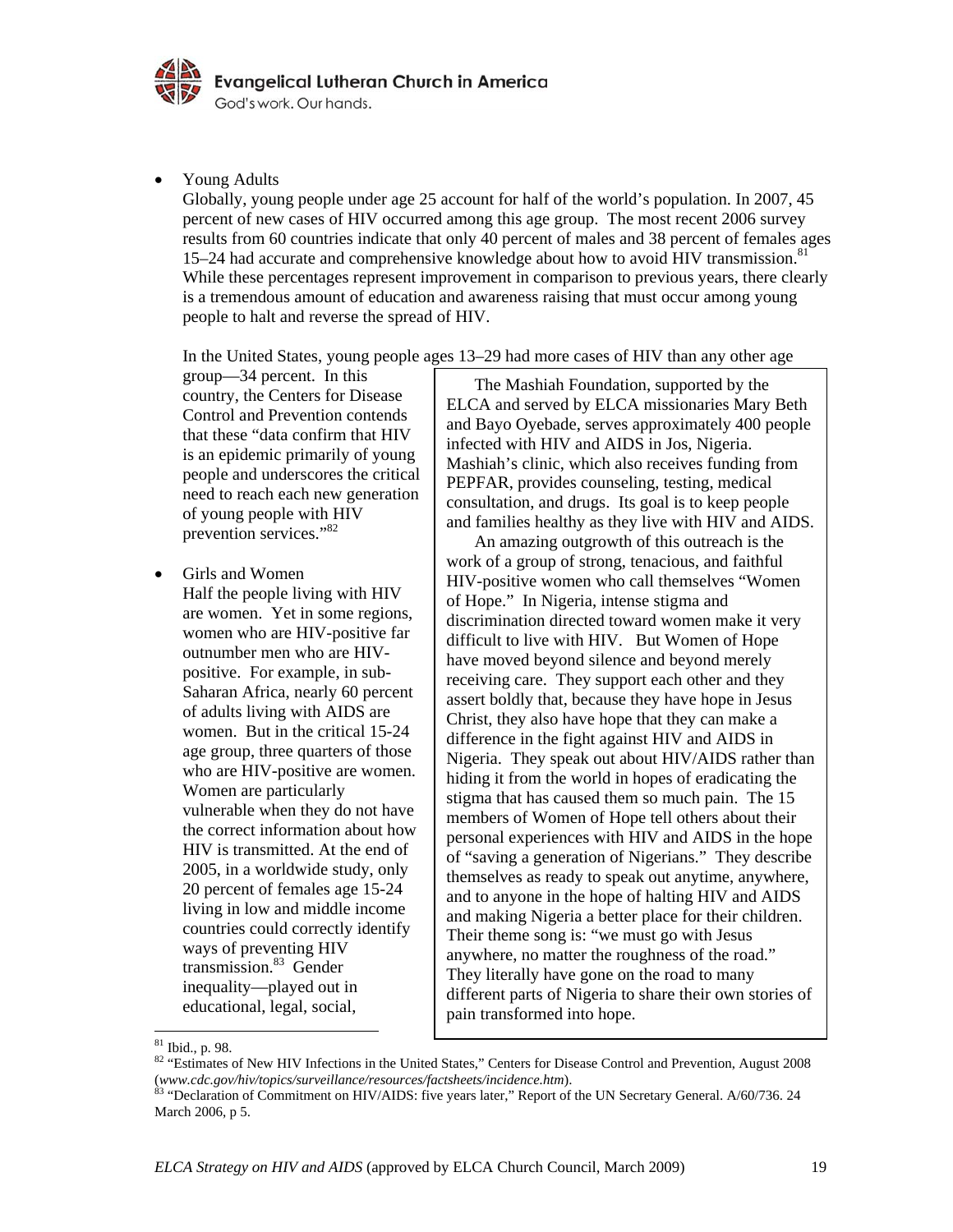

religious, and economic spheres—places many girls and women at higher risk. According to UNAIDS, "women and girls are also at increased risk for HIV infection biologically. In unprotected heterosexual intercourse women are twice as likely as men to acquire HIV from an infected partner. Economic and social dependence on men often limits women's power to refuse sex or to negotiate the use of condoms."<sup>84</sup> Many women (averages range from 24 to 40 percent) report that their first sexual encounter was forced. $85$  In addition, sexual violence against women, the objectification of women in the media, and human trafficking put women at risk of contracting HIV. These dynamics make necessary HIV and AIDS interventions that focus specifically on women at higher risk. Still, prioritizing women alone will not stop the spread of HIV so these efforts will not succeed if they do not also take into account the active involvement of men.

Sex Workers

Sex workers (including women, men, and transgender individuals) represent one of the populations at highest risk for being diagnosed with HIV, but most are underserved in terms of HIV prevention, largely due to the high stigma and marginalization they face in society. In wealthy countries, like the United States, social services that target sex workers, encouraging the use of condoms and providing access to alternative livelihood options, are fairly common. In poor countries, these services are less common. Research shows, however, that an increase in condom use during paid sex could significantly reduce the number of individuals who become HIV-positive. For example, if condom use increased to 90 percent along the trans-Africa highway between Mombassa, Kenya and Kampala, Uganda where an estimated 8,000 female sex workers operate,  $2,000$ -2,500 new cases of HIV would be prevented annually.<sup>86</sup>

• Injecting Drug Users

1

HIV is spread effectively and rapidly through injection drug use. In the U.S., 21 percent of the reported cases of AIDS were contracted in this way.87 In developing countries, HIV also is transmitted rapidly among injecting drug users through contaminated needles and syringes. For example, in Karachi, Pakistan, the percentage of people living with HIV or AIDS among injection drug users rose dramatically from one percent to 26 percent in one calendar year  $(2004 - 2005)^8$ 

The best way to prevent the spread of HIV from injection drug use is to avoid this practice. However, the ELCA recognizes that many individuals are addicted to drugs and utilize unsterilized means to inject drugs. Effective prevention techniques among injecting drug users include "harm reduction" strategies such as access to substitution treatment, sterile needles, and syringes. Numerous studies have shown that these programs dramatically decrease the spread of HIV without encouraging drug use or the recruitment of first-time drug users.<sup>89</sup>

<sup>84</sup> UNAIDS (*www.unaids.org/en/PolicyAndPractice/KeyPopulations/WomenGirls/default.asp*). 85 "Violence Against Women," World Health Organization fact sheet,. Revised November 2008

<sup>(</sup>*www.who.int/mediacentre/factsheets/fs239/en/index.html*). 86 "2008 Report on the Global AIDS Epidemic," op.cit., p. 111.

<sup>&</sup>lt;sup>87</sup> "Reported AIDS cases for male adults and adolescents, by transmission category and race/ethnicity, 2006 and cumulative—United States and dependent areas"<br>(www.cdc.gov/hiv/topics/surveillance/resources/reports/2006report/table19.htm)

<sup>&</sup>lt;sup>88</sup> "2008 Report on the Global AIDS Epidemic," op.cit., p. 113.

<sup>89 &</sup>quot;Syringe Exchange Programs," Centers for Disease Control and Prevention (*www.cdc.gov/IDU/facts/aed\_idu\_syr.htm*)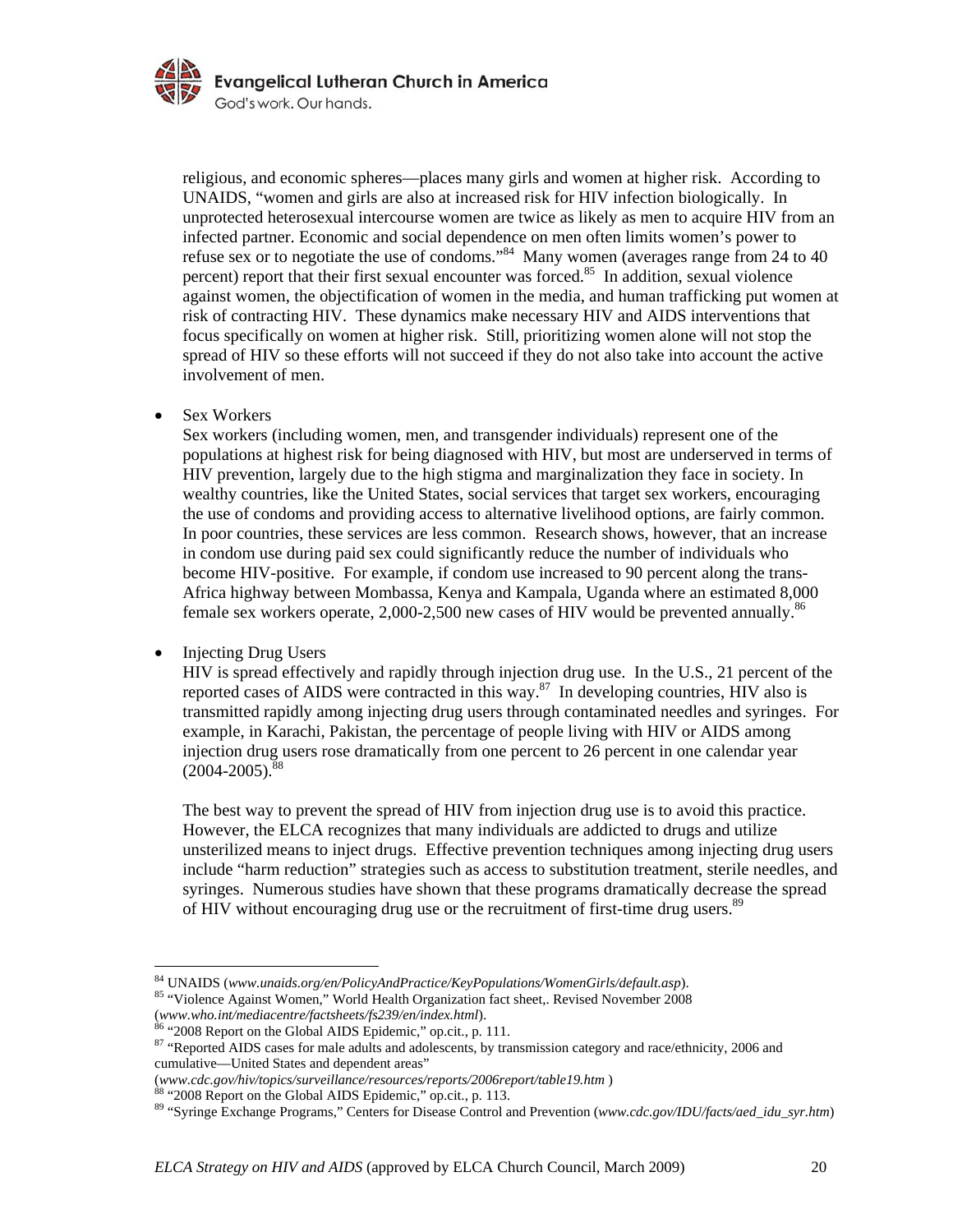

• Men who have Sex with Men Throughout the world, men who have sex with men face a disproportionate risk of becoming HIV-positive. Less than 20 percent of countries with generalized epidemics have implemented prevention strategies targeting this segment of the population.<sup>90</sup> Sexual prevention messages and techniques discussed above, while they should be tailored to the unique realities of each demographic group, are the same for men who have sex with men. Stigma and discrimination against the gay community still serves as one of the greatest deterrents to effective HIVprevention among men who have sex with men.

The following U.S.-specific aspects of the HIV and AIDS crisis also need to be addressed in an effective ELCA strategy:

• African Americans and Latinos

As noted above, prevention strategies also must be focused on addressing the ways in which HIV is spread in particular communities. With respect to the African American and Latino communities, this prevention must not only address individual behavior, but also must address the structural factors that render individuals in these populations more vulnerable to HIV.

For example, the African American community in the United States is experiencing a generalized epidemic and therefore requires prevention strategies that specifically address the general African American population and not only those engaged in higher risk sexual behaviors. The Black AIDS Institute notes that "generalized epidemics require more generalized responses in order to curb the spread of infection.<sup>"91</sup> To combat generalized epidemics, UNAIDS calls for prevention strategies that start with a focus on populations at higher risk and then move beyond this base to "broader, population-based interventions, such as mass media, school-based education, community mobilization, [and] workplace interventions."<sup>92</sup>

• Individuals over age 50

1

In the United States in 2006, individuals age 50 and older accounted for 10 percent of new cases of HIV among men and 11 percent of new cases of HIV among women.<sup>93</sup> Furthermore, individuals 50 and older are one-sixth as likely to use a condom as compared to their younger 20-something peers. $94$  Of the over 4.7 million ELCA members in the United States, approximately 60 percent are 50 and older.<sup>95</sup> As part of its AIDS campaign, the ELCA will target this population with appropriate prevention messages.

Governments, with their comprehensive scope of activities and variety of resources available, are key to national and state wide education efforts to reduce the spread of HIV. Governments

*ELCA Strategy on HIV and AIDS* (approved by ELCA Church Council, March 2009) 21

<sup>&</sup>lt;sup>90</sup> "2008 Report on the Global AIDS Epidemic," op.cit., p. 109.

<sup>&</sup>lt;sup>91</sup> "Left Behind! Black America: A Neglected Priority in the Global AIDS Epidemic," op. cit., p. 27. 92 "2008 Report on the Global AIDS Epidemic," op.cit., p. 100; "Left Behind! Black America: A Neglected Priority in the Global AIDS Epidemic," op. cit., p. 27.

 $93$  "Subpopulation Estimates from the HIV Incidence Surveillance System—United States," 2006, Centers for Disease Control and Prevention. *Morbidity and Mortality Weekly Report*, September 12, 2008

<sup>(</sup>*www.cdc.gov/mmwr/preview/mmwrhtml/mm5736a1.htm*).<br><sup>94</sup> "AIDS risk behaviors among late middle-aged and elderly Americans," Stall R, Catania J,.. The National AIDS<br>Behavioral Surveys . Archives of Internal Medicine. 1994

<sup>&</sup>lt;sup>95</sup> "Comparing the Age of ELCA Attendees and the US Population," ELCA Department for Research and Evaluation, 7/9/2002.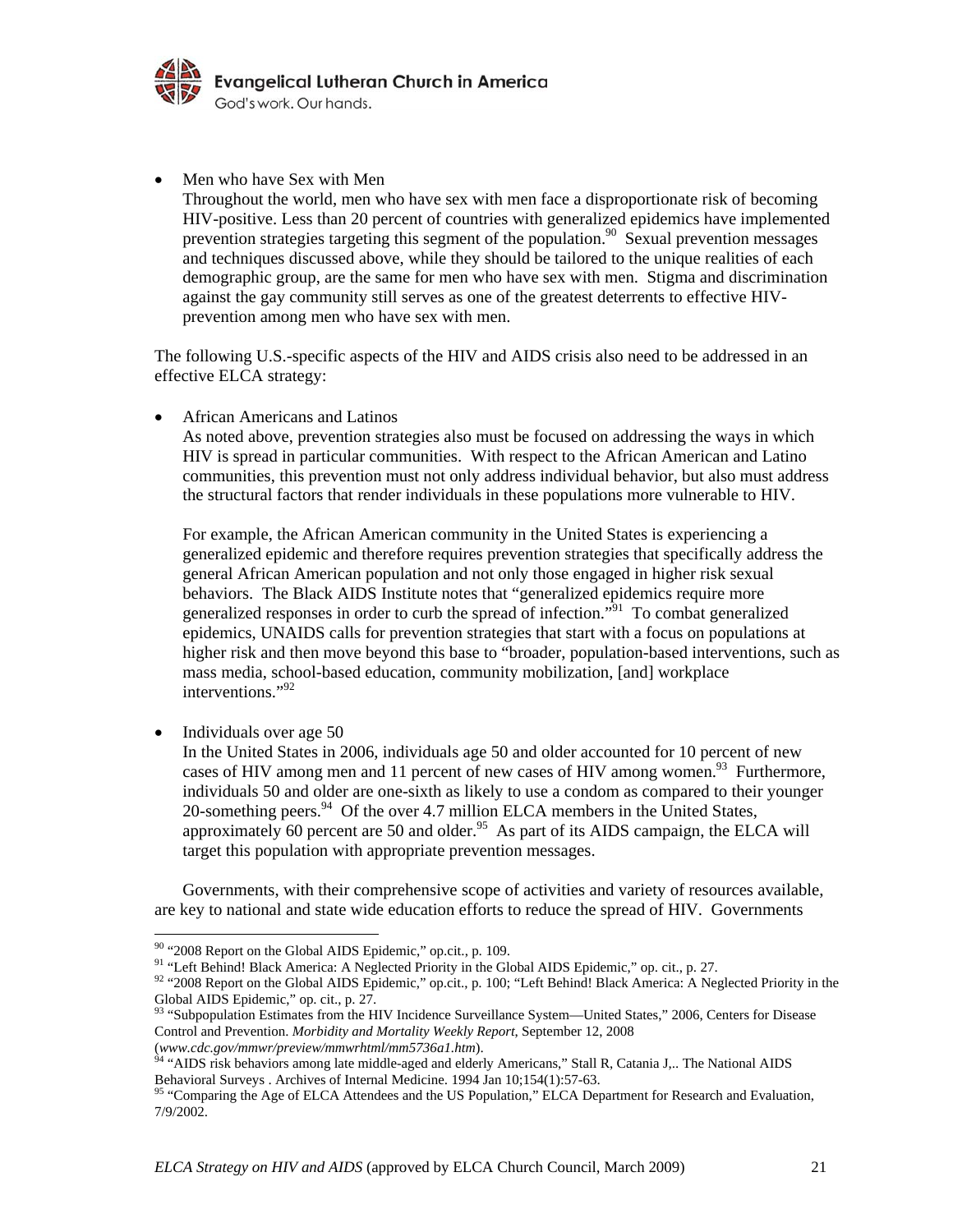

have a responsibility to provide citizens with correct medical information and include all options that are available or necessary to protect themselves and their partners from contracting or spreading the virus. The relationship of governments to other sectors of HIV and AIDS response at national levels through national platforms and other response mechanisms is critically important.

Because of their broad grassroots reach and organizational structures, churches also have considerable assets they can bring to bear to augment the government's prevention efforts, working to educate members and recipients of services about the effective prevention techniques listed above and ensure they have access to proven prevention tools.

#### Goal:

In collaboration with governments, churches, and members of civil society, this church will work toward the goal that all individuals, but especially, those in populations that have a higher risk of contracting HIV: 1) have knowledge of and access to comprehensive proven HIV and AIDS prevention techniques; 2) take precautions to minimize the possibility that he or she will contract or spread HIV; and 3) be tested annually. $96$ 

#### Actions:

1

- 1. Call upon individuals in congregations, synods, and the churchwide organization who are responsible for this church's education efforts to incorporate in their work contextually appropriate HIV and AIDS educational materials and programs that:
	- a. take into account the experiences of specific groups of individuals, such as individuals over age 50, youth ages 15-24, men who have sex with men, and communities of color;
	- b. communicate through a variety of means and with a variety of media (e.g., educational materials including those produced by LANET, posters, workshops, conferences, online media tools, and inclusion in Lutheran publications);

"Many small or rural churches may feel this strategy does not apply to them. It's that, 'We don't have that problem here!' attitude. While many people in rural areas with HIV and AIDS move to major cities, these individuals often have family members in these communities. Many of these relatives live in fear that friends or neighbors will discover they have an HIVpositive relative. As a result, these congregations have an opportunity to provide a support system for these families. These congregations also have the opportunity to reach youth with prevention messages and methods, prior to their becoming a part of an "at risk" group. I strongly believe, had my family in rural Nebraska had a knowledgeable, informed, and supportive church community, we might have been able to have some type of communication rather than our stilted conversations about the weather."

*Robert Schrader, a member of Our Savior's Lutheran Church, Denver, Colorado.*

- c. are integrated with ongoing health and wellness activities of this church.
- 2. Call upon congregations, synods, and churchwide staff to integrate HIV education into ELCA meetings and activities, including:
	- a. Churchwide assembly, synod assemblies, and other major churchwide and synodical meetings (e.g., ELCA Youth Gathering, Women of the ELCA Triennial Gathering, and

<sup>&</sup>lt;sup>96</sup> "HIV Testing in Healthcare Settings," Centers for Disease Control and Prevention (*www.cdc.gov/hiv/topics/testing/healthcare/index.htm*) Accessed February 13, 2009.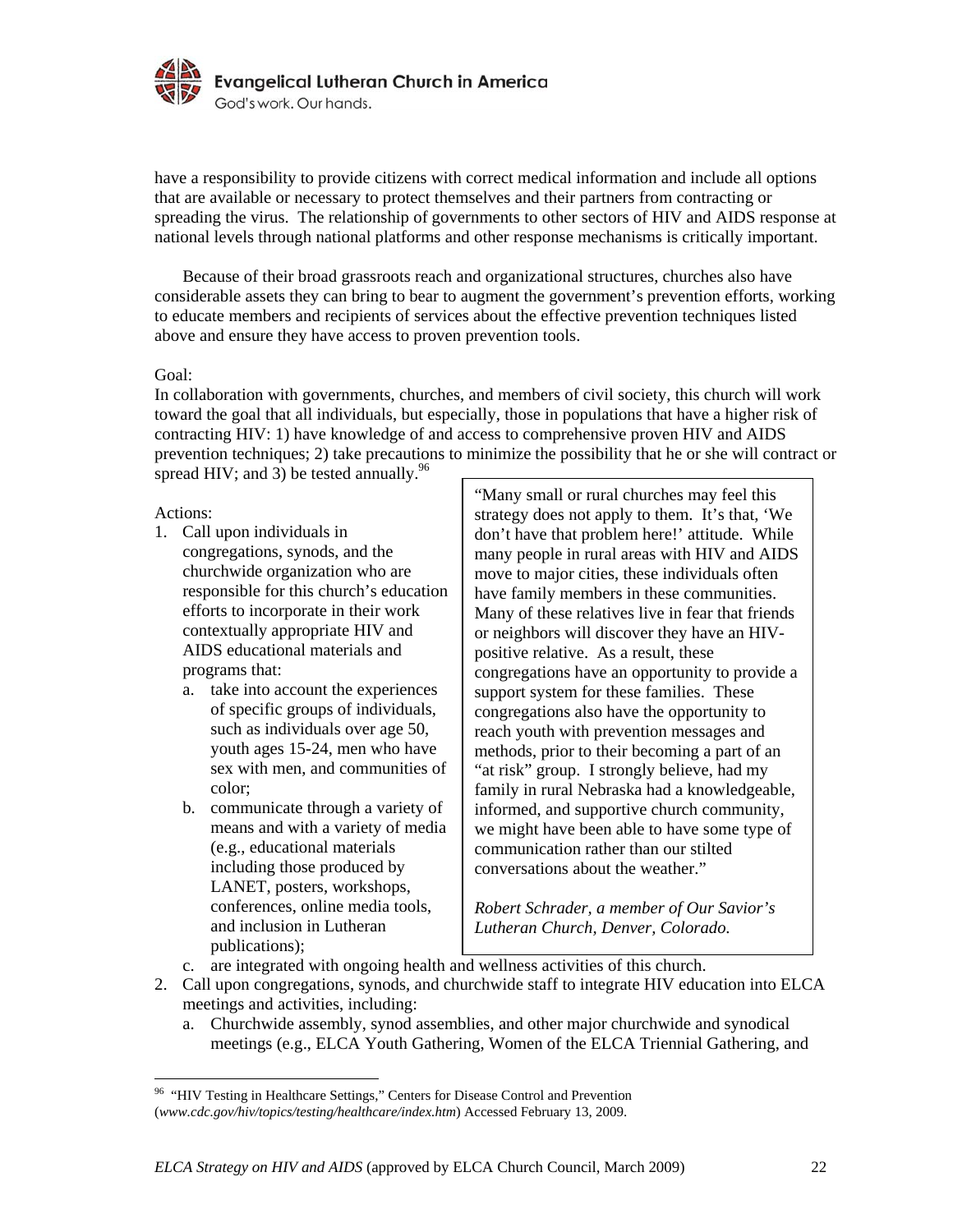

churchwide gatherings of Lutheran Men in Mission, as well as synodical gatherings of women's, men's and youth organizations);

- b. health fairs and other events, in which opportunities for HIV testing with appropriate counseling can be provided; and
- c. the work of Lutheran parish nurses, urging its national network of Lutheran Parish Nurses to share best practices and ideas

for action related to HIVeducation in congregations, including prevention, testing, treatment, and care services.

- 3. Call on ELCA seminaries to share best practices relating to HIV and AIDS prevention activities and to develop intentional means to equip pastors and rostered leaders to take leadership in such activities in congregations.
- 4. Engage both domestically and internationally with populations that are at higher risk of becoming HIVpositive:
	- a. encourage and support the Lutheran Youth Organization (LYO), in partnership with churchwide, synodical, and congregational youth ministry leaders, to develop intentional ways to ensure that all ELCA youth and young adults are knowledgeable about how to effectively prevent HIV transmission, with the goal of sustained, long-term behavior change among ELCA youth and young adults;
	- b. encourage ELCA schools, colleges, and universities to share best practices relating to HIV and AIDS prevention activities among youth and young adults and to expand such activities;

"Contrary to popular belief, not everyone with HIV can get quality medical care. In the spring of 2001, I learned I was HIV-positive after admittance to the hospital to treat severe bacterial pneumonia. During my two-month hospital stay, my job was terminated and as a result, I lost my insurance and my house. Soon after losing insurance, the hospital discharged me without medication, referral doctor's numbers, or followup care, to a hospice for homeless men with AIDS. After about a month, I was able to obtain medical care under the Colorado Indigent Care Program (CICP). When I left hospice on December 23, 2001, I went to the one medical provider available under CICP—Denver Health. I was seen by a physician's assistant, rather than a doctor. As my health improved, I began to ask more questions; I was unsatisfied with the answers I received. In June 2004, my clinician dropped me due to my continued insistence that I play a role in my medical care. At this time, I still had several months before my Medicare coverage would begin. Since I didn't figure I would get any better care at Denver Health, I went without medical care until October 2004. Then I got on Medicare and began to go to University Hospital. While University Hospital is not perfect, my doctor now answers my questions and enables me to take an active role in my medical care."

*Robert Schrader, a member of Our Savior's Lutheran Church, Denver, Colorado.* 

- c. encourage and support companion churches and partners in other countries as they develop evidence-informed prevention strategies, policies, and programs, including those that focus on youth and young adults and address specific gender-related circumstances that make young women and girls particularly vulnerable to becoming HIV-positive;
- d. expand sustainable HIV and AIDS prevention efforts and services that encourage the emergence from drug dependency to healthy, productive livelihoods;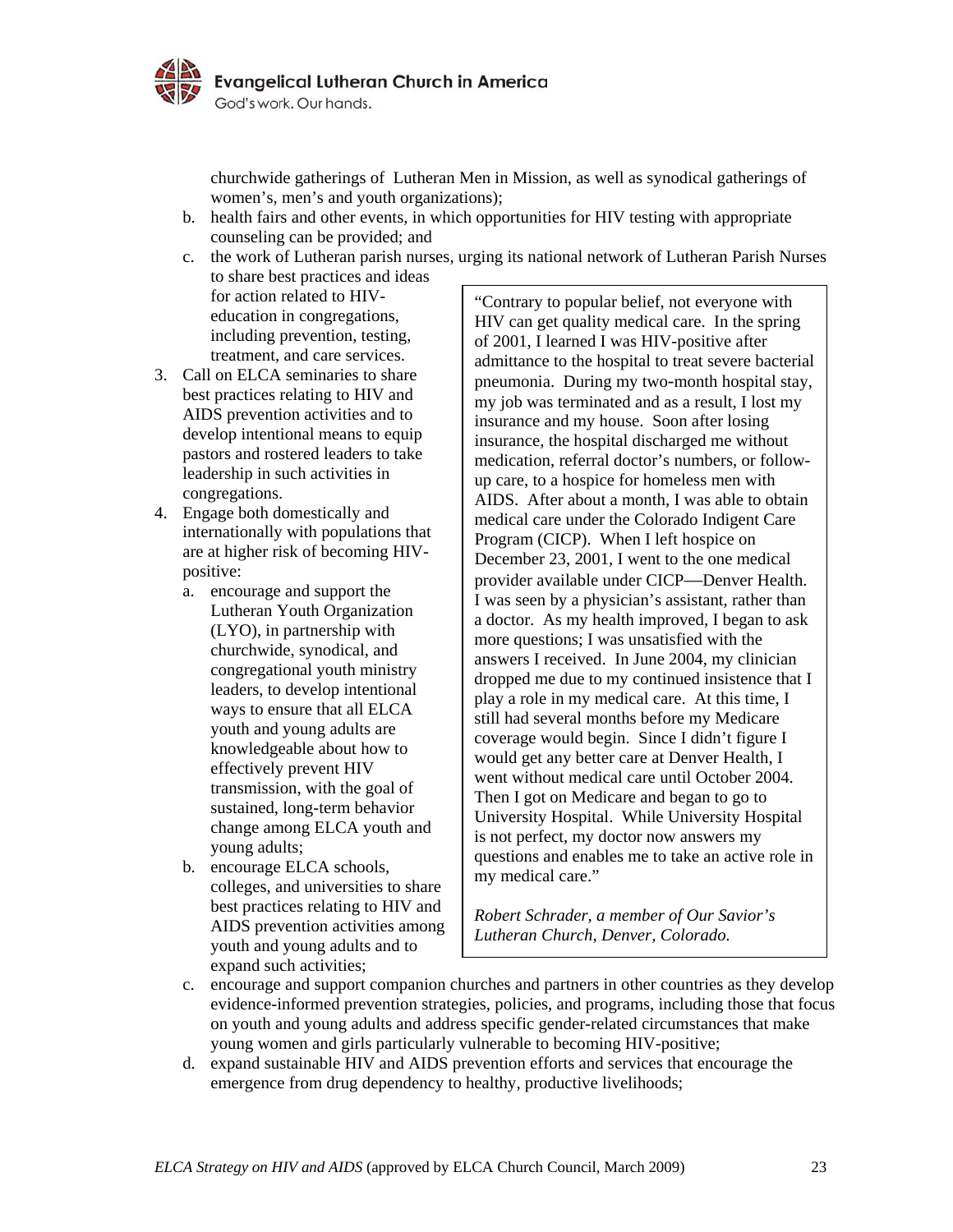

- e. address the stigmatization of sex workers through relationships that provide education and access to proven prevention techniques and to alternative livelihood opportunities for these individuals, many of whom engage in this work out of financial desperation;
- f. encourage this church, utilizing the expertise of its relevant program units and related associations, to act effectively to address the disproportional impact of HIV and AIDS in communities of color in this country, and to support prevention efforts by the federal government that addresses the unique contextual factors in the African American and Latino communities that render these populations more vulnerable to HIV; and
- g. encourage the sharing of best practices among ELCA social ministry organizations and other ELCA-related agencies/institutions, as well as among global companions, in HIV prevention and the implementation of comprehensive and proven prevention strategies targeted to populations at higher risk of becoming HIV-positive.

#### *Treatment*

The discovery of Highly Active Antiretroviral Therapy (HAART) in 1996 transformed the reality of AIDS to a serious but largely manageable chronic illness. The advent of HAART has allowed people who are living with HIV to have access to these drugs and to live healthy and productive lives. Since 1996, many people living with HIV in wealthy countries have had access to life-saving ARV treatment. In the United States, members of civil society continue to advocate for universal access to these medicines.<sup>97</sup> Expanding ARV access to people living with HIV in low-to middle-income nations poses a formidable challenge due to both cost and the weakness of healthsystem infrastructure throughout the developing world.

 Over the course of the last decade, people living with HIV and their allies successfully gained commitment from the international community to work toward universal access to life-saving treatment for all people living with HIV by 2010. The concerted effort of national governments, activists, and other public and private entities like the Clinton Global Initiative<sup>98</sup> and the Bill  $\&$ Melinda Gates Foundation<sup>99</sup> successfully persuaded drug companies to reduce the cost of ARVs and allow for the production of generic medication to ensure that people who are living with HIV in even the most impoverished settings might be able to attain access to life-saving treatment. The reduced cost of ARVs has allowed developing nations, in cooperation with efforts of the Global Fund and the President's Emergency Plan for AIDS Relief (PEPFAR), dramatically to expand access to ARV treatment. At the end of 2007, more than three million people in resource-poor settings were receiving ARV treatment, a 10-fold increase as compared to 2001, representing one of the greatest successes the international community has achieved in the response to  $\overline{A}$ IDS.<sup>100</sup>

 While these tremendous gains should be celebrated, much work remains to be done to achieve universal access. Today, new cases of HIV continue to outpace the number of people on ARVs by 2.5 to one.<sup>101</sup> Moreover, inequities between developed and developing nations persist, children are not benefiting from treatment advances as compared to adults, and efforts to address the most deadly opportunistic infections like tuberculosis demand more aggressive attention from the international community.

 $\frac{97}{98}$  See the advocacy goals of the ELCA below.<br><sup>98</sup> See *www.clintonglobalinitiative.org* 

<sup>99</sup> See *www.gatesfoundation.org/* <sup>99</sup> See *www.gatesfoundation.org/* 100 "2008 Report on the Global AIDS Epidemic," op.cit., p. 130. <sup>101</sup> Ibid., p. 9.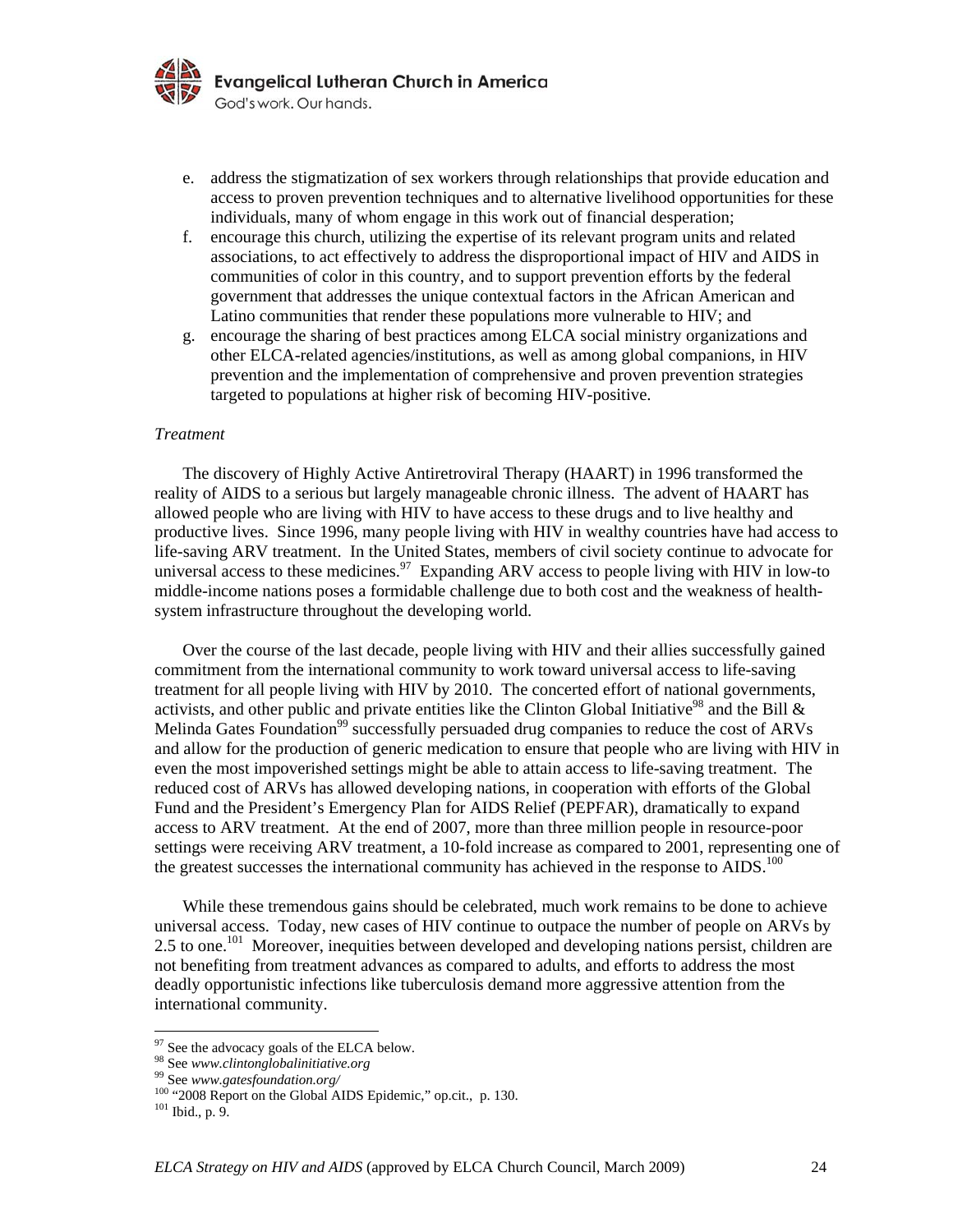

 Faith-based organizations are playing a critical role in treatment services throughout the world. Enhancing their efforts in cooperation with government, private sector, and other civil society organizations is critical to achieving the level of scale-up necessary in order to achieve universal access. According to the World Health Organization (WHO), faith-based organizations are providing as much as 40 percent of all HIV-related health services in some countries, with unique strength for service provision in rural areas of poor countries. <sup>102</sup>

### Goal:

This church will contribute its unique assets and gifts toward the internationally recognized goal of universal access to HIV and AIDS treatment, both domestically and internationally, giving particular attention to ministry in impoverished and rural settings.

Actions:

- 1. Encourage ELCA-affiliated hospitals and other health-related networks, social ministry organizations, and ELCA global companions engaged in health ministries to: record and promote best practices in HIV treatment, plan strategically with government (where appropriate) and other members of civil society to expand access to underserved individuals and communities, and identify opportunities for sustainable expansion of Lutheran and ecumenical ministries that increase access to treatment by people living with HIV. Encourage the broader church to learn from the best practices of these institutions.
- 2. Provide information to ELCA members about HIV and AIDS counseling and treatment options in their local communities.

### *Care*

<u>.</u>

There are numerous aspects of care for people living with HIV that extend beyond the basic provision of ARV treatment. Many elements of such care are included in the category of palliative care, which is defined by PEPFAR as

basic health care and support, symptom management, and end-of-life care [including the following elements]: Routine clinical monitoring and management of HIV and AIDS complications…opportunistic infection (OI) prophylaxis and

"The plight of many people suffering from HIV and AIDS, especially those in the rural areas where many of our hospitals operate, can now be relieved because the medication, qualified staff, and means of transportation have been possible through PEPFAR. We are extremely grateful for the support of the American people."

*Mr. Brighton Killewa, General Secretary of the Evangelical Lutheran Church in Tanzania*

treatment…management of opportunistic cancers…management of neurological and other diseases associated with HIV and AIDS…symptom diagnosis and relief…social support, including organization of basic necessities such as nutrition, financial

**<sup>102</sup>** Faith-based organizations play a major role in HIV/AIDS care and treatment in sub-Saharan Africa, World Health Organization. Note for the media, February 8, 2007 (*www.who.int/mediacentre/news/notes/2007/np05/en/index.html*).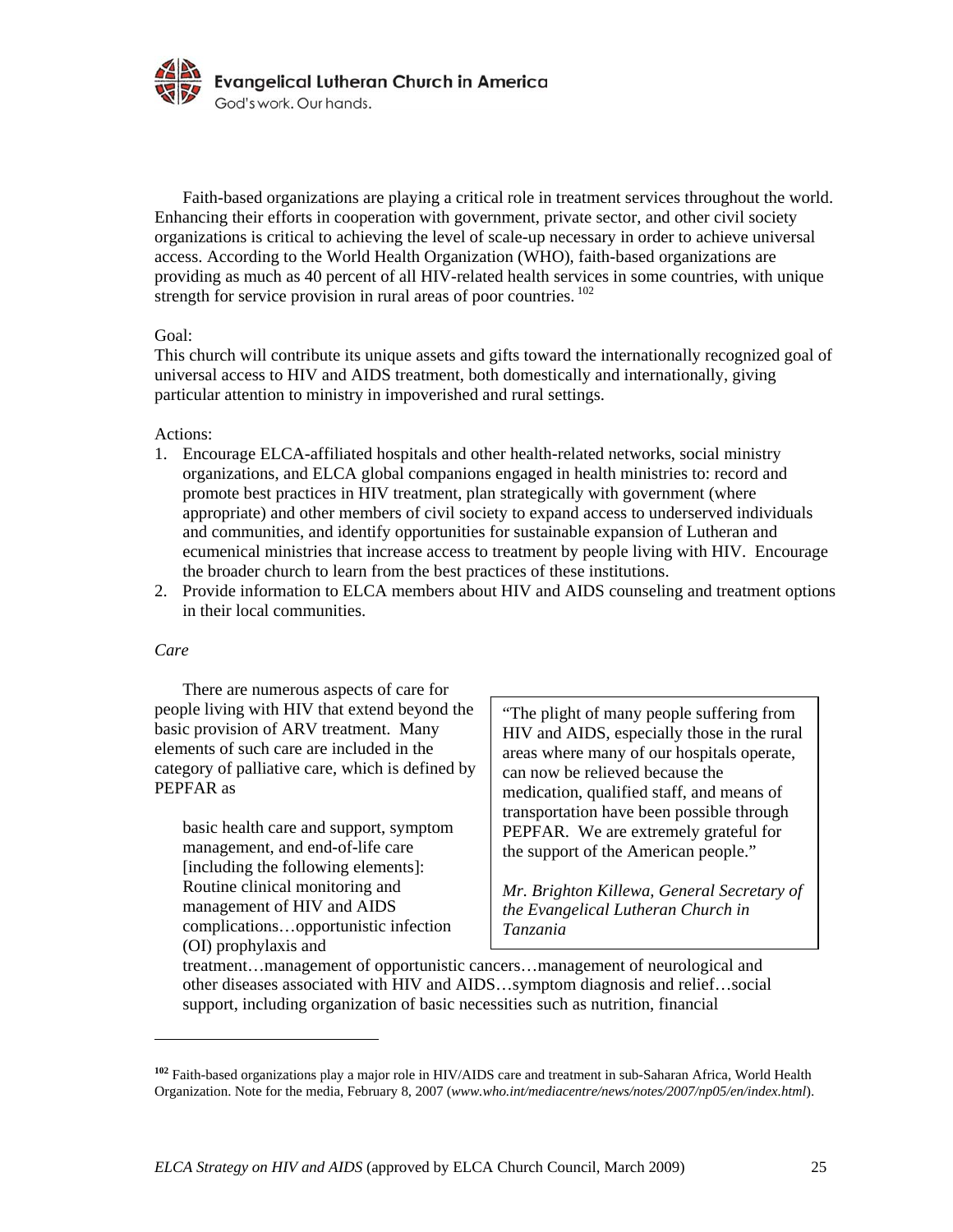

assistance, legal aid, housing, and permanency planning. End-of-life care that includes mental health care and support…social support…support for caregivers, and bereavement support for family members.<sup>103</sup>

Pastoral care within the context of a caring faith community is a unique contribution that the church can provide to those living with HIV. When first receiving an HIV-positive diagnosis, individuals and their families need the support and embrace of loving communities. Following that initial period, ELCA members, rostered leaders, and related institutions have a special role to play in walking with people who are HIV-positive as they learn how to "live positively"<sup>104</sup> with their condition over the years. Pastoral care and support for people who are HIV-positive, as well as their families and loved ones, is essential at every point. Both pastoral and peer counseling, especially within the church setting where the understanding of God's embracing love is shared, can provide a strong foundation for hope-filled living with HIV.

 Congregations that build strong relationships with HIV and AIDS organizations and social ministry organizations in their communities can enhance their ability to walk with those who are HIV-positive. Together, they can assist them to navigate the various local, state, and federal programs that provide assistance to those living with HIV and AIDS and advocate with them in this context, where appropriate.

 Should the disease progress, increasing levels of care and support may become necessary. When individuals become too sick to be employed and, as a result, lose their health care and ability to pay for food and housing, assistance in these areas is sometimes needed. Other simple acts from driving an individual to a doctor's appointment to dropping off a hot meal—provide welcome support. As symptoms intensify and the end of life approaches, the presence of pastors and both congregational leaders and members provide comfort and support to those with AIDS and their caretakers.

 Such a continuum of care springs from this church's identity and its calling to walk with all those who live with chronic or life-threatening diseases. As stated in the ELCA's 1988 message, "AIDS and the Church's Ministry of Caring":

The church's ministry of caring is a grateful response to God's caring for us. The undeserved love of God announced for all in the Gospel of Jesus Christ is our reason for standing with our neighbor in need…In the same way we are called to "be Christs" for all in our midst who suffer and are ill. Our calling summons us to compassion for, acceptance of, and service with people affected by AIDS both within and outside of our congregations.<sup>105</sup>

In many settings throughout the world, the need for care can be even more challenging due to the lack of consistent ARV access; the weak nature of many health systems; the high prevalence of HIV in some areas; the large number of orphans and vulnerable children, especially in households with limited productive capacity; severe stigma relating to HIV and AIDS; and issues related to

<sup>&</sup>lt;sup>103</sup> "HIV/AIDS Palliative Care Guidance #1," An Overview of Comprehensive HIV/AIDS Care Services in the President's Emergency Plan for AIDS Relief. February 3, 2006 (*www.pepfar.gov/guidance/75827.htm*). 104 "Living positively with HIV and AIDS UNAIDS"

<sup>(</sup>*http://unworkplace.unaids.org/UNAIDS/living\_positively/index.shtml*) Accessed February 17, 2009.<br><sup>105</sup> "AIDS and the Church's Ministry of Caring," op. cit.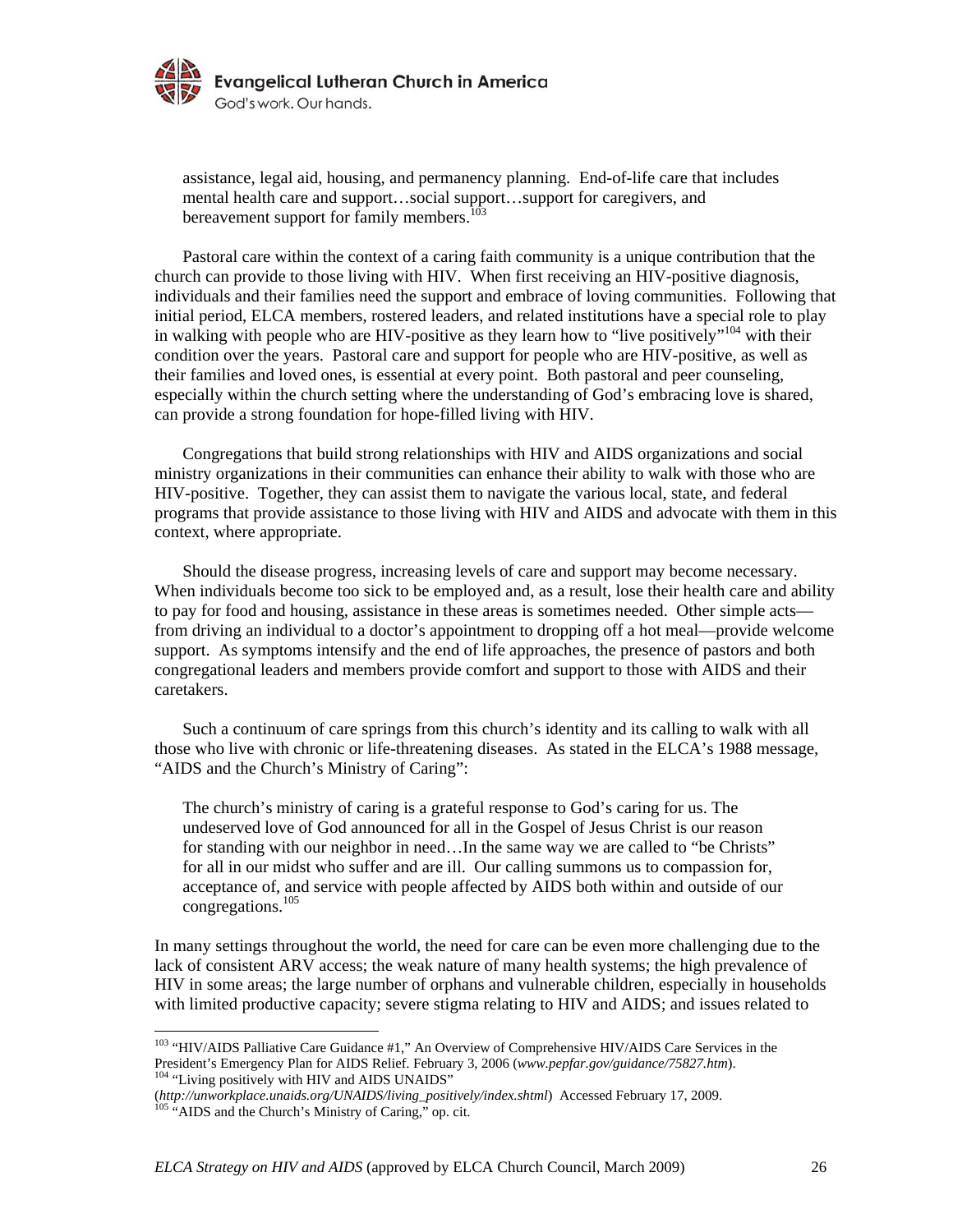

food security, deep poverty, and gender inequity, such as the fact that globally nearly 90 percent of care-giving falls to women.<sup>106</sup> Such care-giving duties can take women away from their livelihoods and their ability to provide for their children, creating a tragic cycle of poverty and vulnerability. Companion churches respond in a variety of ways, including counseling; visitation by pastors, deaconesses, and lay members; provision of food and shelter; support for the children of individuals living with HIV and AIDS; transportation to and from health clinics; advocacy in accessing health care; and protection of rights. In countries where church health systems are well developed, such as Tanzania, palliative care initiatives may weave together pastoral and appropriate medical care with other support services.107 Some church-related programs provide safe havens for vulnerable people (i.e., women who have been marginalized because of the stigma of HIV and AIDS) and provide a context in which they can build hope-filled "positive" lives. Comprehensive services include aspects of palliative care (i.e., assistance in accessing ARVs and health treatment, peer support, and nutrition), but go beyond care to income generation and advocacy for just treatment.<sup>108</sup> In some instances, local financial and human resources are augmented by support from the ELCA and other Lutheran and ecumenical partners, as well as from PEPFAR and other international donors.<sup>109</sup>

### Goal:

This church will work with Lutheran and other ecumenical partners, governments, the private sector, and secular groups, toward the goal that all individuals affected by and living with HIV have access to palliative and pastoral care services in addition to receiving medical treatment.

### Actions:

<u>.</u>

- 1. Encourage, through this church's HIV and AIDS campaign, ELCA congregations, synods, and the churchwide organization, together with church-related social ministry organizations, to provide appropriate care for those living with and affected by HIV and AIDS.
- 2. Develop a network that includes staff from ELCA-related hospitals, social ministry organizations, and related institutions and agencies of the ELCA that will allow such institutions to share best practices and publicize their available HIV-care related services.
- 3. Seek to equip and encourage the ELCA's rostered leaders, members, and congregations to provide counseling, pastoral care, and lay caring ministries to support those living with HIV and AIDS in their local area. This includes helping individuals to live positively with HIV, providing care during treatment, and offering end-of-life support for individuals suffering from AIDS and for their partners, family, and friends. Such actions could include: $110$ 
	- a. Building ongoing relationships of trust and support between individuals who are HIVpositive and those who are not. Due to isolation that results from discrimination and stigma, many individuals living with HIV and AIDS are lonely and would welcome visits, phone calls, outings, and shared meals.
	- b. Praying with and for people living with HIV and those who support them in worship and through prayer groups or prayer shawl and quilt ministries that support HIV-positive individuals in nursing facilities or hospitals.

<sup>&</sup>lt;sup>106</sup> "Women & HIV/AIDS, Confronting the Crisis," op. cit.<br><sup>107</sup> For example, palliative care initiative, Selian Hospital, Tanzania.<br><sup>108</sup> For example, Mashiah Foundation in Nigeria, which is supported by ELCA Missionary S and World Hunger.

<sup>&</sup>lt;sup>109</sup> For example, 2007 PEPFAR support for Local Community Competence Building and HIV and AIDS Prevention in Tanzania and Zambia.

<sup>&</sup>lt;sup>110</sup> Based on a conversation with Loretta Horton, director for Poverty Ministries Networking, ELCA Church in Society, 2008.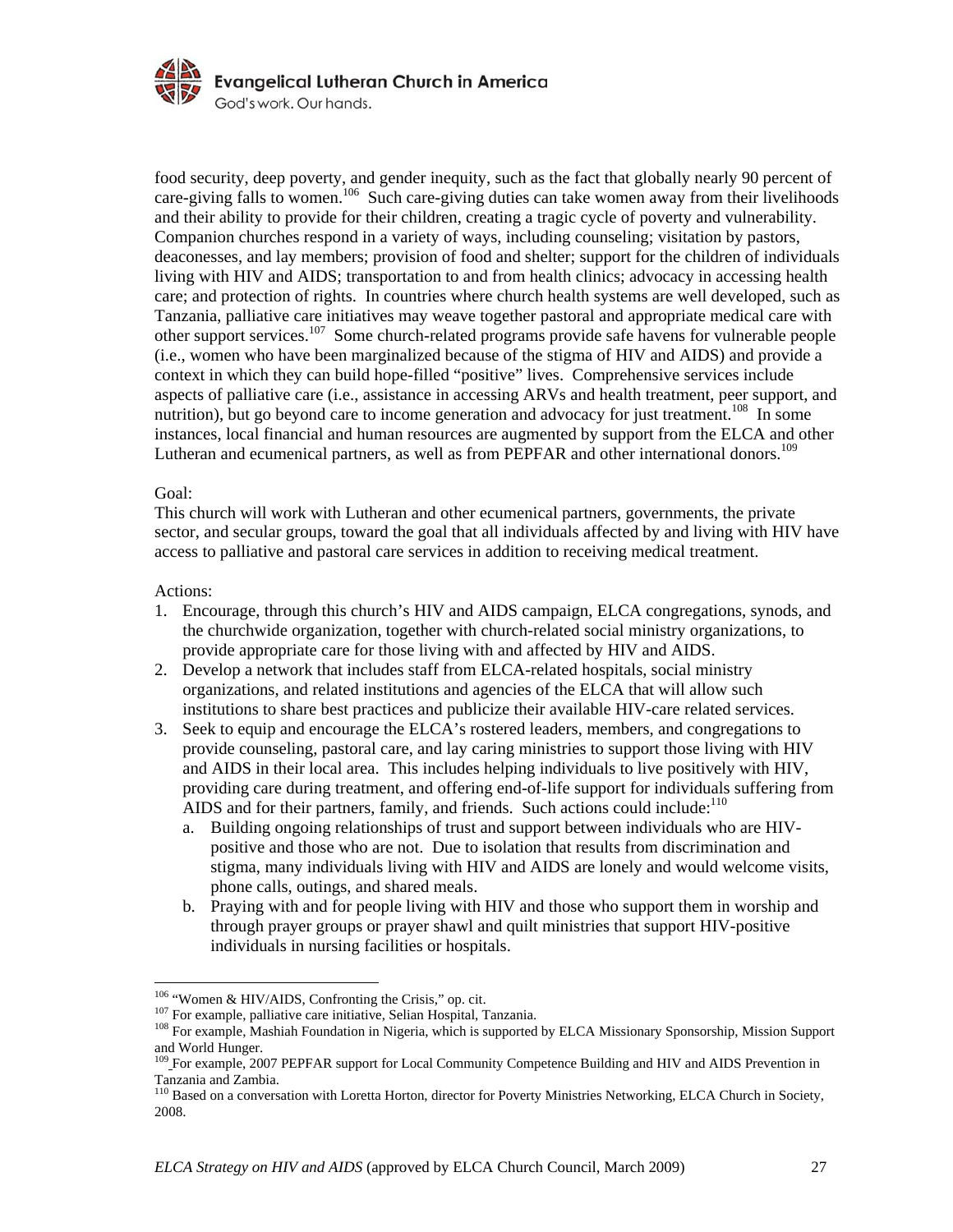

- c. Organize healing worship services, in partnership with local AIDS service organizations, for those living with HIV.
- c. Starting an HIV and AIDS support group, utilizing where necessary outside experts who are HIV-positive to train congregational members in appropriate activities and support. Such activities could include providing transportation to the doctor or the grocery store for individuals living with HIV whose illness makes those tasks difficult.
- e. Collecting and distributing food, especially fresh fruits, vegetables, and high protein foods that are particularly needed by individuals living with HIV. A congregation could give this food to an agency that provides food to individuals living with HIV and AIDS or network with an organization to help prepare hot meals, especially on weekends when such assistance is particularly needed.
- f. Taking a designated offering for medicine, supplies, or for organizations doing HIV and AIDS-related work. A congregation could also collect money and let it be known within HIV and AIDS community that the congregation accepts referrals to purchase medicine or supplies and food.
- f. Selecting an AIDS service organization in a congregation's local area to support on an ongoing basis.
- 4. Encourage and support companion churches and international partners as they provide the continuum of pastoral and palliative care to individuals living with HIV and AIDS.

#### **Called to Eradicate Stigma and Discrimination in the ELCA and Throughout Society**

Stigma and discrimination against individuals affected by and living with HIV and AIDS continues to be one of the most significant forces that undermines progress on HIV prevention, treatment, and care throughout the world. In this context stigma is defined as "a process of devaluation of people either living with or associated with HIV and AIDS." The primary roots of stigma include the fear of becoming HIV-positive and the negative, values-based assumptions about people living with or associated with HIV. Discrimination is defined as "actions based on stigma" and can take many forms,<sup>111</sup> ranging from individual physical acts to discriminatory laws enforced by governments. In 2006, civil society and government stakeholders in 122 countries identified stigma and discrimination to be among the top five challenges to achieving universal access to prevention, treatment, and care. $112$ 

 Together, in their most basic form, stigma and discrimination encourage silence. Silence about the reality of HIV hampers prevention efforts. The fear of stigma and discrimination often prevents individuals who may be at risk of becoming HIV-positive from being tested. Stigma and discrimination also lead to isolation, which often prevents individuals living with HIV from seeking the treatment, care, and support they need to live a healthy and productive life. In addition, there is a growing body of research supporting the theory that stigma increases the incidence of unsafe sex practices.<sup>113</sup> In its most elaborate form, as demonstrated by travel restrictions, discrimination can lead to unjust and unfair treatment of individuals living with HIV by their and other governments.

<sup>&</sup>lt;sup>111</sup> "2008 Report on the Global AIDS Epidemic," op.cit., p. 76.<br><sup>112</sup> Ibid., p. 77.<br><sup>113</sup> "Discrimination against HIV-Infected People and the Spread of HIV: Some Evidence from France," Patrick Peretti-Watel, Bruno Spire, Yolande Obadia, Jean-Paul Moatti for the VESPA Group. PloS One, an open access journal. (*www.plosone.org/article/info:doi/10.1371/journal.pone.0000411*).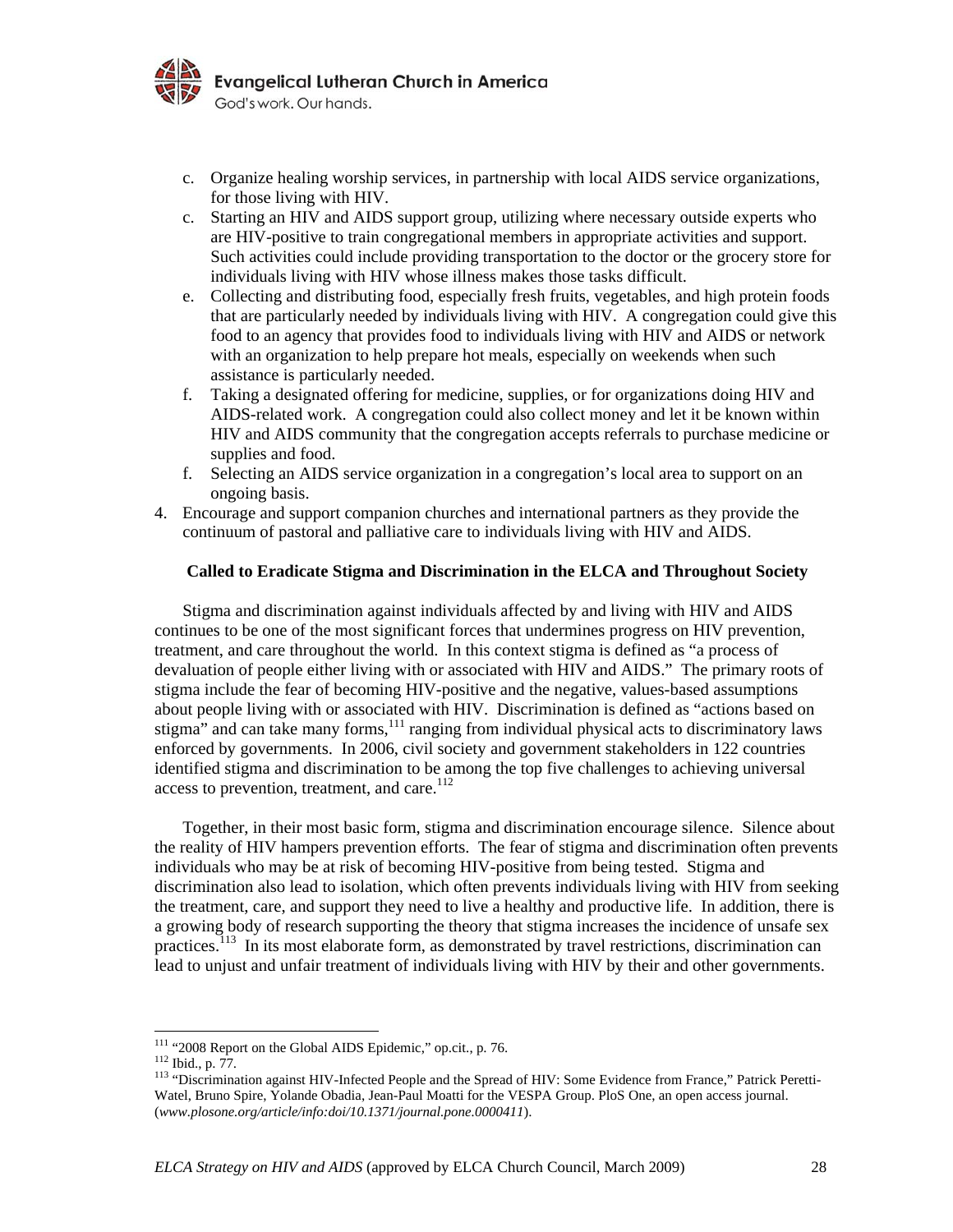

 Governments, the private sector, civil society organizations, and faith-based institutions can take strong and consistent action to combat stigma and discrimination. The international community encourages national HIV plans to include performance indicators or benchmarks relating to stigma and discrimination.<sup>114</sup> UNAIDS has identified the following successful strategies:

- Preventing HIV-based discrimination;
- Promoting HIV knowledge and awareness, tolerance, and compassion;
- Increasing involvement and visibility of people living with HIV;
- Scaling up treatment; • Prohibiting discrimination against populations most at risk; and
- Empowering the community among populations most at risk. $^{115}$

Governments have a central role to play in ensuring that local, state, and national laws do not actively discriminate against individuals living with HIV. As of 2008, 74 countries restricted the entry and stay of HIV-positive individuals based solely on their HIV status, and 12 of these countries enforced outright bans against entry by individuals living with HIV. Such laws are discriminatory and reinforce stigmatization of individuals living with HIV, and must

"…For the past nine years I have been attending a camp for over 100 HIV-positive children and their families. Most of these children have lost one or both parents to AIDS and many a sibling…Most children born HIV-positive in Australia are conditioned at a young age "never to tell" and lose hope and self-esteem…At high school, my family asked permission for me to attend camp, but when it became clear that it was AIDS camp, the principal demanded that either I tell the whole school community of my HIV status or leave immediately. I regret not standing up for myself now, but at the time I was so shocked by this reaction that I left, started at a new school and resolved never to disclose my status at school again…But the discrimination continues, as I recently discovered I need a blood test to study at university and that travel restrictions apply in many countries around the world, which will effect my education. I will overcome these obstacles, but most HIVpositive children will not…The social stigma of HIV is an unacceptable barrier to empowering HIV-positive youth. It impacts on our ability and willingness to access education, the workforce, and health systems. Children with HIV deserve the same rights and opportunities as everyone else. You must ensure young people living with HIV have their voices heard."

*Stephanie Raper, a high-school age student in Australia born HIV-positive, made this presentation during the civil society interactive hearing at the United Nations High Level Meeting on AIDS, June 10, 2008.* 

be challenged and changed through public-policy advocacy (see the "Called to advocate for justice" section below). On the other hand, 67 percent of countries report the implementation of laws that seek to protect individuals living with HIV from discrimination. Such laws should be strengthened, enhanced, and encouraged in all nations.<sup>116</sup>

 Among members of civil society, faith-based organizations—including institutional churches must play a central role in combating social stigma and discrimination. Churches, as noted in the

<u>.</u>

<sup>&</sup>lt;sup>114</sup> "2008 Report on the Global AIDS Epidemic," op.cit,, p. 79.<br><sup>115</sup> Ibid., p. 77.<br><sup>116</sup> Ibid.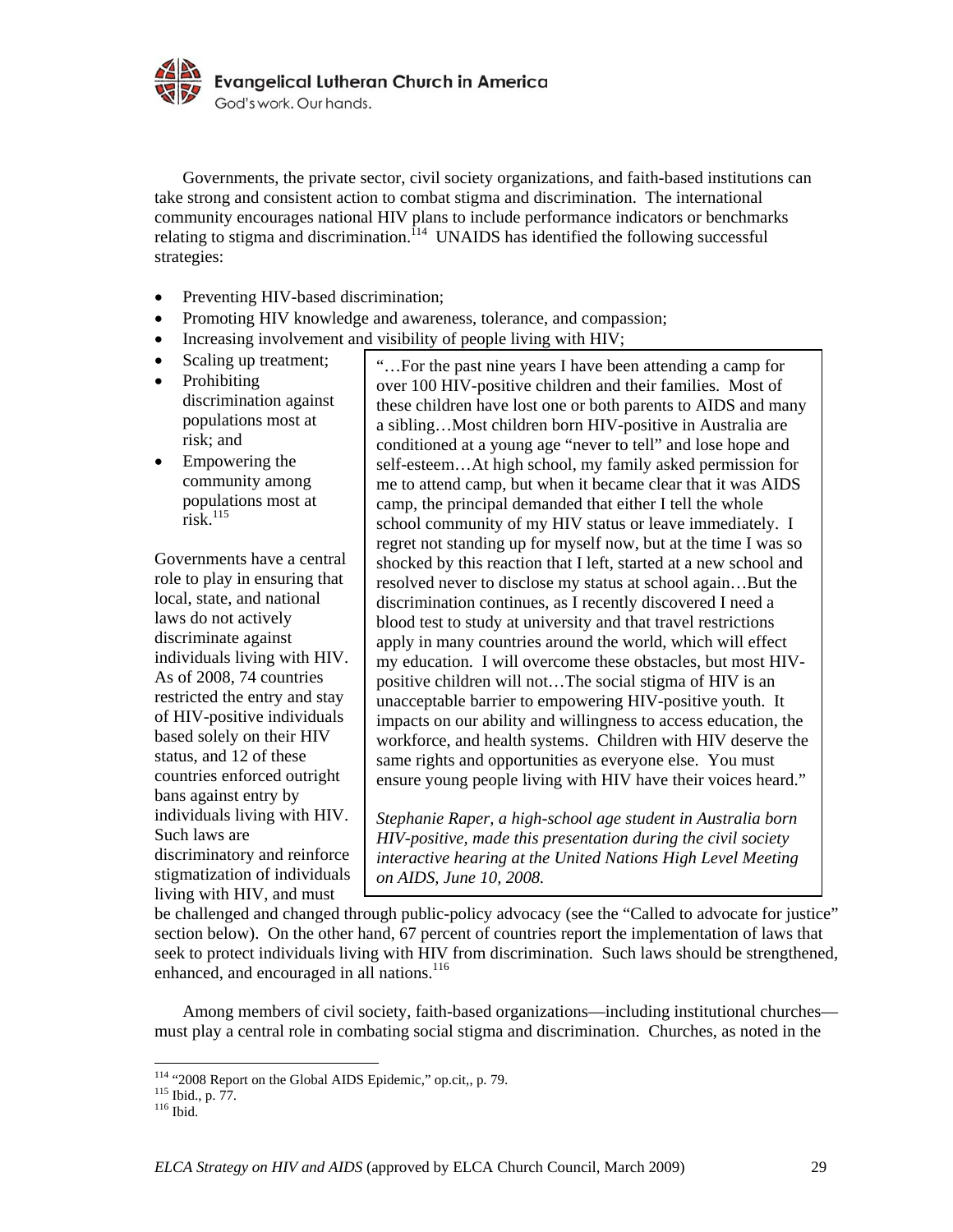

overview, were once at the center of promoting stigma against individuals living with HIV, compounding a serious medical diagnosis with a "moral diagnosis" that resulted in simplistic judgments and an environment in many houses of worship that was not welcoming to those with HIV and AIDS. The ELCA acknowledges its past failings and urges institutional and individual repentance for previous attitudes and actions that were intended or perceived as stigmatizing or resulted in discriminatory actions toward individuals living with HIV. On August 1, 2008, at the International AIDS Conference in Mexico City, ELCA Presiding Bishop Mark Hanson began a presentation on stigma and discrimination by washing the feet of two women living with HIV. "I am absolutely convinced that we as religious leaders and we in the religious community that so shunned and shamed people with HIV and struggling with AIDS…must begin first by engaging in public acts of repentance," he said. "Absent public acts of repentance, I fear our words will not be  $\frac{1}{117}$ 

 Today, the ELCA recognizes that, as a church called to radical inclusiveness as demonstrated by Jesus Christ, it is incomplete without the integral inclusion of all of God's people, including those who live with and are affected by HIV and AIDS.<sup>118</sup> The church's story is incomplete without their story. The ELCA is not faithful to its calling to be Christ's church when it marginalizes or excludes people living with HIV.

### Goal:

The ELCA will join government, the private sector, and members of civil society in taking action that will lead to the elimination of stigma and discrimination against individuals who are HIVpositive. The ELCA seeks, in all of its expressions, to become a safe space where people living with HIV are empowered, their human dignity respected, and their many gifts to the community are welcomed.

# Actions:

- 1. Develop contextually appropriate HIV and AIDS educational programs for congregations that
	- a. take into account the experiences of specific groups of individuals, such as individuals over age 50, youth, men who have sex with men, and communities of color;
	- b. equip members, rostered and lay leadership, parents, and youth and young adults, to talk theologically and practically about HIV and AIDS, drug use, human sexuality, and sexual orientation; and
	- c. address explicitly stigma and discrimination, including its connections to race, class, gender, and sexual orientation.
- 2. Coordinate efforts to eradicate HIV-related discrimination and stigma with the other HIV and AIDS-related educational efforts outlined above in this document.
- 3. Encourage participation by rostered and lay leaders, including bishops, in activities to raise awareness and dispel stigma, such as:
	- a. public acts of repentance for prior acts of stigmatization and discrimination against individuals living with HIV; and
	- b. public HIV testing.

<u>.</u>

<sup>&</sup>lt;sup>117</sup> "ELCA Presiding Bishop Washes Feet of HIV-Positive Women," ELCA News Service, August 4, 2008 (*www.elca.org/aids/release*). 118 Luke 15:1-11.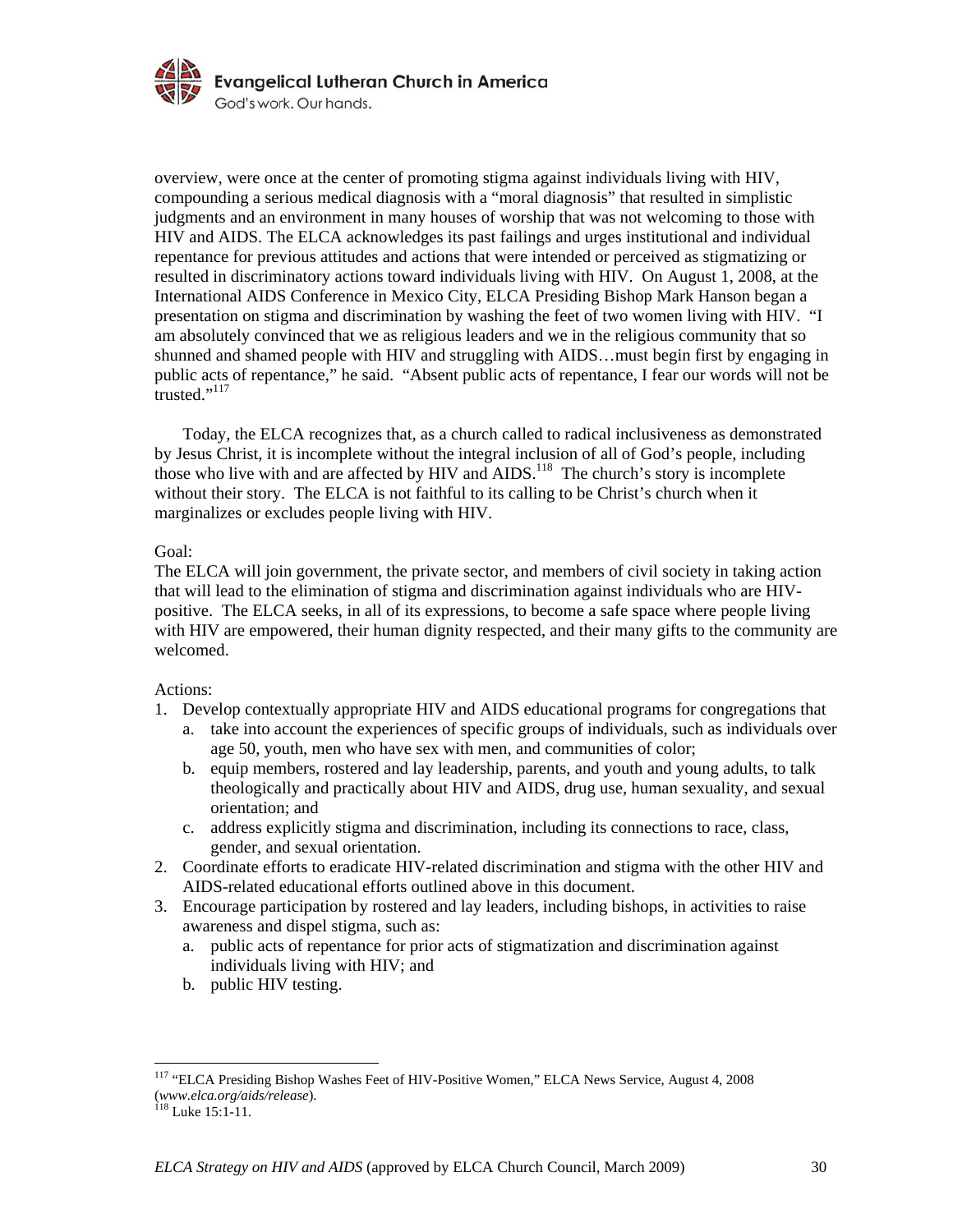

- 4. Incorporate this church's commitment not to engage in illegal discrimination based on HIV status into the ELCA Human Resources 1) semi-annual review of ELCA churchwide employment policies; and 2) regular reports to the ELCA Church Council.<sup>119</sup>
- 5. Serve, through ELCA Human Resources, as a resource for synods and congregations that wish to conduct a similar review of their human resources policies.
- 6. Learn from and with member churches of The Lutheran World Federation as they address in their own contexts subjects relating to sexuality and other social, cultural, religious and economic factors that contribute to the stigmatization and exclusion of people living with HIV.
- 7. Take strong action—both bilaterally with companion churches and multilaterally through The Lutheran World Federation—to eliminate stigma and discrimination against people living with HIV in all aspects of church and community life.
- 8. Involve individuals living with HIV and AIDS in all aspects of the life of the church.
- 9. Encourage the congregations, synods, churchwide organization, social ministry organizations, and other related agencies and institutions of the ELCA, in cooperation with The Lutheran World Federation and its member churches, to create mechanisms to share "best practices" in eradicating stigma and discrimination.

### **Called to Walk with Companion Churches and Partners in Other Countries**

The ELCA's core commitments inform its HIV and AIDS work with companion churches in other countries and with other international partners. Yet the ELCA's global engagement is specific to the mission context of each companion. The following goals and actions reflect both the ELCA's core commitments and what it has learned over the past quarter century from its work with global companions.

On a late February afternoon, a frail 22-year-old woman who had both AIDS and malaria was lying on a small mat outside her family's home in Munene, a village in Mozambique. Each day Linda was visited by church caregivers, who sometimes were able to bring food to her very poor family. These caregivers are part of our global church's response to HIV and AIDS, which the ELCA supports through the World Hunger Appeal.

Gaunt and weak, Linda was helped to sit up, and the visitors inquired how she was doing. "I am hungry," she said. Her body was wracked by two deadly diseases, but what she felt most acutely—and what was making her fight against these diseases so difficult—was the lack of food. Linda's words give voice to the tragic interweaving of poverty and AIDS that is a fact of daily life for so many throughout the world. Any effective HIV and AIDS strategy must address this reality.

*Engagement with Global Companions and Partners*. The ELCA will engage with companions in other countries with mutuality and respect, just as it is committed to living out the  $accompanion method$  for mission in its domestic engagement.<sup>120</sup> Accompaniment means recognizing the assets, the wisdom, and the vision that companions in other countries and the ELCA bring to a common response to HIV and AIDS. It means building relationships that are characterized by intentional and active learning, which is marked by an awareness of and sensitivity to differences in culture and experience. This learning builds up the capacity of both companions

<sup>&</sup>lt;sup>119</sup> People living with or affected by HIV and AIDS should be involved in this review at least annually.

<sup>&</sup>lt;sup>120</sup> See "Global Mission in the Twenty-first Century: A Vision of Evangelical Faithfulness in God's Mission," (*www.elca.org/~/media/Files/Who We Are/Global Mission/GlobalMission21.pdf*).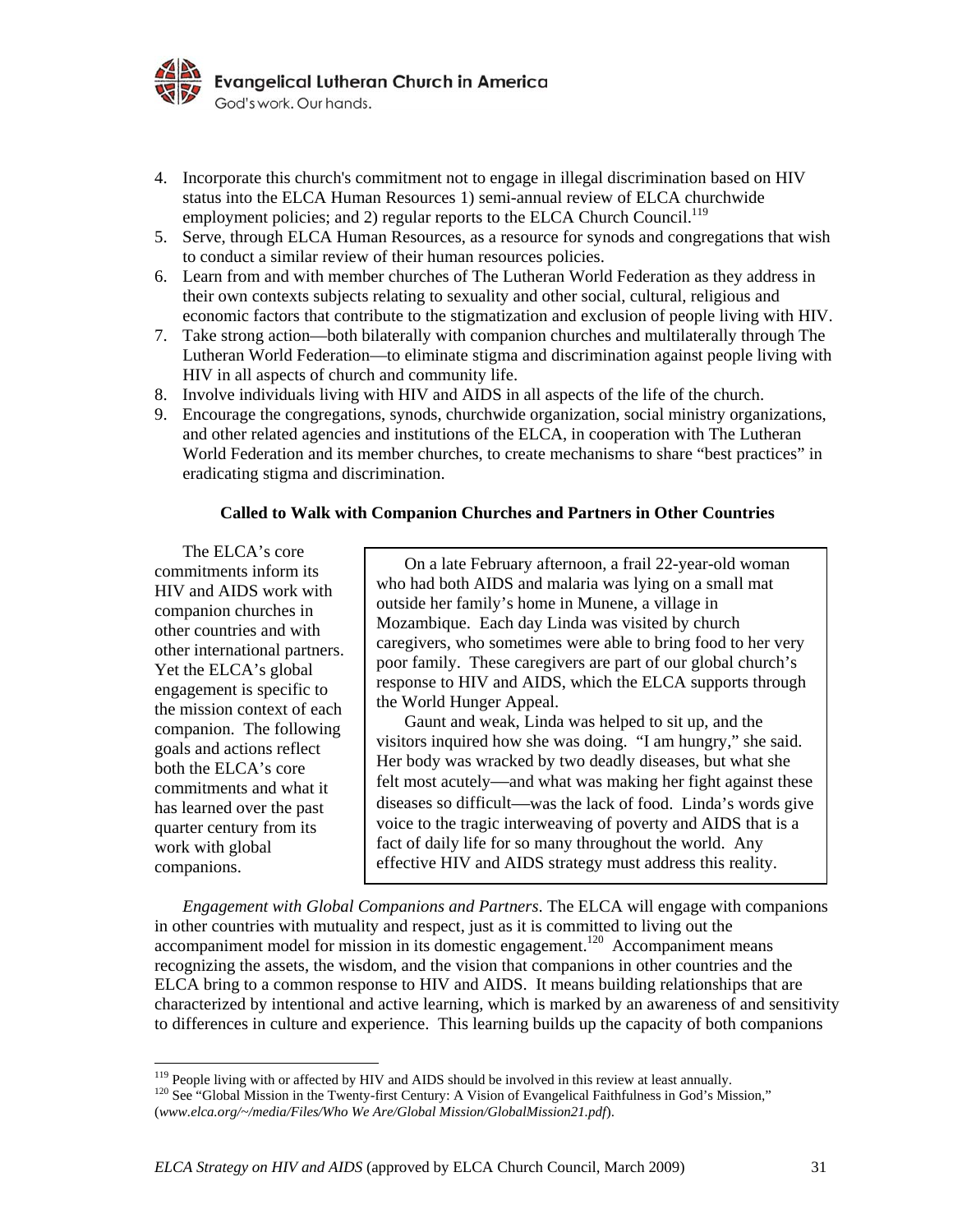

to engage in God's mission of reconciliation and the restoration of community. Such learning is both two-way (between the ELCA and an individual companion), and multilateral, with new learning shared among companions in the wider community of churches. Accompaniment means encouraging, supporting, and challenging the other as companions determine together how best the church can respond in particular situations. In its HIV and AIDS response, the ELCA will respect the calling of companion churches to shape the HIV and AIDS response within their specific context for ministry.

### Goal:

The ELCA's engagement with global companions in the effort to overcome HIV and AIDS will reflect this church's commitment to accompaniment in mission and mutual learning.

*HIV and AIDS, Poverty, and Sustainable Development*. Poverty and exclusion make communities and individuals more vulnerable to HIV and AIDS, and HIV and AIDS increases the impoverishment of already poor communities. This is the day-to-day experience of many ELCA companion churches and international partners. The ELCA shares with its global companions a commitment to develop HIV and AIDS responses within the context of engagement with impoverished communities through both community-based sustainable development and advocacy with governments to achieve the U.N. Millennium Development Goals.

#### Goal:

The ELCA will coordinate and integrate its HIV and AIDS response with its ongoing sustainable development efforts, expressing the commitments, values, and priorities that guide its wider sustainable development efforts. $^{121}$ 

# Actions:

<u>.</u>

- 1. Give priority to people and communities that are most vulnerable and underserved, including:
	- a. people living with HIV and AIDS who also live in poverty;
	- b. marginalized women and girls;
	- c. vulnerable children/orphans;
	- d. communities that have inadequate access to health care and other services; and
	- e. key populations at higher risk, including injection drug users, sex workers, and men who have sex with men.
- 2. Support holistic responses with groups and communities living with HIV as they address factors that contribute to their vulnerability: access by impoverished communities to health care and treatment, food security, job creation and income generation; empowerment (especially of women); and advocacy.
- 3. Take an asset-based approach to small-scale, community-focused activities, in order to recognize the gifts individuals and communities bring to developing sustainable solutions vis-àvis HIV and AIDS and building hope for the future.
- 4. Address power and gender roles that contribute to the disempowerment of women, recognizing the role religious organizations have in creating cultures that work to redefine gender roles and responsibilities.

<sup>&</sup>lt;sup>121</sup> A description of these commitments can found in ELCA Global Mission's policy documents: *Development; Health Ministry; Principles and Commitment to Human Rights; Commitment to Women; South-South Strategy*  (*http://archive.elca.org/globalmission/policy/index.html*).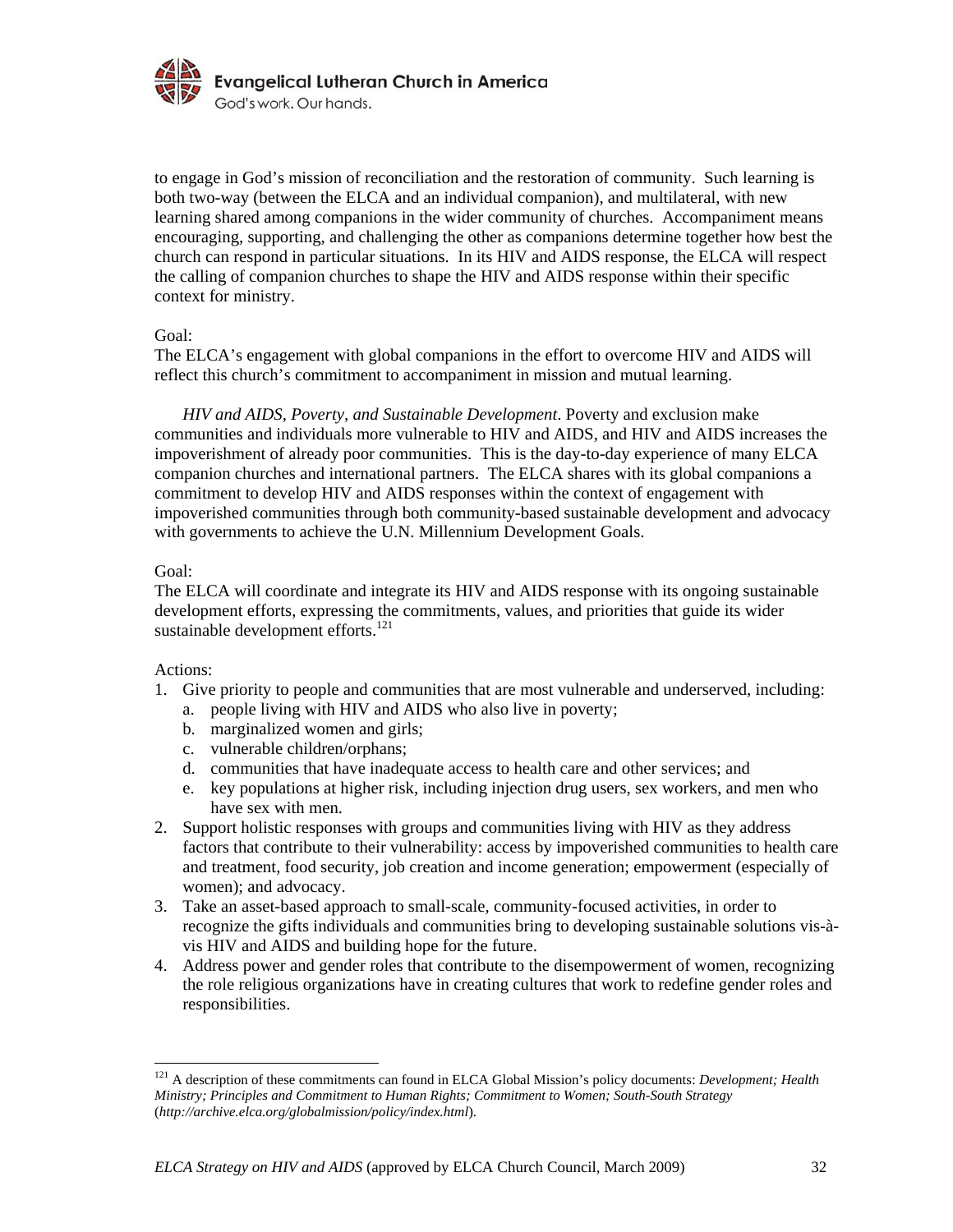

- 5. Give priority to activities that build the capacity of groups, communities, and churches to respond more effectively to the AIDS crisis and leverage long-term change.
- 6. Engage in rights-based advocacy, calling on governments to assume their rightful role in securing justice for individuals and communities within the context of access to health care and poverty reduction.
- 7. Build capacity with companions through knowledge-based planning, monitoring, and evaluation, developing clear timelines and measurable outcomes.

*The Lutheran World Federation*. The ELCA is committed to learning from and with companion churches of The Lutheran World Federation and participating both in the communion's engagement with people living with HIV and AIDS and its processes of biblical and theological reflection that will lead to transformation and engagement in the world.<sup>122</sup> The ELCA also participates in the LWF's engagement of its member churches in intensified awareness building, strategic planning, sharing of financial and human resources, leadership development, prayer, and mutual support. Multilateral Lutheran engagement throughout The Lutheran World Federation is in the "first circle" of global engagement in the ELCA's HIV and AIDS response.

### Goal:

As a member church, the ELCA will contribute to the strengthening of The Lutheran World Federation's HIV and AIDS response.

### Actions:

- 1. Give priority in the ELCA's HIV and AIDS response to multilateral engagement through The Lutheran World Federation within the context of the ELCA's wider ecumenical commitments.
- 2. Coordinate the ELCA's HIV and AIDS response with that of other Lutheran churches from both the global North and South in the context of the LWF.
- 3. Engage in efforts to articulate a common vision and an integrated plan of action that reflects a common Lutheran identity, which will be lived out in very different contexts (that reflect different customs, cultures, relationships with government, church size, and historical relationships).
- 4. Participate in the LWF efforts to identify and maximize assets of the global Lutheran system (e.g., major health care systems, human resources, grassroots congregational, regional and international structures).
- 5. Make the ELCA's assets—including its relative wealth and its access to powerful government, business, health, and educational institutions—available in the communion-wide HIV and AIDS response.
- 6. Participate in the LWF efforts to:
	- a. build plans for strategic engagement that are based on accurate, comprehensive, and country-specific assessment of the situation in which member churches operate, the current capacities of these churches, and their potential capabilities to engage in HIV and AIDS ministries separately and in partnership with others in civil society and government; $1^{23}$
	- b. build the capacity of the LWF-member churches to shape ever more effectively their HIV and AIDS response and leverage the maximum positive change;

<sup>&</sup>lt;sup>122</sup> See "Compassion, Conversion, Care: Responding as churches to the HIV and AIDS pandemic," An Action Plan of the Lutheran World Federation, January 2002 (*www.lutheranworld.org/What\_We\_Do/HIV-AIDS/LWF-HIV\_Aids.html*). <sup>123</sup> For example, the recent multi-country Malaria and HIV and AIDS assessment of the Lutheran Communion in

Southern Africa which will provide the foundation for strategic action in that region in the coming decade.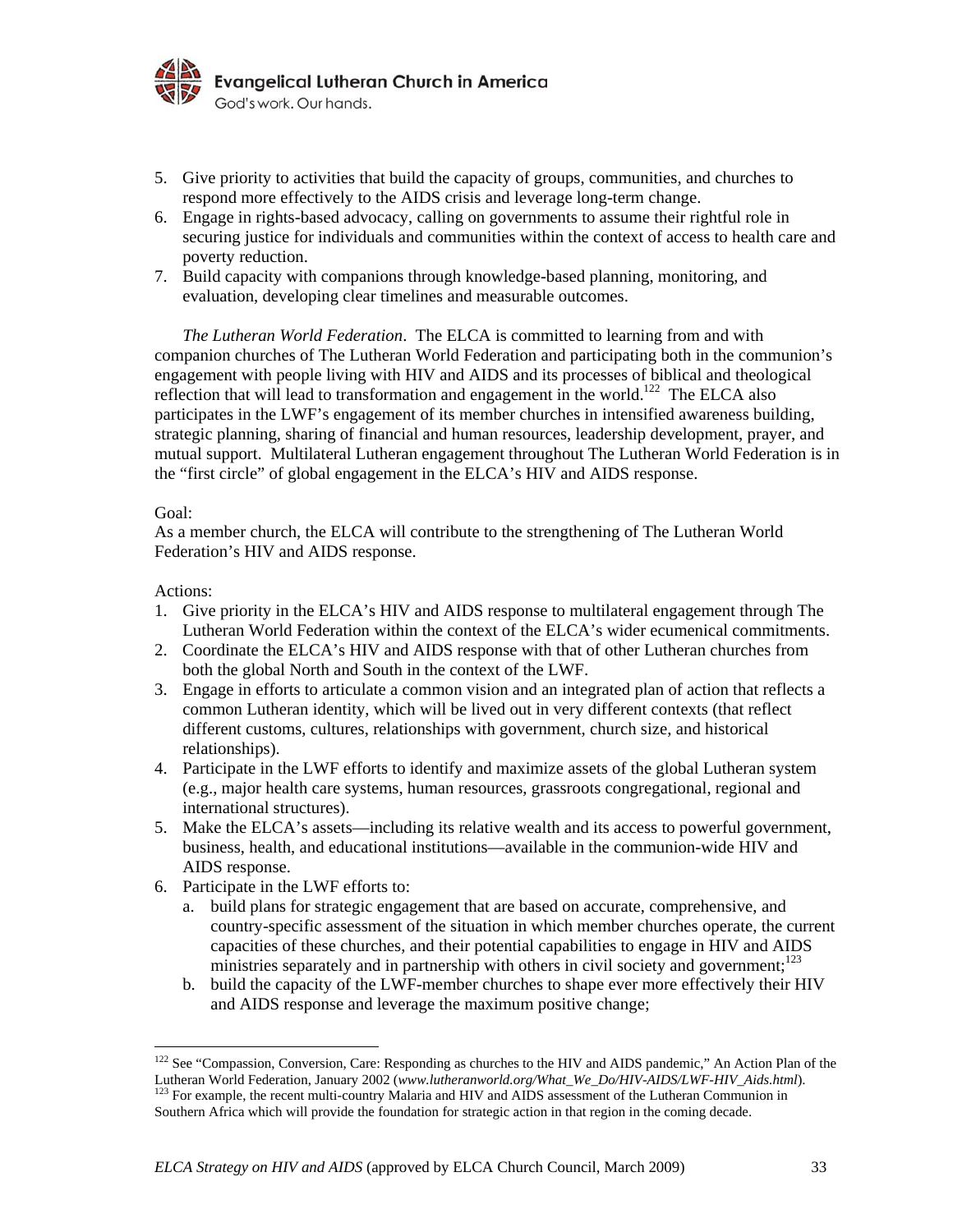

- c. identify and develop regional and cross-regional processes for sharing best practices, especially those that utilize a rights-based approach that seeks movement from relief to empowerment to transformation;
- d. strengthen the churches' role vis-à-vis governments within the context of civil society relationships in their countries and increase their capacity to access the financial, informational, and institutional resources available from governments and other institutions;
- e. strengthen the capacity of the LWF as an international and regional actor to engage with the UN, governments, and international organizations in rights-based advocacy, in efforts to secure access to health care services for vulnerable populations, in service provision (where appropriate given the local context), and in integrated community-based development that addresses the context in which HIV and AIDS flourishes;
- f. develop and implement strategies and programs in a participatory manner that is open to new knowledge and scientific research and is shaped by the experience of people living with HIV and AIDS;
- g. support processes of planning, monitoring, and evaluation that are community-based and outcome-oriented in order to facilitate the best choices among many options and the best stewardship of human and financial resources;
- h. develop the capacity of young leaders, especially those living with HIV and AIDS, to shape the church's response; and
- i. facilitate networking among Lutheran churches.

*Church-to-Church (Bilateral) Relationships*. Engagement with the LWF-member churches with which the ELCA has a church-to-church relationship also is in the "first circle" of the ELCA's international HIV and AIDS response. The same principles that guide the ELCA's multilateral action through the LWF guide its work with individual companion churches. The priorities of these companion churches, which build on their assets and reflect their specific contexts for ministry, guide the development of plans in such areas as: theological and biblical reflection; education and evidence-informed prevention, with a focus on human rights and gender; reduction or eradication of theological, medical, and cultural stigma within churches and within their communities; medical care and treatment for those living with HIV and AIDS (in particular where companion churches have church-related health care systems); village- or community-based health programs; palliative care; care for orphans and vulnerable children; rights-based HIV and AIDS advocacy with their governments and other institutions; leadership development; and integrated sustainable development, including income generation.

#### Goal:

The ELCA will intensify bilateral engagement with companion churches addressing HIV and AIDS within the context of its commitment to The Lutheran World Federation, in order to maximize coordination and minimize duplication of efforts.

Actions:

1. Support companion churches as they develop ministries of accompaniment and advocacy that will bring the church closer to people living with HIV and AIDS and bring people living with HIV and AIDS closer to the church.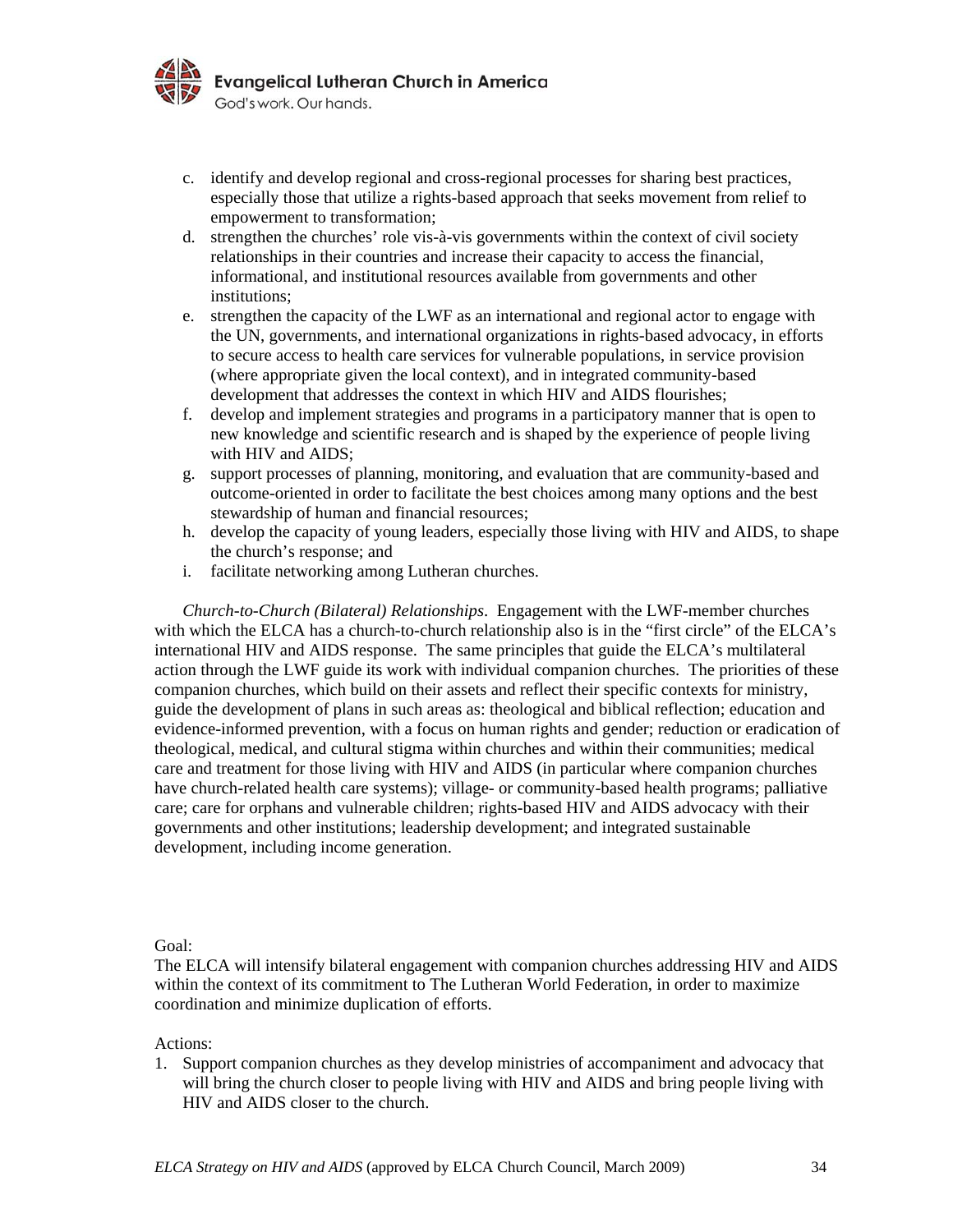

- 2. Recognize the mutual challenges to both companions involved in accompaniment, encourage mutual transformation of attitudes related to HIV and AIDS, and build the capacity of both companions to speak truthfully about issues central to the HIV and AIDS pandemic, including gender relations and traditional gender norms, sexual practices, violence, and the danger of silence.
- 3. Support companion church efforts to identify areas of synergy with governmental and non-
- governmental organization (NGO) infrastructures for prevention and awareness building, care, treatment, and advocacy within their country in order to avoid duplication of efforts.
- 4. Work with companion churches as they create strategic plans that clarify the specific roles and niches in which they wish to play within the existing in-country infrastructures.
- 5. Coordinate HIV and AIDS activities with other health programs of companions and with other health initiatives (e.g., malaria).
- 6. In responding to war and conflict, include HIV prevention and the social protection of women and girls as a priority.
- 7. Expand engagement with companions in HIV and AIDS and malaria response:

"You bait fish with what you know the fish would like to eat." This African saying describes why the Lutheran Communion in Southern Africa (LUCSA) has made computers the core of an innovative HIV and AIDS prevention program for youth and children. Info-hut provides computer access in the context of a local tradition, a special African hut that traditionally provided the place in a village where young and old could gather to share wisdom and information.

The Info-hut is a simple structure outside a school that is equipped with computers. Children and youth, who don't have access to computers, vie for the opportunity to learn to use them. But with every key stroke, they also learn about HIV and AIDS. Some students receive more intensive training and then teach their peers both basic computer skills and about HIV and AIDS. After school hours, Info-hut is also open to the community. Modest access fees make the project sustainable.

- a. Mobilize additional financial resources through a U.S.-based fundraising campaign that highlights cooperation with companion churches and the LWF as they address diseases whose impact is intensified by poverty, specifically HIV and AIDS and malaria; and
- b. Encourage, through the ELCA Companion Synods Program, engagement with companion churches that emphasizes two-way accompaniment and learning.

 *Ecumenical Engagement*. The ELCA will seek to engage in HIV and AIDS response in cooperation with other churches. This posture reflects the ELCA's deep theological and ecclesiological beliefs. It also recognizes that, in terms of impact and effectiveness, "we're stronger together than separately." This is true both within local communities and at global tables, where governments and international organizations plan and act. Churches, which are at the same time grassroots, regional, national, and international, can make an even greater contribution to the human community's HIV and AIDS response when they work together—and through their actions give a united witness to God's reconciling and restoring love.

Goal: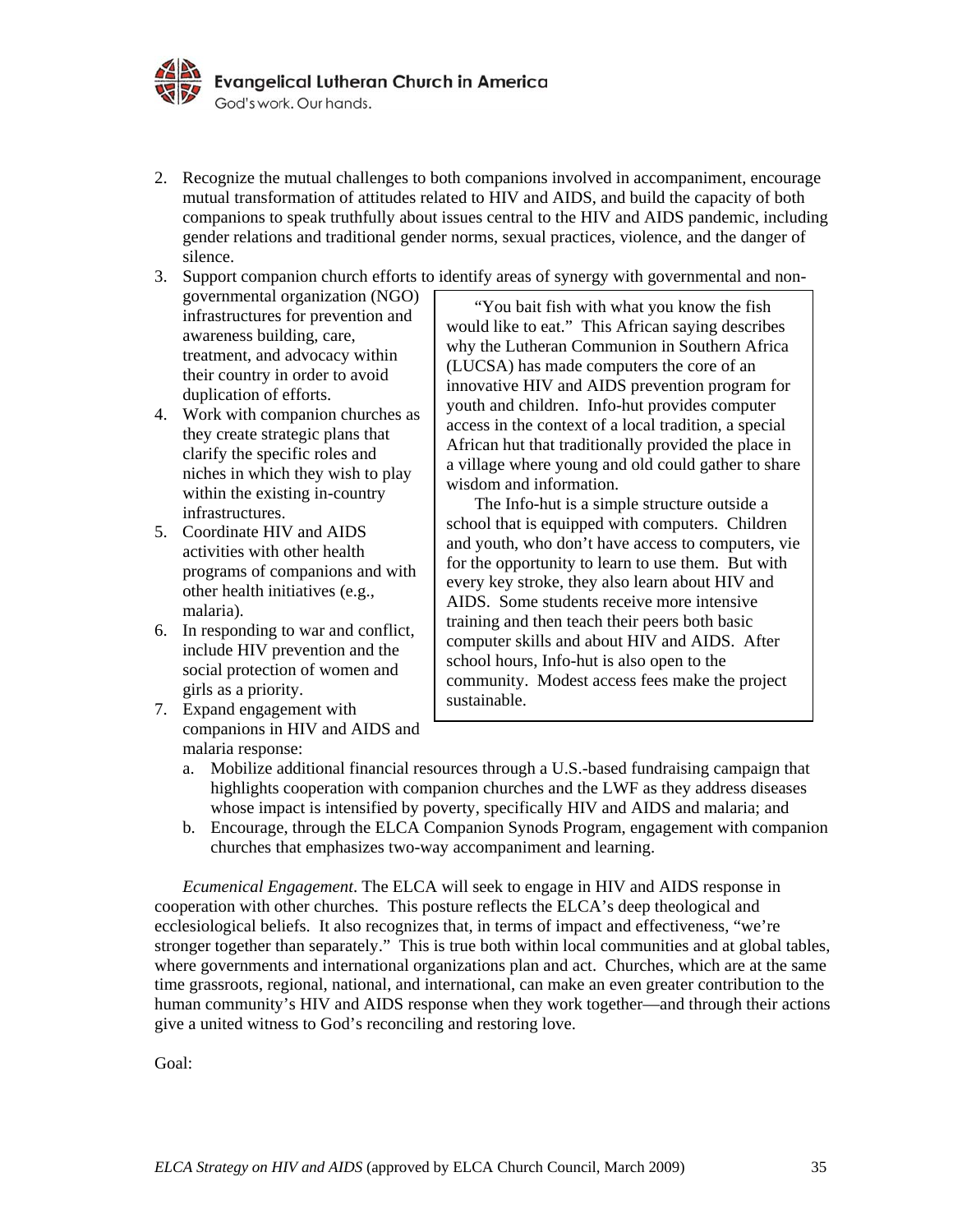

The ELCA's HIV and AIDS engagement will reflect this church's commitment to strive for unity within the broader body of Christ in the world and be oriented toward ecumenical engagement wherever possible and practical.

Actions:

<u>.</u>

- 1. Encourage and support companion (Lutheran) churches as they engage with other churches or councils of churches in advocacy and in prevention, treatment, and care.
- 2. Build upon the groundbreaking theological reflection that has been done within the wider ecumenical community and be an enthusiastic participant in future studies.
- 3. Seek opportunities to develop, with Lutheran and ecumenical partners, common strategies relating to the Global Fund to Fight AIDS, Tuberculosis, and Malaria and other entities in order to make additional external funding available to churches; and seek to "use resources to leverage resources" in creative ways.
- 4. Utilize and build on the programs on positive masculinities and young women's leadership, such as those developed by the World Council of Churches and the World YWCA.<sup>124</sup>
- 5. Intensify engagement with ecumenical partners in rights-based advocacy relating to HIV and AIDS and poverty vis-à-vis the U.S. government, international organizations, and NGOs and foundations.
- 6. Build capacity in partnership with ecumenical alliances and networks:
	- a. through analysis of existing responses and strategies, exploration of recent research and emerging technologies, and identification of best practices; and
	- b. through the "mapping of assets"—in particular health assets—within Lutheran and ecumenical systems.

*Sub-Saharan Africa and Other Regions*. As noted above, Africa bears a disproportionate burden in the HIV and AIDS crisis. Almost three quarters of those deaths worldwide in 2007 occurred in Africa, and over 67 percent of people living with HIV reside in the sub-Saharan region. The impact of this disease in Africa is pervasive: "In the countries most heavily affected, HIV has reduced life expectancy by more than 20 years, slowed economic growth, and deepened household poverty. In sub-Saharan Africa alone, nearly 12 million children aged less than 18 years have become orphans as a result of the pandemic. The natural age distribution in many national populations in sub-Saharan Africa has been dramatically skewed by HIV, with potentially perilous consequences for the transfer of knowledge and values from one generation to the next."<sup>125</sup>

 The response of Lutheran churches in Africa to HIV and AIDS has taken many forms. Given its grassroots structures and its historic focus on education, churches have engaged in prevention activities through a range of activities, from congregational information sharing to community education initiatives. From the early years of mission engagement in sub-Saharan Africa, however, health care has been a major focus of the partnership between partners from the global North and the emerging churches in the region. Some African churches (e.g., in Tanzania, Cameroon, and Madagascar) have extensive church-related health systems; others operate individual hospitals and clinics and/or engage in village education (e.g., Liberia and Central Africa Republic). Such healthrelated institutions and structures are a strong foundation for action related to HIV and AIDS in

 $124$  See "If I Kept It to Myself: women intervene in a world of AIDS," World YWCA, The Global Coalition on Women and AIDS, 2006 (*www.worldywca.info/index.php/ywca/world\_ywca/communications/resources/if\_i\_kept\_it\_to\_myself*). 125 "2008 Report on the Global AIDS Epidemic," op. cit., p. 13.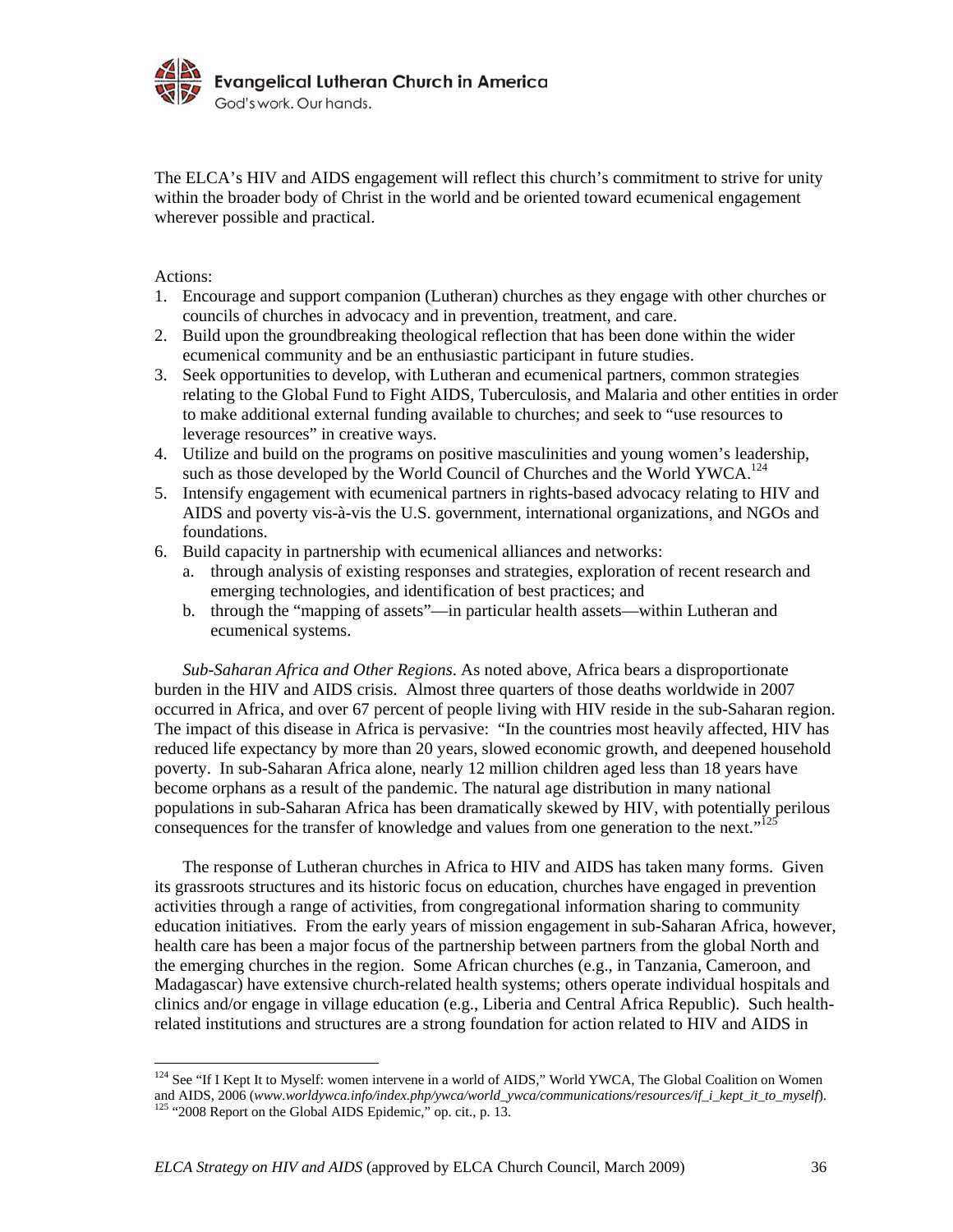

Africa, providing both medical care and treatment and the means for community-based prevention activities.

 At the same time, the care of families living with HIV and AIDS and orphans left to fend for themselves has been a significant focus for churches. The response to orphans has ranged from the provision of basic food needs (e.g., in Malawi) to more holistic responses to orphans and vulnerable children that include advocacy to protect their rights, training to assist child-headed households to generate income, education about HIV and AIDS to prevent these children from contracting HIV, and group empowerment in community (e.g., in Uganda). The sheer numbers of children orphaned by AIDS and their relationships in communities where congregations worship and serve has made the care and support of children orphaned by AIDS a priority for many churches in Africa.

 The ELCA has learned much from its engagement with companion churches in Africa through the continuation of health and other ministries and through the expansion of HIV and AIDS projects supported since 2001 by the ELCA's Stand With Africa campaign. In April 2008, the ELCA Church Council affirmed initial plans to develop a major campaign, in partnership with Lutheran World Relief, The Lutheran Church--Missouri Synod, and the United Nations Foundation, that would continue the ELCA's commitment to awareness building, advocacy, and fundraising relating to HIV and AIDS and also provide a second focus on malaria. The campaign will continue as separate, but deeply interrelated, commitments of this church.

 Even as it works with companion churches in Africa, the ELCA continues to engage in strategic planning with companion churches in other regions, as they respond to HIV and AIDS in the

In Tanzania, some Lutheran churches are supported in their outreach to orphans and other vulnerable children by the American people. Through the President's Emergency Plan for AIDS Relief (PEPFAR), U.S. taxpayers are supporting programs like the Continuum of Care for People Living with HIV/AIDS in Tanzania (CHAT), which was granted \$5 million in 2006 for three years of programming. CHAT provides holistic, home-based care for adults and children living with AIDS and critical services for orphans and other vulnerable children in need of basic services like school supplies, bedding materials, and nutritional support. Working through the congregations and dioceses of the Lutheran church in Tanzania, CHAT has supported more than 1600 children since August 2008.

widely varying situations in which they do ministry. Outside of sub-Saharan Africa, relative priority is given to work with companion churches in situations of economic poverty and in situations where engagement can help contain the rapid spread of HIV and AIDS (e.g., India, Indonesia, Papua New Guinea, Russia, and Haiti).

#### Goal:

The ELCA will seek to walk faithfully with companion churches most affected by the HIV and AIDS crisis, with a special focus on engagement with companions in sub-Saharan Africa.

#### Actions:

1. Direct the preponderance of its global HIV and AIDS response to engagement with companions in sub-Saharan Africa, given the disproportionate impact of the pandemic on that continent, the relative poverty of many of the churches in the region, and historical relationships with companion churches in Africa.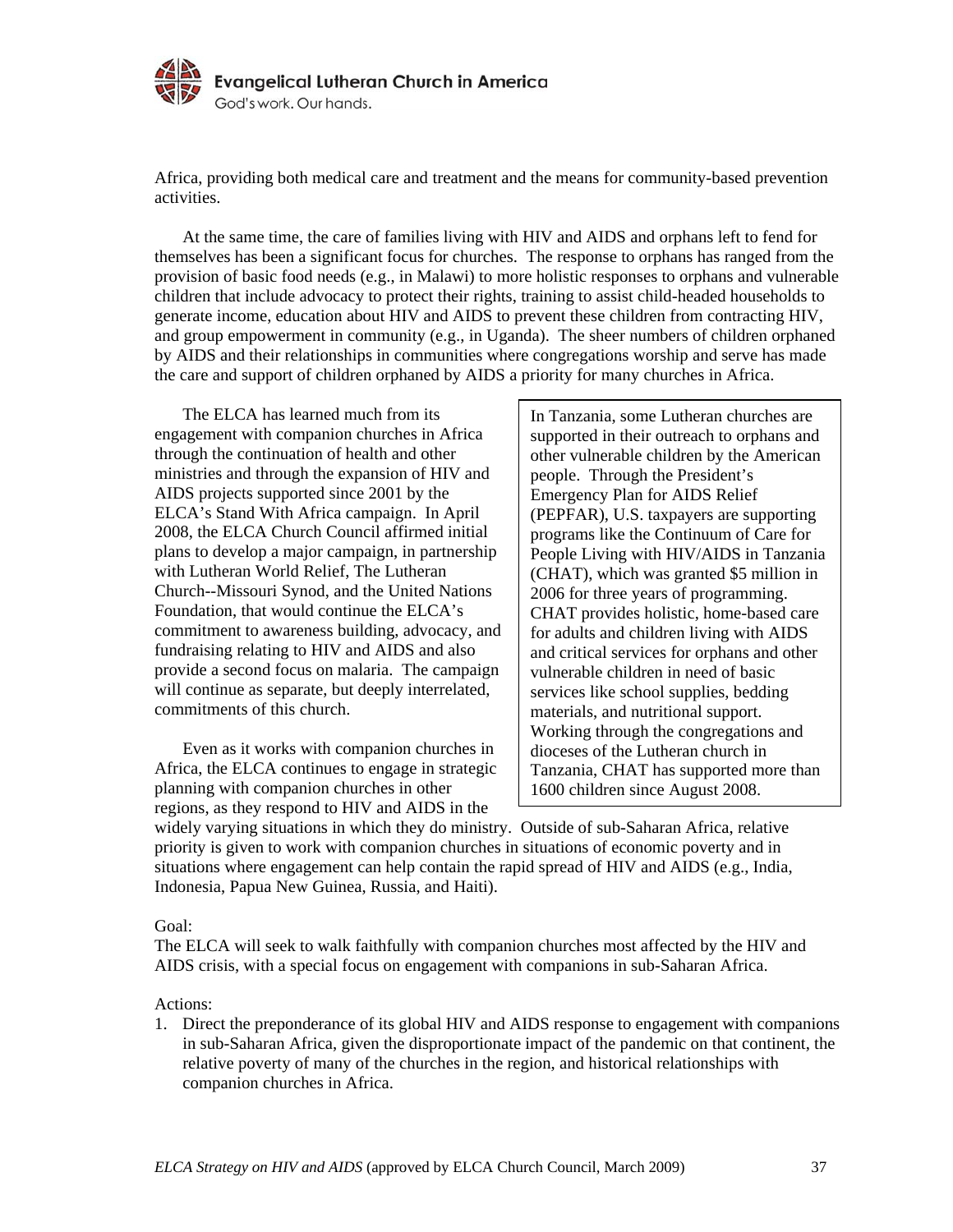

- 2. Shape its HIV and AIDS response with companions primarily in Africa, but also in other regions of the world, in ways appropriate to the conditions of economic poverty in which their members live.
- 3. Support companions engaged in health programs as they seek to coordinate HIV and AIDS response into all aspects of care—from health education to palliative care.
- 4. Seek coordination among various health initiatives, including those relating to HIV and AIDS, malaria, and tuberculosis.
- 5. Support companion churches, other partners, and The Lutheran World Federation in their outreach to children orphaned by AIDS as they assist these children to secure the basics of life, to maintain their rights, and to shape their own future.

*Faith-based Organizations, Civil Society, and Government*. Since God works through both the church and the structures of society to provide for human welfare, the ELCA also engages in HIV and AIDS work through inter-faith relationships, community-based organizing, work with nongovernmental organizations, and creative and critical dialogue with governments and international organizations. The ELCA approaches its international HIV and AIDS work with both humility and confidence, seeking to answer the question: How best can the ELCA—and the wider Christian community—contribute to the HIV and AIDS work of the wider global community of which it is a part? A key contribution, rooted in its identity as church, is casting the vision of the justice God requires for those living with HIV and AIDS and engendering the hope for the future that springs from that vision. The unique "added value" that the church brings to the HIV and AIDS pandemic springs from its biblical and theological reflection and is rooted in its pastoral response.

 It is from this perspective that churches engage in HIV and AIDS work with others in civil society, businesses, and government, bringing the strength of their grassroots, regional, national, and international networks to the common effort to reduce stigmatization against people who are HIV-positive. They join in community education and prevention, health care, and integrated sustainable development work. They also engage with others in civil society in shaping through advocacy the wider societal response to HIV and AIDS and holding governments accountable to the people they serve.

#### Goal:

The ELCA will seek to be a strong, competent, and faithful partner with others in civil society through common or complementary responses to HIV and AIDS and creative and critical engagement with governments and international organizations.

# Actions:

- 1. Work with governments and international organizations, hospitals and universities, other nonprofits, foundations, and corporations, and a diversity of religious groups, as they listen to those living with HIV and AIDS and fashion creative and integrated responses to the pandemic. Such engagement will build on the strengths of these institutions, avoid duplication of efforts, and seek to develop a common vision and concrete goals for action.
- 2. Engage with secular and religious organizations, such as the Ecumenical Advocacy Alliance (EAA) and UNAIDS, in calling the governments of the world to accountability for providing and appropriately directing funding and other support, with a focus on universal access to health care and ARVs. Through such engagement, the ELCA will be committed to bringing to light inequities and calling for justice for all those living with HIV and AIDS, whether in wealthy or in impoverished communities.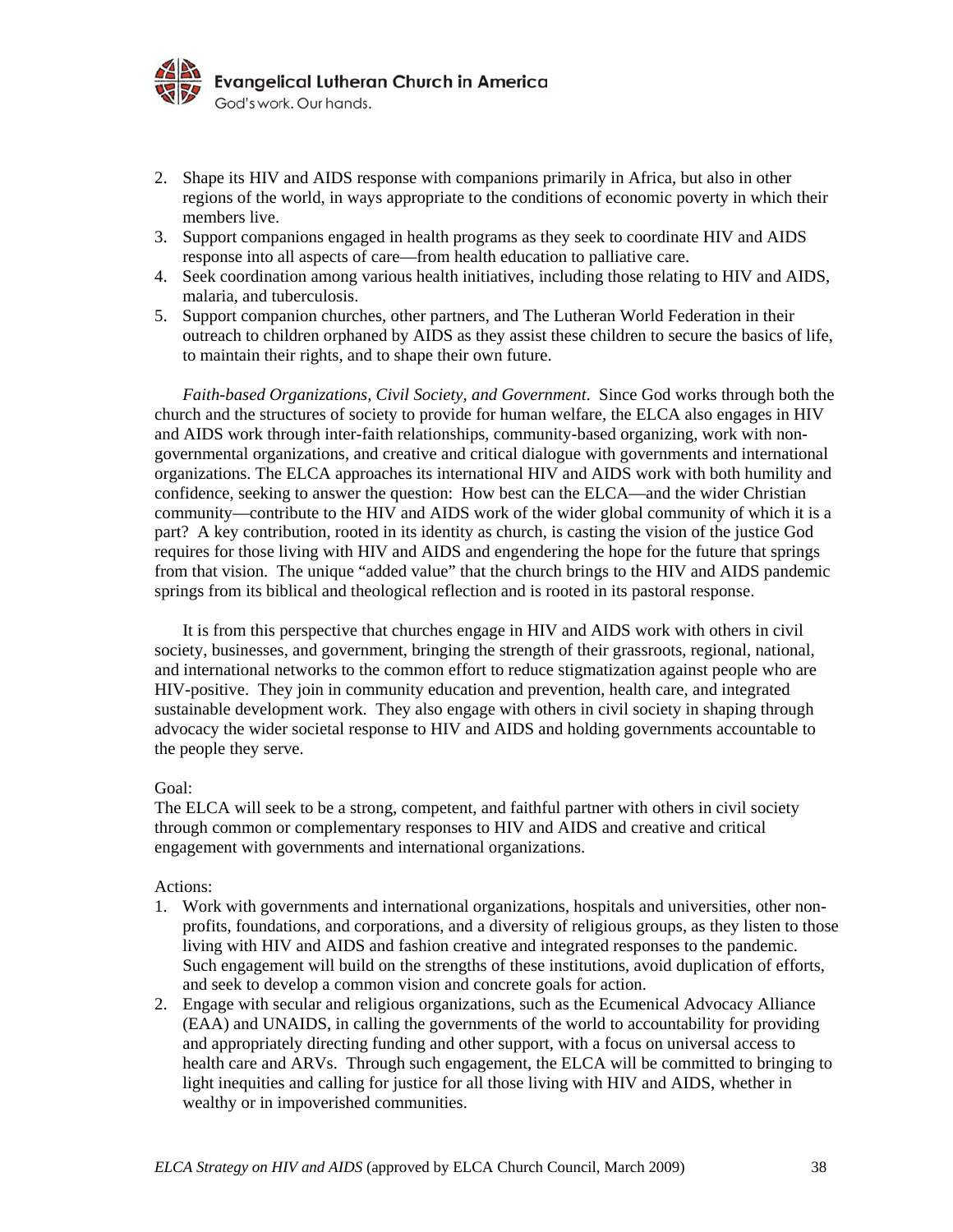

3. Continue to work through The Lutheran World Federation, Lutheran World Relief, Church World Service, the World Council of Churches, and other partners as they address HIV and AIDS through rights-based engagement with communities in sustainable development.

#### **Called to Advocate for Justice**

The call to be a public church and engage in public policy advocacy on the critical issues of our time is a central priority for the Evangelical Lutheran Church in America (ELCA) and one of the many ways the ELCA participates in God's mission in the world. As stated in the 1991 social statement, *The Church in Society: A Lutheran Perspective* the ELCA is called to:

…work with and on behalf of the poor, the powerless, and those who suffer, using its power and influence with political and economic decision-making bodies to develop and advocate policies that seek to advance justice, peace, and the care of creation.126

The Lutheran tradition has long viewed government as a vital instrument through which the common good can and should be served. Recognizing this and urging a robust response from government at all appropriate levels to the AIDS crisis both at home and abroad should be, therefore, a critical component of this church's HIV and AIDS strategy.

 National governments throughout the world are called upon and have committed to providing the leadership necessary within their respective countries to address aggressively HIV and AIDS with the goal of achieving universal access to prevention, treatment, and care by 2010. The U.S. government, at the federal, state and local levels, has the clear responsibility to provide for its own citizens who are living with and affected by HIV and AIDS. At the same time, as previously outlined, the federal government is playing a leading role in the international response to HIV and AIDS worldwide through the President's Emergency Plan for AIDS Relief (PEPFAR) and the Global Fund. In addition to the direct service and education of its members, the ELCA has a fundamental responsibility to engage its members in effective public policy advocacy with and on behalf of those most severely affected by the HIV pandemic.

 In order to leverage the Lutheran voice with and on behalf of individuals living with HIV and AIDS and key populations at higher risk of becoming HIV-positive, members of the ELCA are encouraged to join the ELCA advocacy network. By signing up at *www.elca.org/advocacy*, ELCA members will receive timely alerts on a broad range of social justice issues, including the U.S. government's response to the HIV pandemic at home and abroad. It is through these alerts that the ELCA engages its members in effective advocacy actions through letters, phone calls, meetings, lobby days, and conferences.

 In order to support and encourage a robust response on HIV and AIDS from the U.S. government (federal and state), corporations, and the United Nations, the ELCA will prioritize the following goal and actions.

Goal:

<sup>126</sup> *The Church in Society: A Lutheran Perspective* (*www.elca.org/socialstatements/churchinsociety*).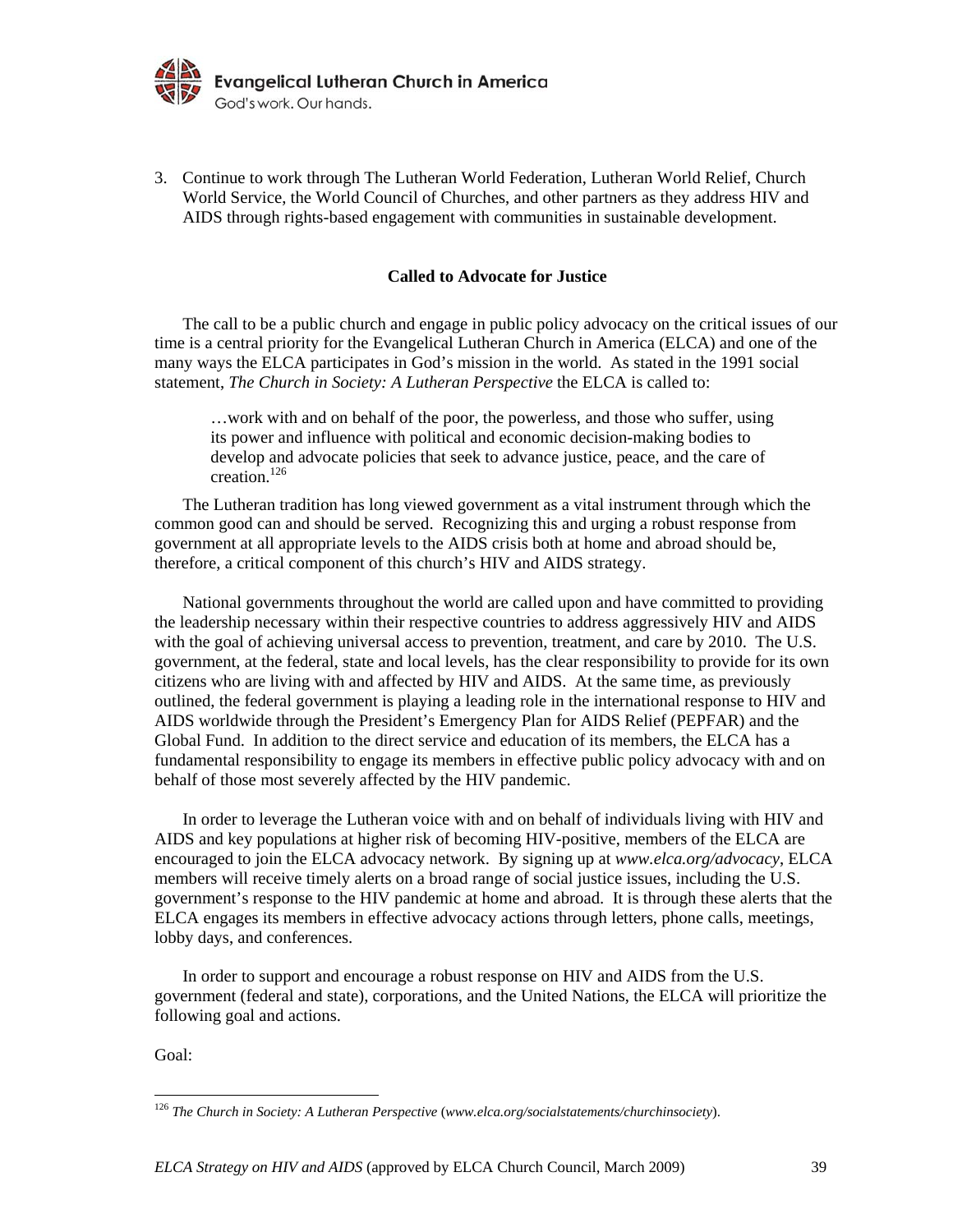

The ELCA will join others in civil society in seeking to ensure that governments and corporations do their part to achieve the goals of the wider human community:

- To halt the spread of HIV through effective prevention, treatment, and care.
- To eliminate the stigma and discrimination experienced by those who are HIV-positive.
- To reduce the conditions of poverty and marginalization which contribute to the spread of HIV.

Global Actions:

- 1. Continue and increase engagement in global structures of the United Nations (such as UNAIDS), the Global Fund to Fight AIDS, Tuberculosis, and Malaria, the Ecumenical Advocacy Alliance (EAA), and The Lutheran World Federation (LWF).
	- a. Advocate for increased funding to be made available for faith-based groups and churches.
	- b. Integrate this strategy with the LWF's plan of action.
	- c. Continue collaboration and advocacy with corporations and the professional communities represented at United Nations meetings.
	- d. Continue collaboration and advocacy with corporations and the professional communities represented at the International AIDS conferences.
	- e. Advocate with national governments and international institutions to keep promises made to address AIDS and achieve the Millennium Development Goals (MDGs).

Actions Relating to the Federal Government (International):

- 1. Continue and enhance advocacy for full funding of the U.S. PEPFAR authorization in each annual appropriations process, including the full appropriation for the Global Fund.
- 2. Continue to work to improve PEPFAR policies as they related to prevention, treatment, and care with a special emphasis on orphans and vulnerable children, women-led prevention methods, and strengthening of health systems.
- 3. Advocate with Health and Human Services (HHS) and Homeland Security departments for new HIV-travel policies that meet the human rights standards set by the United Nations.
- 4. Continue engaging Lutherans in advocacy for the United States' fair-share contributions toward the MDGs, including improved, poverty-focused aid, debt cancellation, and fair trade.
- 5. Work in collaboration with the LWF to increase the number of Lutheran ministries receiving Global Fund funds and with ELCA Global Mission and partners to increase the number of Lutheran ministries receiving PEPFAR funds.

Actions Relating to the Federal Government Actions (Domestic):

- 1. Advocate for the development of a comprehensive national AIDS strategy that reflects the needs of all affected communities.
- 2. Advocate for full funding of the Ryan White HIV/AIDS Treatment Modernization Act in the annual appropriations process and for the provisions of Medicare and Medicaid and other programs that support those living with HIV and AIDS.
- 3. Advocate for the passage of the Early Treatment for HIV Act (ETHA).
- 4. Advocate for sensible, comprehensive, and effective prevention programs, with a special focus on those groups most affected. These prevention programs should address the unique contextual factors in the African American and Latino communities that render these populations more vulnerable to HIV.
- 5. Advocate for comprehensive sex education.
- 6. Coordinate and collaborate with LANET.
- 7. Advocate for equitable access to health care.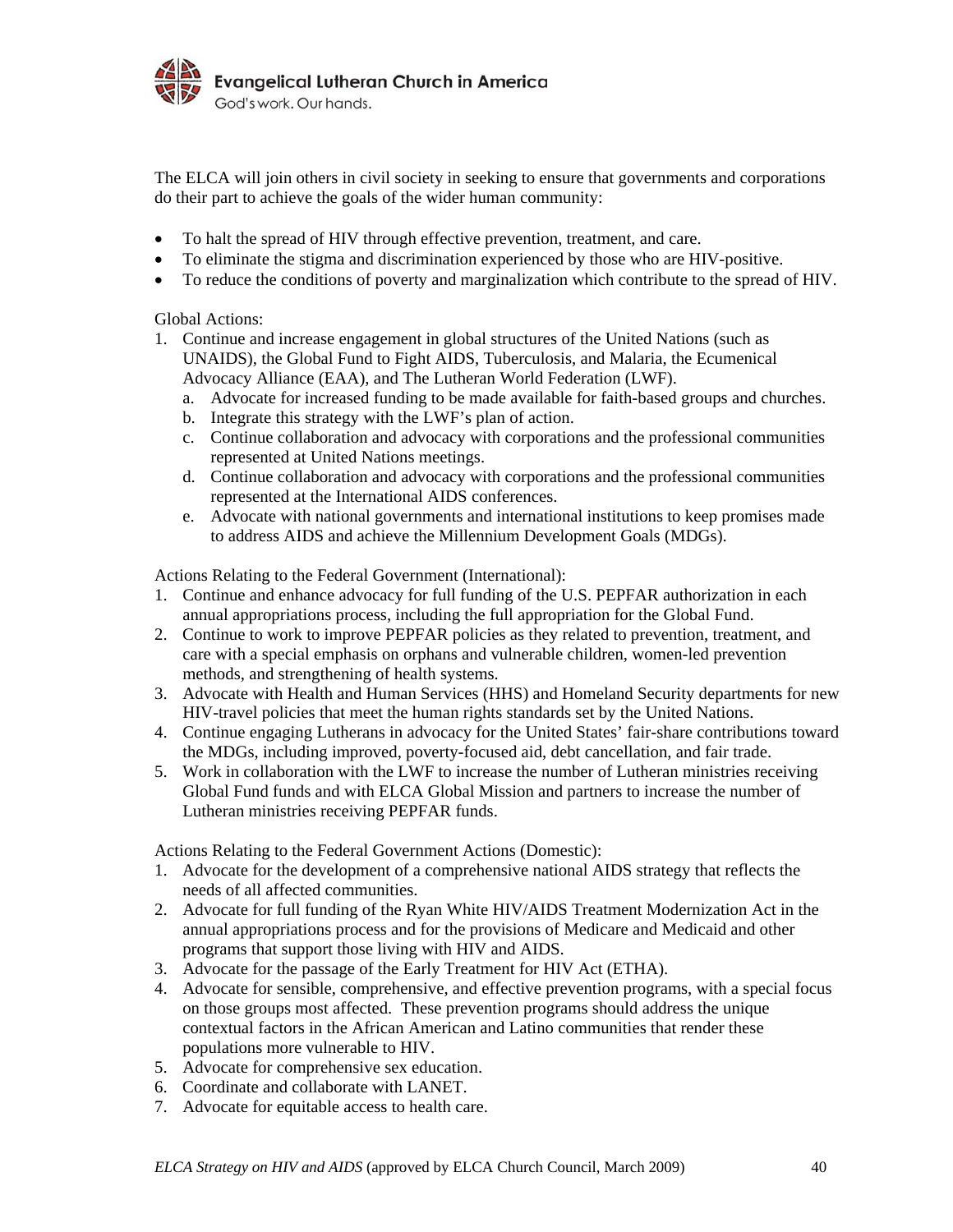

- 8. Advocate for government measures that support and encourage routine, voluntary HIV testing with appropriate counseling in health care settings.
- 9. Advocate for repeal of the federal funding ban on needle and syringe exchange.

Corporate Social Responsibility Advocacy Actions:

- 1. Advocate with corporations to provide personnel policies and practices that end stigma and discrimination in the workplace.
- 2. Advocate with corporations to provide access to awareness programs, counseling, testing, and treatment for all employees.
- 3. Advocate with corporations in order to assure universal access to essential medications.
- 4. Advocate with pharmaceutical companies for affordable and accessible medications designed for children.
- 5. Advocate with corporations to avoid challenges to a government's full implementation of the TRIPS agreement.<sup>127</sup>
- 6. Advocate with corporations to support and participate in the United Nations efforts for access to medicines and the proposed "Human Rights Guidelines for

"ELCA Corporate Social Responsibility has been part of a coalition of faith-based organizations that have been in continued dialogue with the pharmaceutical company Merck. This dialogue seeks to ensure expanded availability of life-saving HIV drugs especially for children, particularly in Africa. Over the last few years, we have helped pharmaceutical companies to understand their efforts that respond to the HIV and AIDS crisis not as philanthropy, but as a part of their business model."

*Pat Zerega, director for ELCA Corporate Social Responsibility* 

Pharmaceutical Companies in relation to Access to Medicines."

State Public Policy Advocacy Actions:

- 1. Advocate for full funding of national and state programs that provide resources to address HIV and AIDS.
- 2. Advocate for sensible, comprehensive and effective prevention programs, with a special focus on those groups most affected. These prevention programs should address the unique contextual factors, including poverty, in the African American and Latino communities that render these populations more vulnerable to HIV.
- 3. Advocate for comprehensive sex education.
- 4. Coordinate and collaborate with LANET and relevant program units of the ELCA.
- 5. Advocate for equitable access to health care.

1

- 6. Advocate for government measures that support and encourage routine, voluntary HIV testing with appropriate counseling in health care settings.
- 7. Collaborate with AIDS networks at the state level.

# **Called to Build Institutional Capacity and Make Strategic Choices**

<sup>&</sup>lt;sup>127</sup> The World Trade Organization adopted a Declaration on the TRIPS [Trade-Related Aspects of Intellectual Property Rights] Agreement and Public Health in November 2001 which affirms the right of countries to allow someone else to produce the patented product or process without the consent of the patent owner or determine whether they face a national public health emergency which would permit the use of generic drugs.

<sup>(</sup>*www.wto.org/english/tratop\_e/trips\_e/factsheet\_pharm00\_e.htm*),

<sup>(</sup>*www.wto.org/english/tratop\_e/trips\_e/public\_health\_faq\_e.htm*).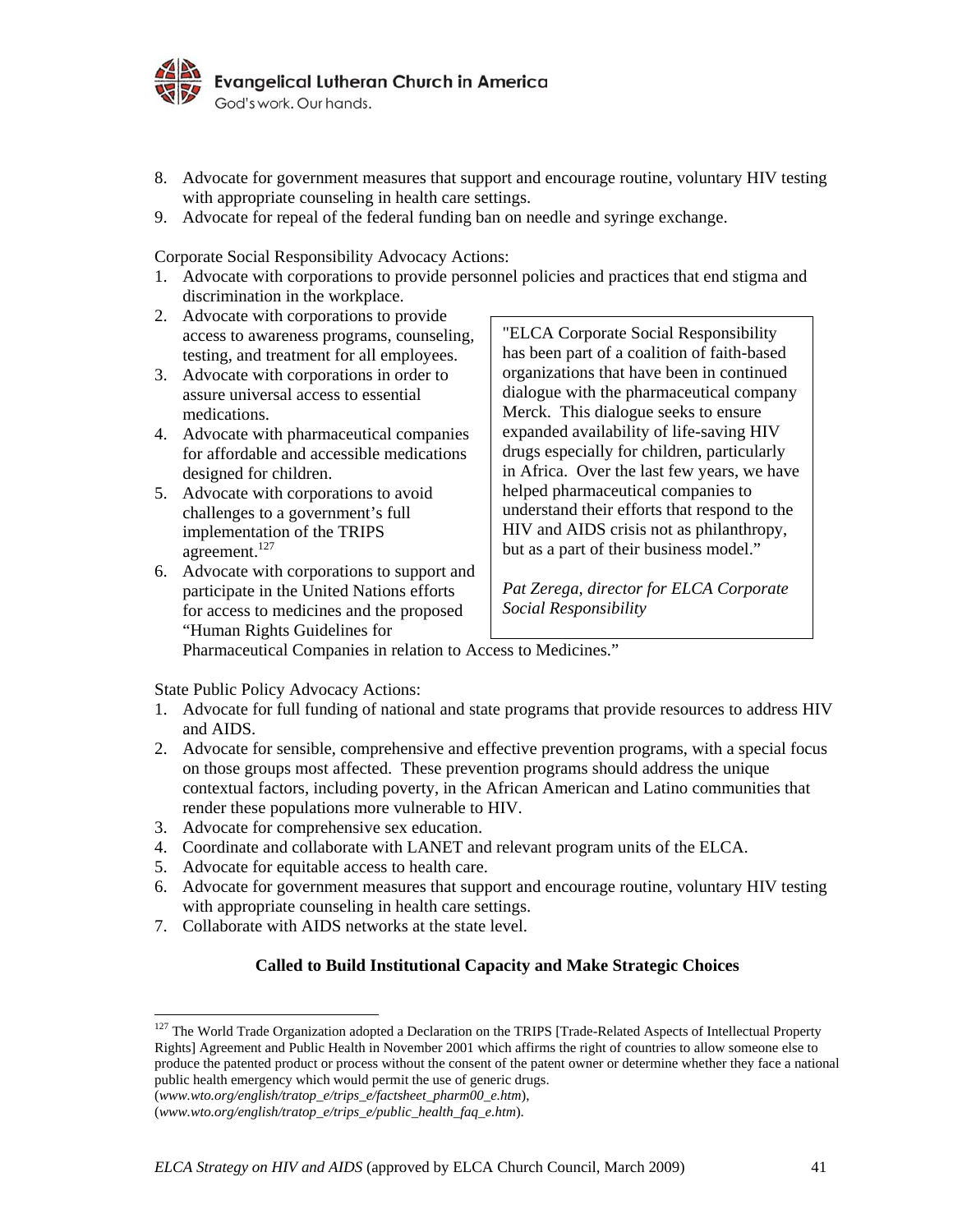

The ELCA, like companion churches in other countries, is not an extension of government or an international organization, hospital, or other institution; it is not a multinational corporation or the World Bank. Though there is a temptation to try to "do it all," the ELCA, in both its domestic and global HIV and AIDS response, needs to keep in mind who—and whose—it is: a community called into being by a loving God to seek reconciliation and the restoration of community, both within the church and in the wider world. At the same time, the ELCA recognizes that God works through other structures and institutions in society to create the context in which humans can live together in peace and dignity. With humility, the ELCA recognizes that other institutions do many things to address HIV and AIDS more appropriately and more effectively than it does; it is committed to not "reinvent wheels" that already are turning or duplicate efforts that can and should be done elsewhere in the society.

 As the ELCA—along with its companion churches—responds to HIV and AIDS, all benefit from a clarity of purpose vis-à-vis other institutions in society, and, in particular, governments. While there will be times when churches "step into the gap" to save lives, churches must not, by their action or lack of action, acquiesce to a government's abdication of its responsibilities to those with HIV and AIDS.

 Given the complex global HIV and AIDS response system and the ELCA's commitment to accompany companion churches in mission, the ELCA does not occupy a simple "niche" in its international HIV and AIDS response (e.g., a singular focus on a specific type of care). The ELCA walks with companion churches, listens to them, and shapes its response to reflect their mission priorities within their specific context, which differs widely from region to region, and country to country.128

 Domestically, the ELCA's response also will be multifaceted. It will develop a strategic response, in collaboration with its partners, to address those key populations at higher risk of becoming HIV-positive. As such, this church continually must make strategic choices as it balances its efforts between those populations at higher risk of becoming HIV-positive and its members, some of whom also may be members of populations at higher risk of becoming HIVpositive. In particular, this church's response will be attentive to the generalized epidemic among African Americans in this country.

#### Goal:

1

In making strategic choices among the many "good things" that could be done in HIV and AIDS response, the ELCA will act in ways: 1) that are appropriate to its role as a church and its understanding of God's mission, 2) that strengthen its own institutional capacity to respond effectively, and 3) that wisely steward financial and human resources in order to leverage the greatest positive change.

 $128$  Diversity of response: Global Mission (GM) works with companions to assess the capacity to implement HIV and AIDS work and to determine appropriate levels of mutual cooperation. For example, for companions that have strong organizational and personnel capacity, GM's role may be to provide a grant. In other instances, GM may assist in longterm capacity building. In countries where companions have the opportunity to apply for funding from major international funders, GM may work with them to build up their management and financial capacity so they can become recipients of external funding.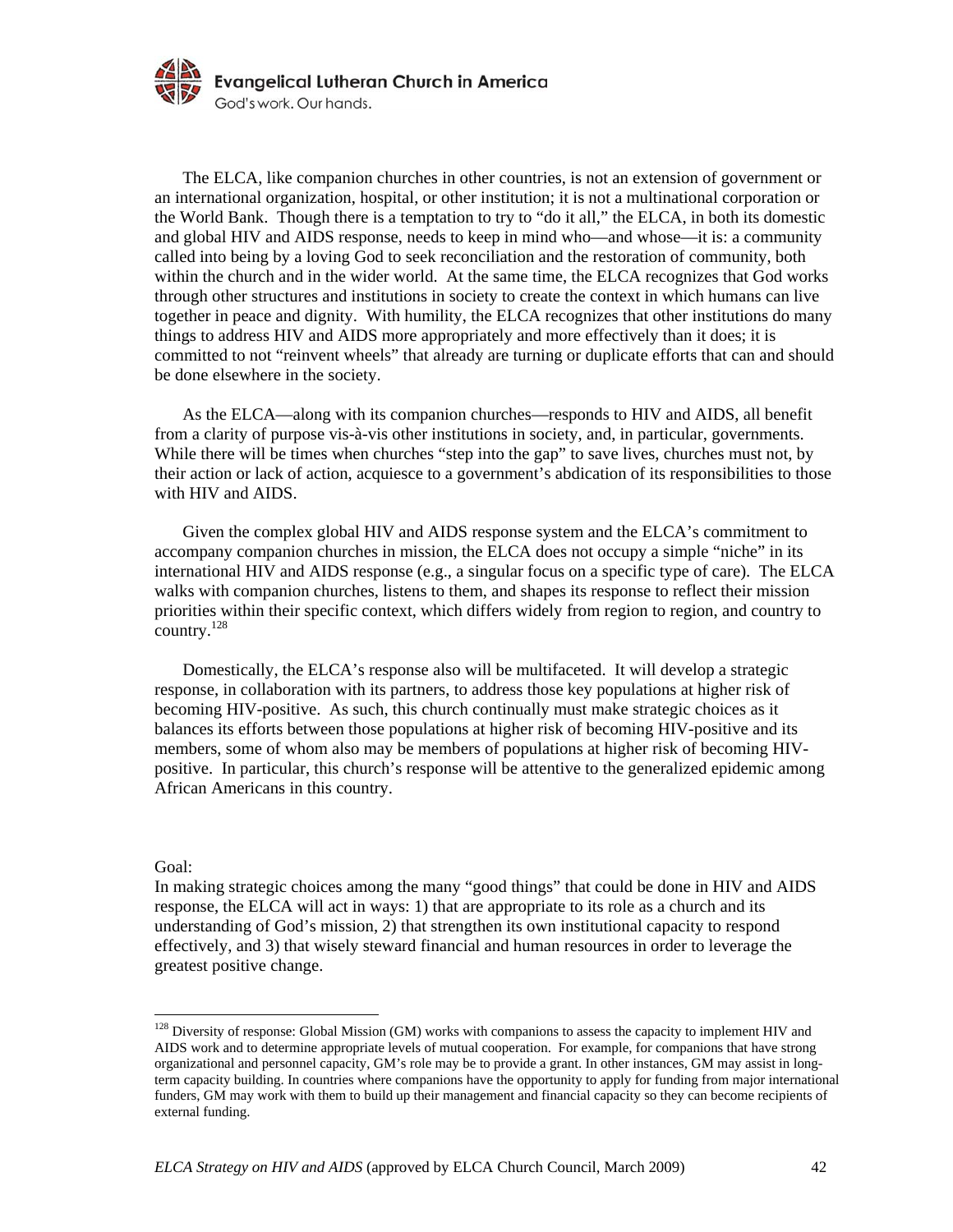

Actions:

- 1. Strengthen the institutional capacity of the ELCA to encourage theological reflection and bold action in response to HIV and AIDS:
	- a. Create the necessary opportunities and mechanisms that will enable all expressions of the ELCA to engage in the implementation of this strategy;
	- b. Develop the capacities of the ELCA as a church system<sup>129</sup> to plan, monitor, and evaluate the effectiveness of its HIV and AIDS efforts over time;
	- c. Encourage continuous learning and the sharing of best practices, both within the church as a whole and within its various parts; and
	- d. Provide staff, funding, and institutional support that will enable the churchwide organization and its program units to engage creatively with synods, congregations, and church-related agencies, institutions, and networks in order to:
		- assist them as they develop targeted plans that strengthen their capacity to live out the ELCA's vision and commitments in their specific calling or context for ministry (e.g., training church leaders, youth engagement, congregational engagement);
		- develop program and resources that build on best practices; and
		- coordinate and communicate effectively among the many groups within the ELCA system that are part of this strategy.
- 2. Direct human and financial resources where:
	- a. the ELCA domestically and in partnership with companion churches in other countries has the capacity—or can build the capacity—to do what is needed effectively and in ways that express its identity as church;
	- b. there is energy and a desire to engage in HIV and AIDS response in ways that have the potential to transform the church and/or the wider society and to move from a relief to empowerment mode in HIV and AIDS response;
	- c. action by the ELCA or its companions and partners can fill a gap in HIV and AIDS response and where other external partners are not engaging;
	- d. the ELCA and its partners and companions can optimize their assets, generate additional resources from other sources, and leverage the maximum systemic change;
	- e. "best practices" are shared among churches and partners, regionally and among regions, through use of appropriate technology and the building of ongoing personal and institutional relationships;<sup>130</sup>
	- f. the ELCA can strengthen existing networks (e.g., domestic and international ecumenical and interfaith networks, networks of companion churches developed through the LWF regional offices);
	- g. there is a commitment to common planning, monitoring, and evaluation within the context of mutual accountability; and
	- h. common efforts express a commitment to holistic wellbeing or where there are pre-existing connections to cooperative sustainable development initiatives.

 $129$  The ELCA's 'church system' in this context is understood to include its three expressions (congregations, synods, and the churchwide organization), plus related agencies, institutions, and related networks.<br><sup>130</sup>An asset for the ELCA is the sheer number of relationships with companions, which give it the opportunity to see the

wide variety and quality of HIV and AIDS program ministries. The ELCA, working with LWF, is in a good position to provide the fora for sharing best practices among companions, plus opportunities for short-term training and other activities through which learnings can be shared among companions and capacity built.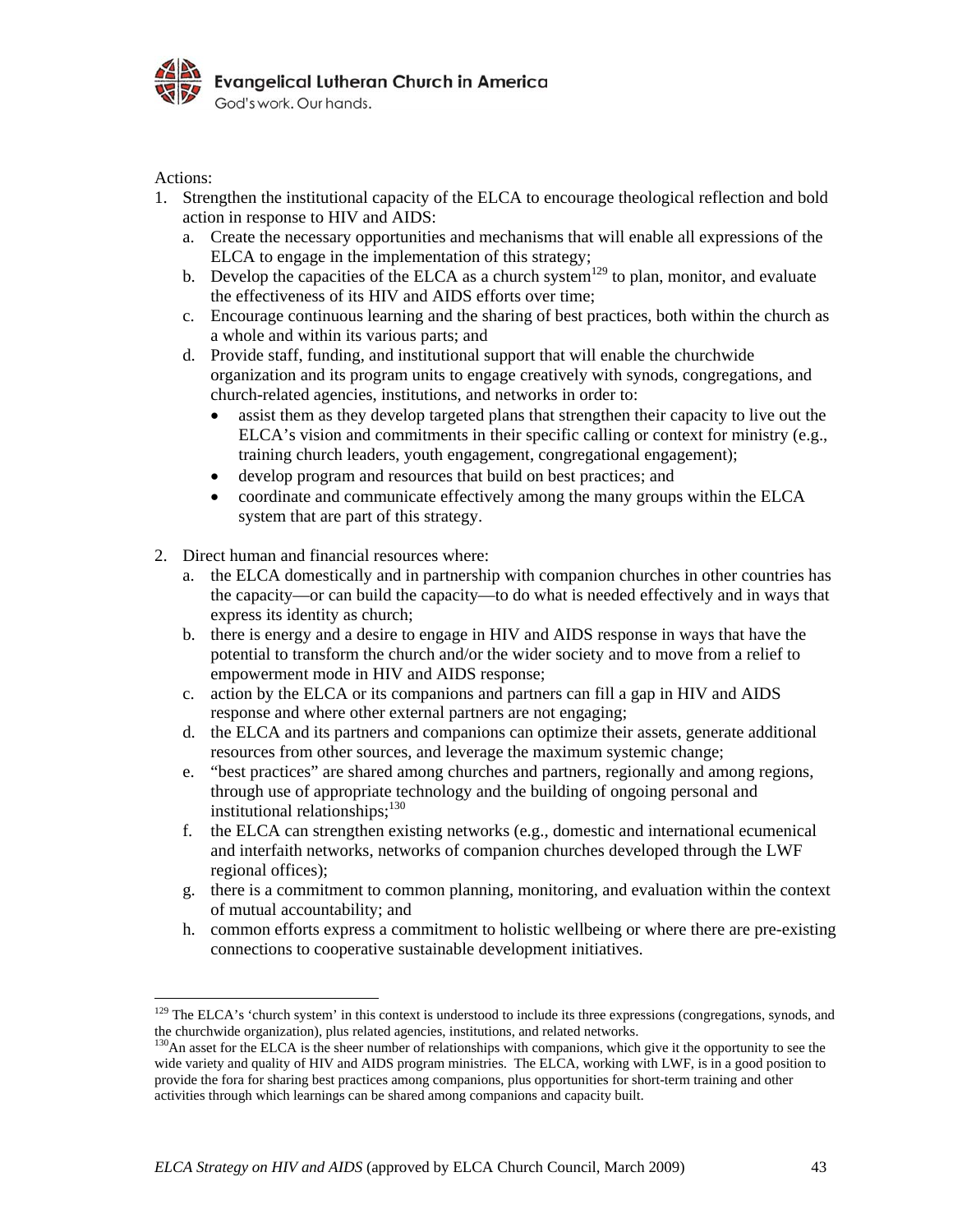

### **Conclusion**

An effective churchwide strategy will move the ELCA from an episodic to a strategic response to the HIV and AIDS crisis and is built on the assumption that the ELCA's response will be "both/and":

- Both local and global: lived out in congregations and local communities even as it is lived out through the engagement of the wider church with companion churches and international partners, with learning flowing back and forth, from one sphere to the other;
- Both individual and corporate: involving person-to-person engagement as well as the learning that happens when the church and its agencies engage in cooperative efforts with other institutions in society;
- Both theological and practical: rooted in study of Scripture and reflection on God's will as well as in the experience gained through engagement with those living with HIV and AIDS, people living in poverty, experts in the field, and individuals and institutions with experience in building up communities;
- Both inward-focused and outward-directed: as the church seeks within its membership to "become what it is called to be," even as it is propelled outward to seek justice and restoration of community in the wider world.

This churchwide HIV and AIDS strategy acknowledges that the reality of AIDS in the twenty first century demands strong action. Indifference or a shallow response is not an option if the church is to be faithful to its calling. This strategy builds upon past actions and lessons learned. It details how to bring to bear the strength of all parts of the ELCA system in strategic ways that will contribute to and encourage a more effective domestic and global response by this church and by government and other members of civil society. It is a strategy that is rooted in hope and joyful confidence that this church will be transformed and energized for this task through its ongoing encounter with the living Christ in Word and Sacrament and with those affected by HIV and AIDS, in whose faces this church recognizes the face of Christ.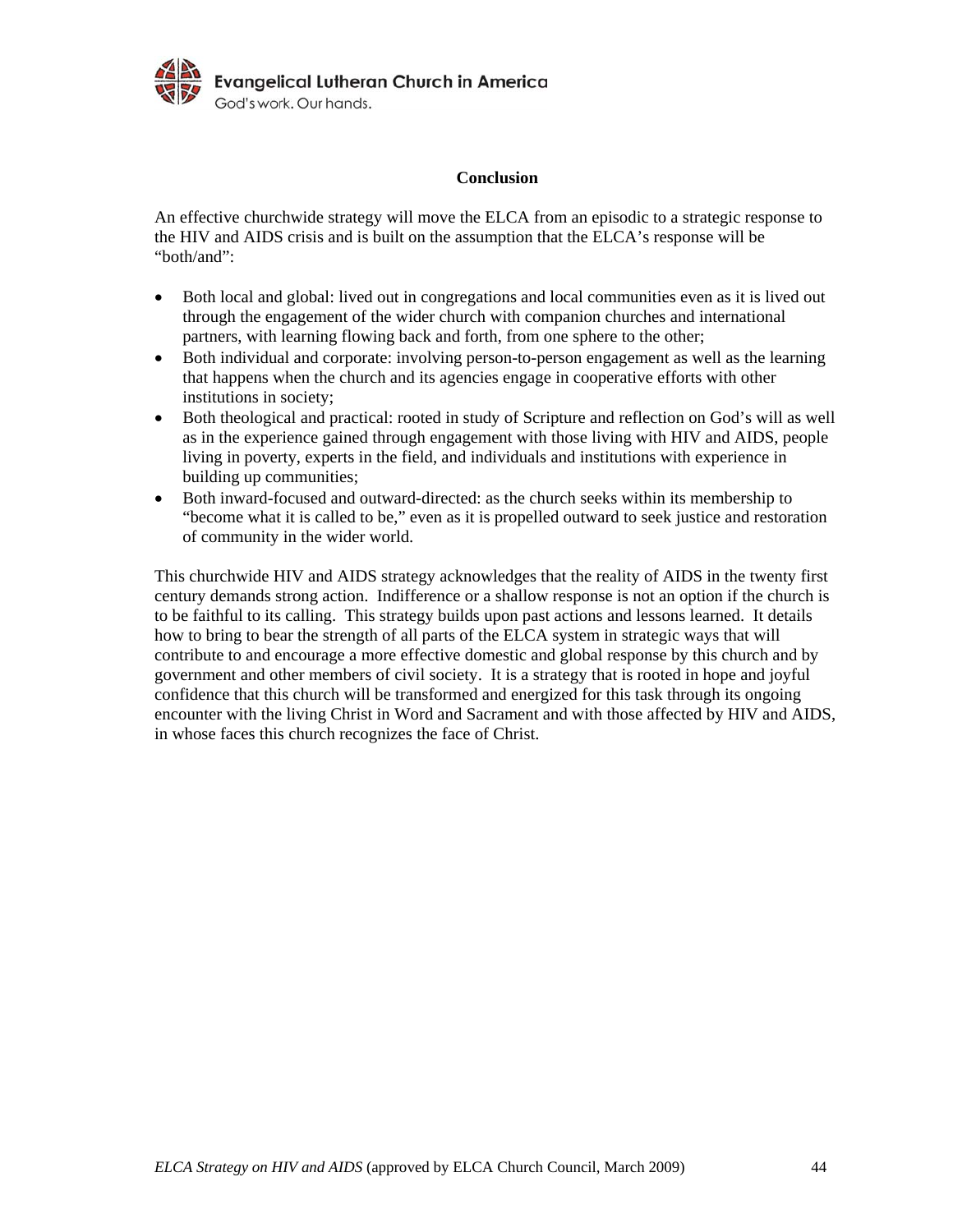

Appendix 1: AIDS and the Church's Ministry of Caring

 In the presence of the human suffering, anxiety and tragedy in the AIDS crisis, we commit ourselves anew to the ministry of caring. The Church Council of the Evangelical Lutheran Church in America recognizes with gratitude the service of those who care for people with AIDS and their loved ones. It urges church members to support this ministry and to serve those who are suffering with respect and compassion.

 AIDS (acquired immunodeficiency syndrome), often with an intensity greater than many diseases, calls us to remember our common humanity. The suffering of persons with AIDS demonstrates anew that life for all is vulnerable, limited, and broken, yet also graced with courage, hope and reconciliation. As a disease that affects women, men and children around the world, it shows how closely we are bound together in relationships of mutual trust, need and responsibility.

 The church's ministry of caring is a grateful response to God's caring for us. The undeserved love of God announced for all in the Gospel of Jesus Christ is our reason for standing with our neighbor in need. Jesus responded graciously to persons who were sick without assessing their merit. In the same way we are called to "be Christs" for all in our midst who suffer and are ill. Our calling summons us to compassion for, acceptance of and service with people affected by AIDS both within and outside of our congregations.

 This ministry of caring requires that we be well-informed about the nature of AIDS. We urge our members to read the Surgeon General's brochure "Understanding AIDS," and we encourage our congregations to discuss the subject in their educational programs. Knowledgeable and sensitive Christians are needed to help counter the prejudice and injurious discrimination that people with AIDS experience. Wise and informed people are needed to participate in the complex public policy debates surrounding the disease.

 This ministry of caring challenges us to support efforts in the churches and in the wider community that serve those with AIDS, their friends and families. We will continue to encourage nurses, doctors, caregivers and pastors who witness to God's grace in their daily ministry with people with AIDS.

 This ministry of caring embraces the hospitality of our congregational life, whose center is worship. There through Word and Sacrament the Holy Spirit offers to all the comfort and the hope of the victorious God of the cross. There persons who suffer come to know that they are not forgotten, since God cares. There we participate in the concerns and care of the sick through prayer, the laying on of hands and services of healing. United by baptism, all are invited to receive the touch of care. "Welcome one another, therefore, as Christ has welcomed you, for the glory of God" (Rom 15:7).

> "AIDS and the Church's Ministry of Caring," affirmed by the ELCA Church Council on November 13, 1988.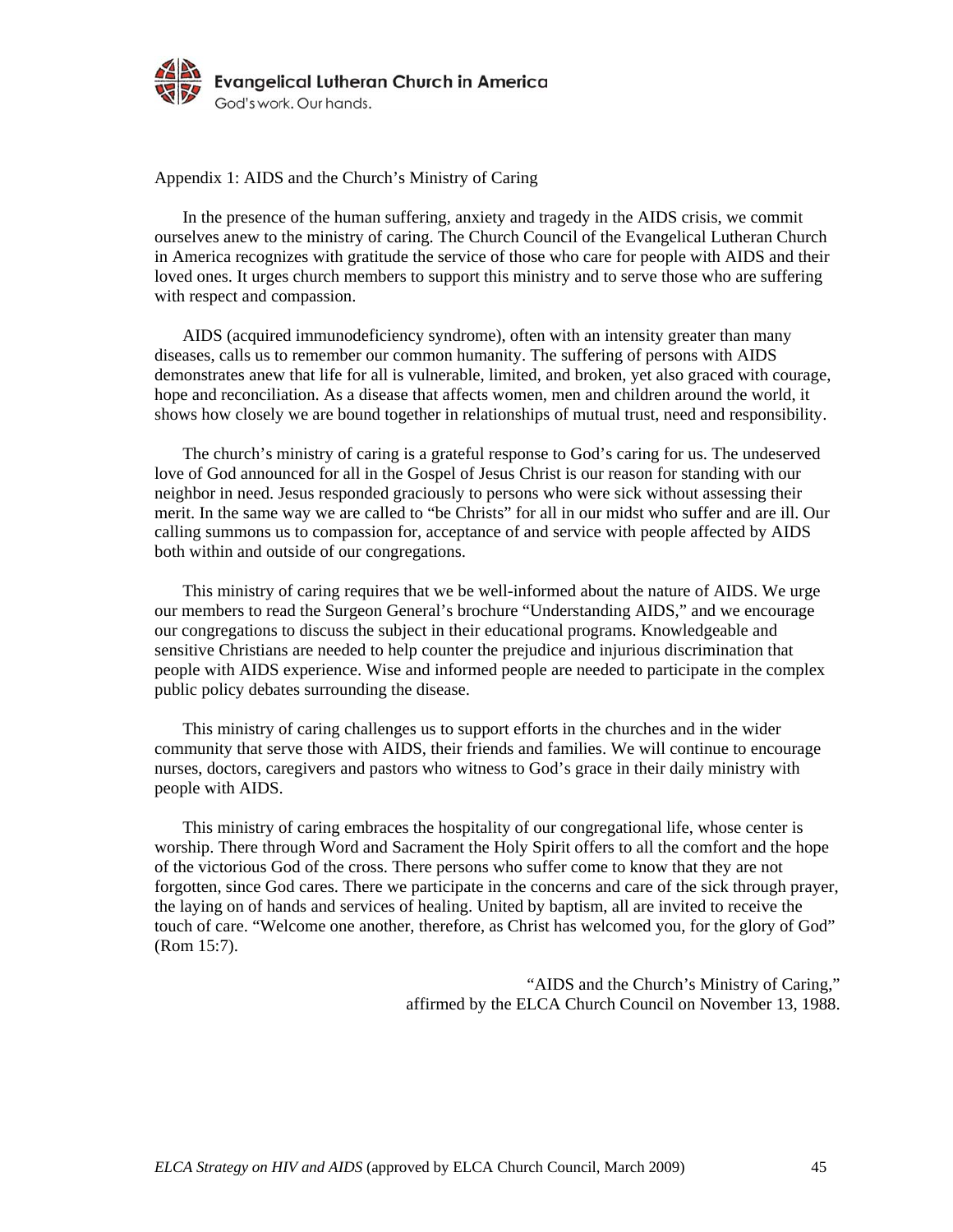

Appendix 2: ELCA Churchwide Assembly Action in 2007 **(**CA07.03.12)

- 1. To commit the Evangelical Lutheran Church in America to a deeper engagement in addressing the AIDS pandemic through the development of a churchwide strategy for action in the coming decade, which will:
	- a. build on the experience and commitments of the past and the strength of ELCA congregations, synods, churchwide structures, institutions, and agencies;
	- b. utilize the best thinking of ELCA experts, practitioners, congregational leaders, related institutions and agencies, and people living with HIV and AIDS, as well as ecumenical and global companions, in the development of this strategy;
	- c. express the ELCA's commitment to work in cooperation with the Lutheran World Federation and in tandem with ecumenical partners both in this country and throughout the world;
	- d. express the ELCA's commitment to engage proactively with others of good will in civil society and in government as they respond to the AIDS crisis; and
	- e. continue to move from crisis management to a more integrated, effective, and sustainable long-term response to the AIDS pandemic;
- 2. To express the solidarity of the ELCA with all people who are living with HIV and AIDS and with their families, both in this country and throughout the world:
	- a. recognizing and giving thanks for the gifts, skills, and experience that people living with HIV and AIDS bring to addressing the pandemic and committing this church to work closely with them in its response;
	- b. rejecting categorically the stigma and discrimination that are at times associated with HIV and AIDS;
	- c. working to ensure universal access both to compassionate care and to effective treatment and prevention;
	- d. engaging in education to prevent the further spread of HIV and AIDS; and
	- e. providing a welcome in all aspects of church and congregational life to people living with or affected by HIV and AIDS;
- 3. To encourage ELCA members, congregations, agencies and institutions, synods, and the churchwide organization, at the same time this strategy is being developed, to:
	- a. continue and extend their ministries among and with people living with HIV and AIDS;
	- b. pray for people directly affected by HIV and AIDS and for churches, communities, and governments that they may have both the will and the wisdom to act boldly and effectively to address this crisis;
	- c. intensify their support for the second-mile "Stand with Africa" campaign as well as the broader World Hunger Appeal, which enable this church to assist companions throughout the world as they respond to the AIDS crisis; and
	- d. advocate with the U.S. government, urging it to:
		- (1) demonstrate global leadership to achieve agreed-upon international goals, including universal access to treatment, care, and prevention by 2010;
		- (2) contribute its proportionate share to fund fully the Global Fund to Fight AIDS, Tuberculosis, and Malaria; and
		- (3) abolish the extraordinary requirements that make it difficult and painful for people living with HIV to receive a visa to enter the United States for any purpose, and prohibit discrimination against people living with HIV and AIDS;